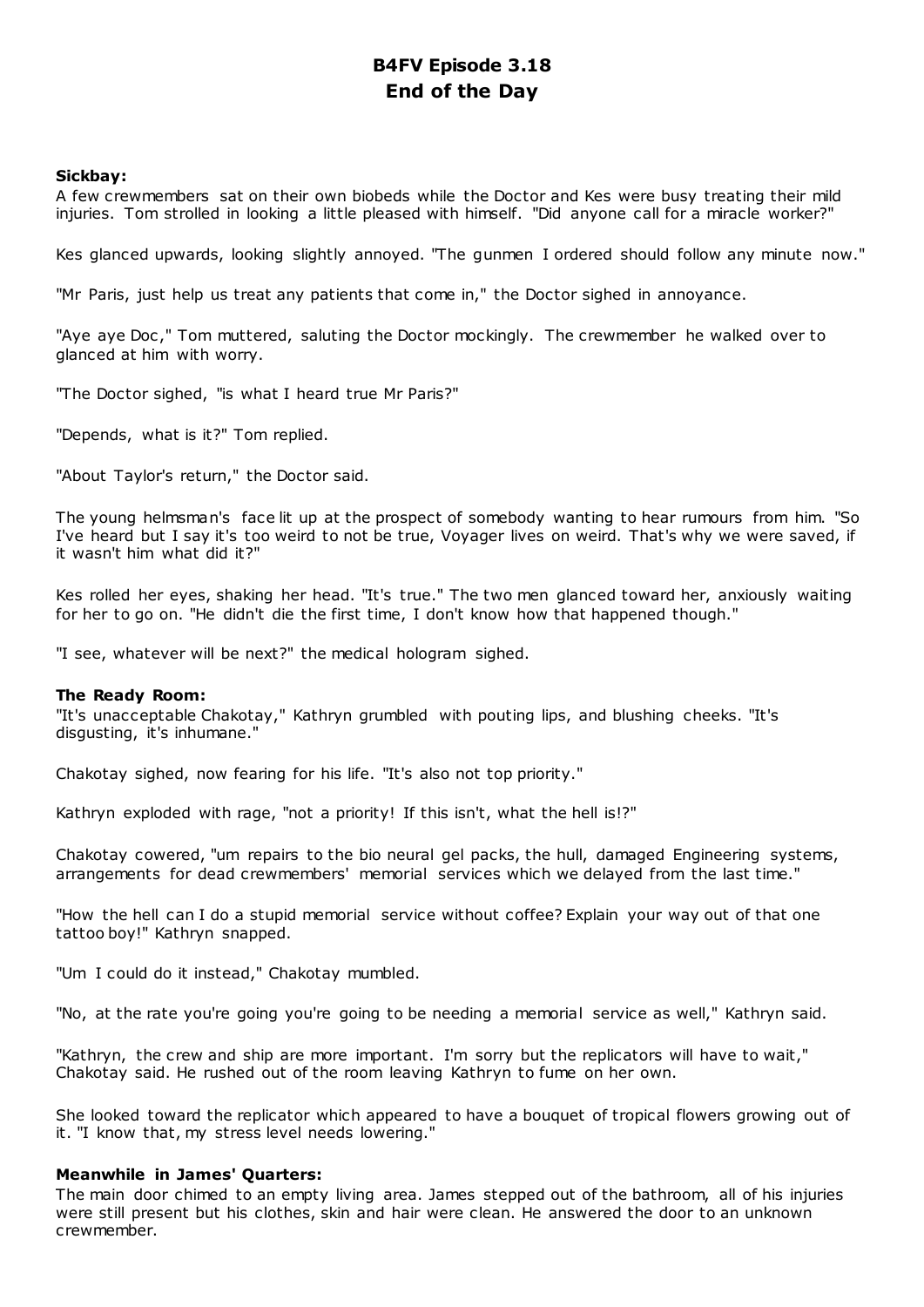"Oh Steve, sorry about the wall."

The crewmember looked worried, "never mind sorry. What on earth happened?" His face quickly filled with fear instead, "wait, didn't you die?"

"It was an accident, I just..." James mumbled, trying to avoid the last question. "I'll get someone to fix it." One step backward allowed the door to close in the crewman's face.

James turned back to pick a jacket off the back of a chair. He carefully and slowly put it on, wincing as the sleeves rubbed across all the deep cuts and burns. Jessie walked through the doors just after he was finished.

"Are you feeling better?" she asked.

"Yep, I just need to get..." James replied, pointing briefly at his facial wounds. "These treated."

"That's a good idea. I'll come with you," Jessie said, about to take a hold of his arm. He moved away last minute without realising her movements.

In: "Janeway to Rex."

Jessie groaned before tapping her commbadge, "yeah?"

In: "Jessie I need to discuss your duty shifts. I assume you'll be going back to duty soon."

"Yeah I'll be right there," Jessie sighed, tapping her commbadge again. "So you will be definitely going to Sickbay?"

"Why wouldn't I go, don't worry about me," James said with a reassuring smile and nod.

Jessie moved to stand closely in front of him. "I can't help that, I don't know what happened in those two weeks. You just seem really sore and limpy."

"Jess really I'm better than fine. One brief Sickbay visit and all is good with me," James said. "I'm more worried about you. I hope you understand why I did it and..."

"I do, but it was..." Jessie uncomfortably said, raising her shoulders slightly. She took a hold of both of his hands, "I'm really glad you're alive, I'm ok now too." Her eyes narrowed, one eyebrow raised, "this way I can punish you for putting me through the worst two weeks of my life."

"Ok that's fair I guess. If there's anything I can do, just name it," James said, fearing the worst was going to happen.

"For now, just a kiss," Jessie smiled, lowering one of her shoulders and tilting her head toward the raised one.

"Right now? I'm not exactly a pretty picture, though that's never stopped us before," James mumbled.

"I don't care what you look like. I just got that, only you think you're not good looking," Jessie muttered. "I'd only not want you to if you had sore lips or something, then it would hurt." James lowered his head to give her a kiss on the lips. She smiled after it. "We'd better be going, I'll think of a punishment later." He kept a hold of one of her hands as they walked towards the door.

## **The Bridge:**

Tom and Harry stepped out of the turbolifts half way through a conversation. They continued it as they made their way to Harry's station. Tom glanced toward his own where two repair personnel were working.

"You're kidding," he whispered before looking back at Harry. He replaced Craig when they reached opps, he didn't move away too far.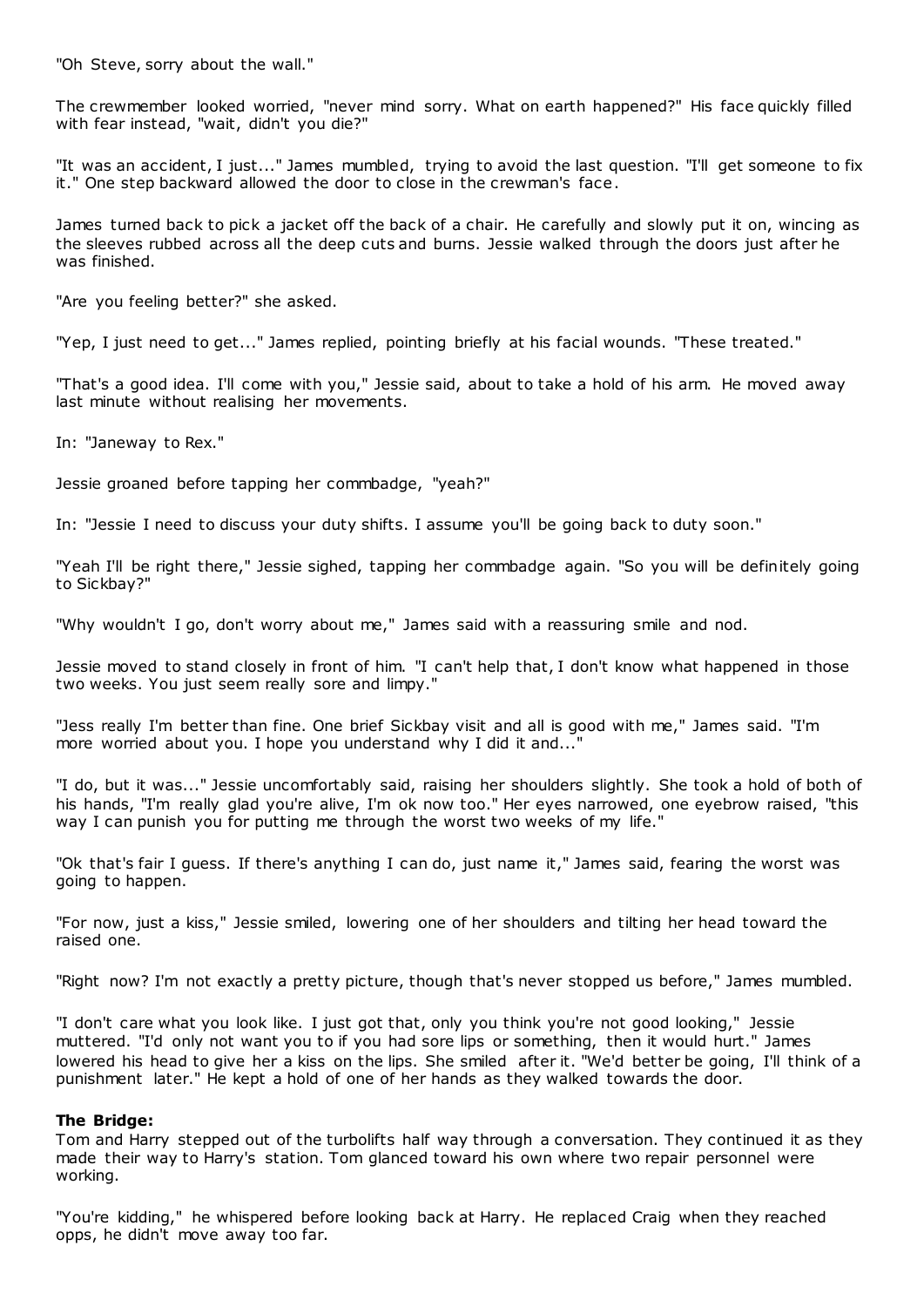"What's going on?" Craig asked.

"Oh nothing, you don't know him," Harry replied.

Tom shook his head, clicking his tongue. "Harry Harry, that's just rude." He rested his folded arms on the station, turning his head to look at the young Lieutenant. "Some guy right jumped into the rift to close it the first time, but this time he came back through it to close it once again."

"Wouldn't that kill him the first time?" Craig questioned with a raised eyebrow, looking suspicious. "You really need to think of some realistic rumours."

"It's true," Harry whispered. "Everyone who knew him, heck even a lot who don't know that he did it. But I saw him, heck even touched him so he wasn't a trick."

"Touched him?" Craig smirked. "I didn't know you were..."

Tom interrupted him by laughing loudly. Harry tilted his head to the side, giving Tom and then Craig his 'I'm not amused look'. "He got injured ok, a few of us helped out."

"Ok ok. I did hear about somebody sacrificing himself, I wasn't sure it was true though," Craig said. "Who was it?"

"Now Craig, you know better than that," Tom scolded.

Craig pulled a face, "huh?"

Harry worked at his station as it began beeping at him. "Captain, we're receiving a distress call."

"That's funny. I thought that because no-one responded to ours that there was no other ships around," Kathryn muttered in a huffy tone.

Chakotay glanced over at her from his chair, "Captain we tried, the outward communications were being scrambled."

"Fine, open a channel," Kathryn ordered.

The viewscreen activated, however it was very distorted. Everyone could only see an imprint of somebody. He began to speak, but that was distorted as well.

"I am Jash Fahel of the Finians. We request some assistance."

Kathryn climbed to her feet to address the man on the screen. "Captain Janeway, Starship Voyager. I think the distress call was pretty clear about what you want."

"I apologise for that Captain. We do not like to ask for favours from other people. We are on a journey to peace negotiations with our homeworld neighbours, the Sykians. However we w ere attacked, our engines are going to take too long to be repaired, I'm afraid we won't make it to our negotiations on time," Jash said.

Kathryn glanced back at Harry. "Their ship's hull is too unstable, our faulty tractor beam will only cause more problems."

"Faulty tractor beam, why wasn't I informed of that?" Kathryn hissed at Chakotay.

He stared bewilderedly at her, "I tried but all you cared about was the broken replicator."

"Mr Fahel, may I ask for the co-ordinates for your peace conference?" Kathryn said. "Maybe we can get you there on time."

Chakotay frowned, "uh, what?"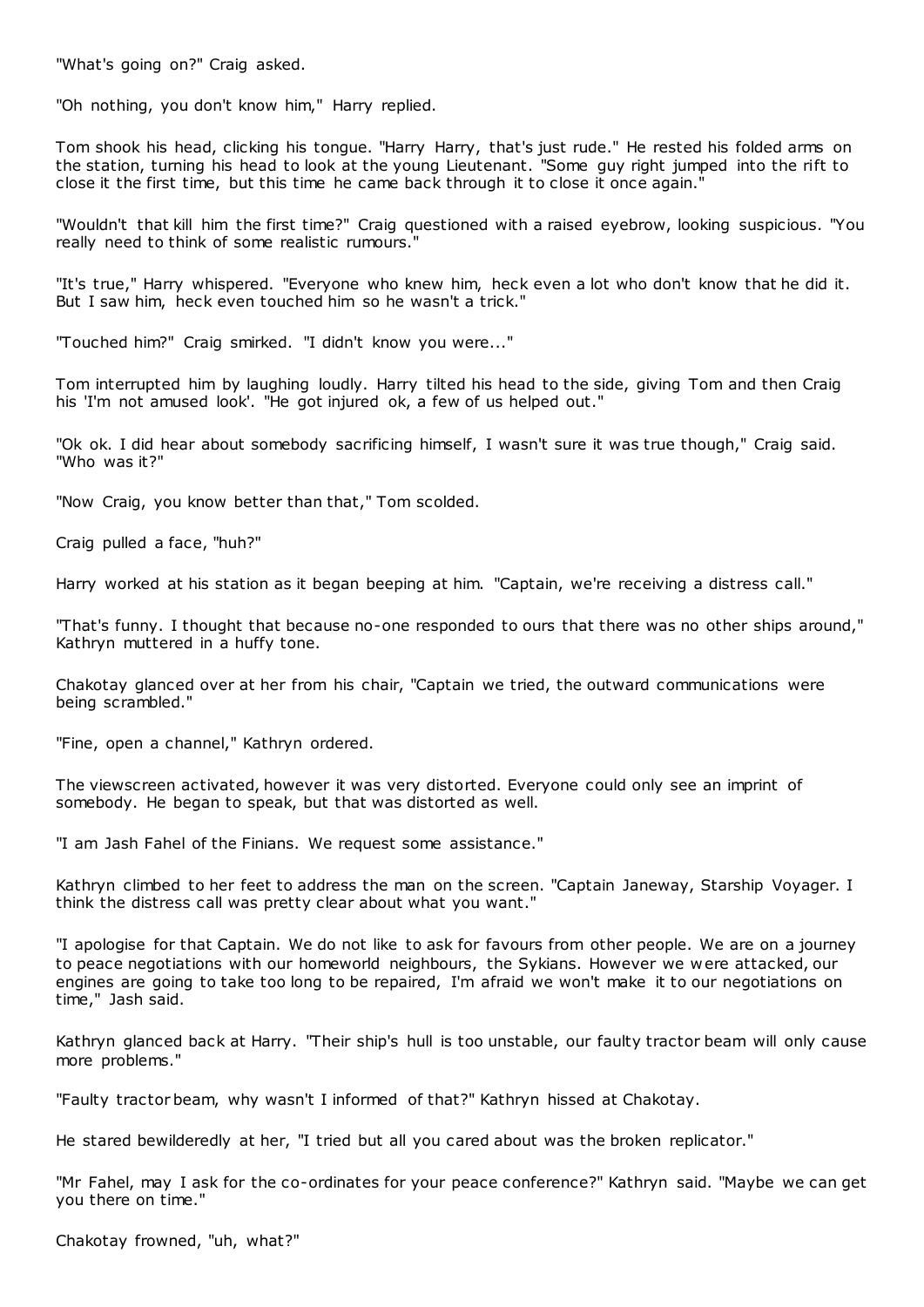"That's an intriguing offer Captain, we only expected a hand with the repairs at the most," Jash said, his voice filled with surprise.

"I'm afraid our own Engineers and repair personnel are busy with repairs of our own," Kathryn said.

"I'll transmit the co-ordinates to you. It may be too out of your way I'm afraid, but we appreciate the offer," Jash said.

Harry looked up from his station, "it's on the way Captain, we should be there in forty six hours if we go at minimal warp."

"Minimal?" Kathryn questioned.

Chakotay groaned, "again, you ignored me, broken replicator."

Kathryn shook her head while making a mental note to give her first officer a punch in the cheek. "Does that work for you, Mr Fahel?"

"That is excellent Captain, thank you," Jash replied. "I'd only need three to be transported, is that acceptable?"

"Yes of course, Tuvok meet our guests in the transporter room," Kathryn commanded.

Tuvok raised an eyebrow like he disapproved, "aye Captain." He left Claire to man his station on her own and stepped into the turbolift.

"What? This isn't in your face interference, what's everyone's problem?" Kathryn asked when the viewscreen went off.

"We're taking these people to their conference," Chakotay muttered. "We don't know that for sure."

"True, but it's better than helping them repair their ship. Like you said they could have been heading to their next target, but with just the three of them on our ship. No harm, no foul," Kathryn said. "If they were lying no doubt they would have insisted on us helping their ship."

"Hmm, if you say so," Chakotay sighed.

### **The Transporter Room:**

Tuvok stood in front of the transport station, he hadn't noticed that Damien was manning it with an annoyed scowl on his face.

"I said energise," Tuvok ordered.

"Not until somebody requests a transfer for me," Damien grumbled.

Tuvok raised an eyebrow as he turned to the side. "Are you supposed to be working here?"

"Hell no, this job is just too demeaning for a great man like me," Damien huffed.

"If you insist. Energise," Tuvok repeated himself.

"You're on my list too, Toothprick," Damien grumbled. He keyed in the commands without even looking, rolling his eyes.

Three figures dematerialised on the pad, the two men were grey skinned while the woman was a very light blue. All three were dressed formally with hoods over their heads, the leader lowered his. "I am Jash Fahel. These are my ambassadors Halei and Yal Sutcha."

"Lieutenant Commander Tuvok," Tuvok nodded his head.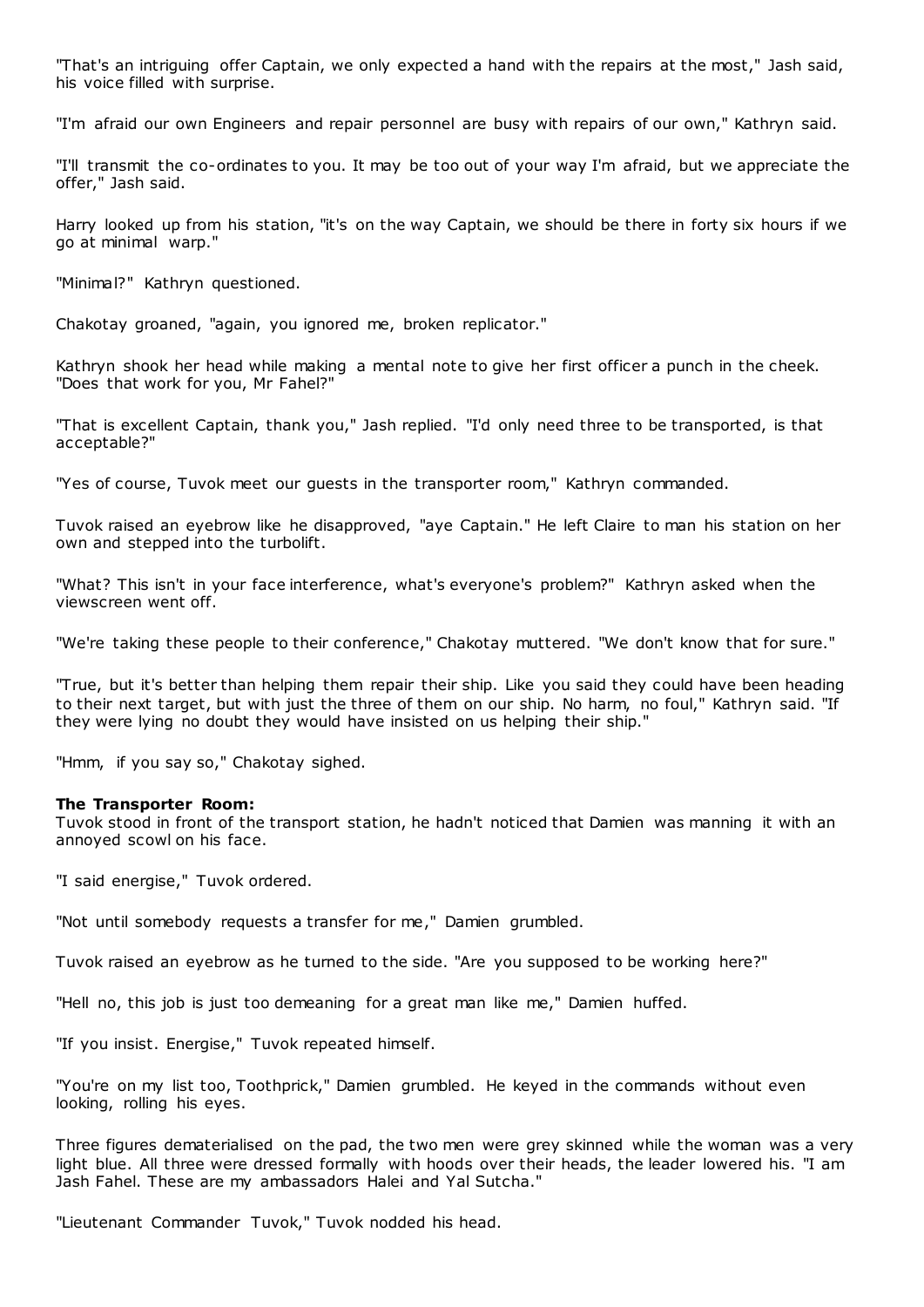"Oh god, it's the Finians," Damien groaned. Tuvok turned to look at him with disapproval, then looked back at the guests. They stared at Damien with alarm.

"Why is Damien on your ship?" Jash asked.

"He is a human like most of the crew, and we have limited prisoner resources," Tuvok replied.

"So you say, this is more like a prison," Damien muttered.

"I request that this abomination be at least two decks away from us at all times," Jash said.

The woman spoke up, "he has insulted our people on many occasions, and tried to sell us these viruses that he posed as music files."

Damien sniggered, "they weren't viruses, the people singing were though."

"You are dismissed, if you break their request you will be back in the brig," Tuvok ordered. Damien pulled a face as he left.

"Commander, the Sykians will also be on course. They're at risk of attack as well, we believe the people who did it are our other neighbours. They'll try anything to stop the negotiations," Jash said.

"I'll inform the Captain," Tuvok said. He gestured his arm toward the door, "please, I'll escort you to quarters."

#### **Deck Five:**

James headed toward the doors to Sickbay, he stepped in but stayed at the doorway. There were more crewmembers inside than earlier, before anyone noticed him he picked up a regenerator from the medical tray and turned to leave. The Doctor noticed him just before he left.

#### **The Ready Room:**

Kathryn carried a tray holding several pieces of her broken cups to the coffee table. Jessie sat in the chair opposite her desk, resting her arm on her stomach.

"I hope you're ready to return tomorrow," Kathryn said while heading back to her desk.

Jessie crinkled her nose and smiled awkwardly, "kind of."

"Kind of?" Kathryn repeated as she sat down.

"I was hoping to find a job somewhere else. You know one that I'm actually good at," Jessie said. "I hate the job I have."

"It's not that simple," Kathryn sighed.

"I know that. I'm not saying I am too good for the job and deserve better, I just think there's a job more suited for me," Jessie said.

Kathryn sat back in her chair, cradling a new cup of coffee in her hands. "For example?"

"Um, I was hoping you'd have some suggestions," Jessie smiled nervously.

"We have a problem then," Kathryn sighed. "If you don't know what your own talents are, how should I know?"

"It's hard to figure out which ones would apply to Voyager when I've been stuck at that station the whole time," Jessie responded.

"There's only one way to find out. Work trials," Kathryn smiled.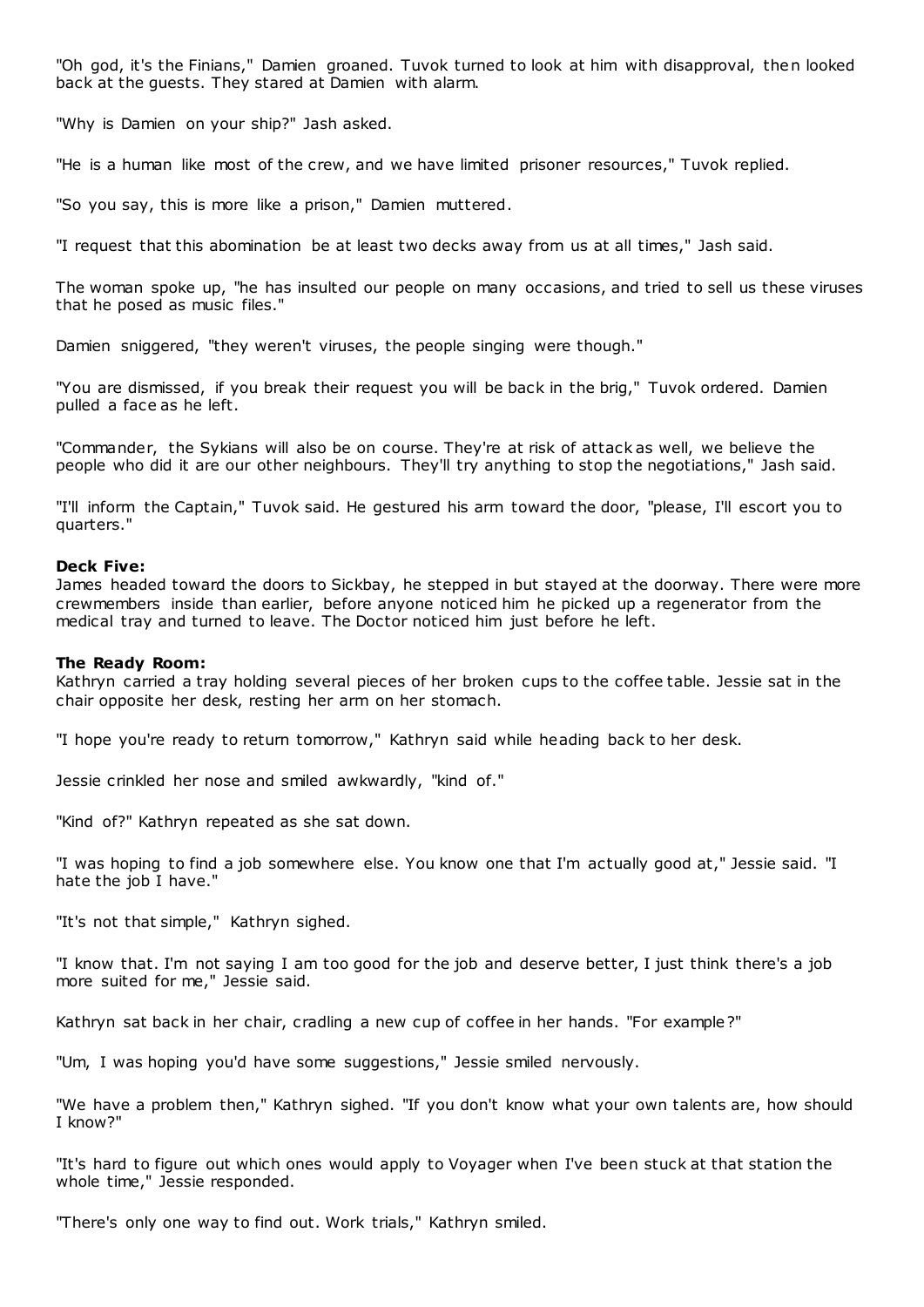## **Later that night The Mess Hall:**

A small party was in full swing. Like you'd expect a couple of people were drunk or trying to be. There was a snack table that everyone was avoiding. Neelix kept walking around with trays to offer his concoctions to.

Kathryn stormed in with her hands on her hips already in place. Everyone froze on the spot. "What is going on?"

"Uh," a nervous crewmember said. She pointed at a banner above the window saying 'we survived yet again'.

"Oh did I miss the 'someone sneezed party'?" Kathryn mockingly asked. She sniffed the air, "coffee. There's coffee at a party I wasn't invited to! Someone's getting demoted for this."

The poor nervous ensign backed away slightly. Kathryn marched toward another girl holding a coffee nearby, snatched it out of her hands and ran out of the other door. The girl looked around with a confused look on her face, it all had happened so fast to her.

Kathryn waited at the turbolift door happily sipping on her coffee. The door opened for James and Jessie, they hesitated before stepping out to join Kathryn.

"Do you have any idea why I'm the only one who wasn't told about that damn party?" Kathryn demanded.

James and Jessie looked at each other briefly. "What party?" Jessie replied.

"Oh some 'we are alive' party, well at least I'm not the only one," Kathryn said.

"The party probably started with two hyper crewmembers with a drink or two. Most parties here are just made up on the spot," James said.

"I dunno, they bothered to make a banner for this one," Kathryn sighed.

"A banner? How lame," Jessie commented.

"Excuse me," Kathryn mumbled, sipping at her coffee again. She walked around them and stepped into the turbolift.

"Wanna go?" Jessie asked.

"Yeah sure, I could do with some free food," James replied. They continued onward down the corridor.

"I take it you didn't get paid for the two weeks," Jessie said.

"Well they thought I was dead, come to think of it I should ask about that as I wasn't," James said. Jessie shook her head.

Meanwhile at the party, Neelix was attempting to pass around a tray of sausage rolls. One group thought they looked safe, so they tried one. All of them cringed when they put it in their mouths. Neelix beamed at them, totally oblivious to their expressions.

"Well, what do you think of my leola root flavoured quorn rolls?" he asked. The group answered by quickly vacating the room, with hands across their mouths.

James and Jessie walked in, a few people froze as they spotted them. Everyone else turned to look at what they were looking at, they did the same.

"Oh god," Jessie muttered, quickly looking down at herself and checking her hair. "Is there something on me?"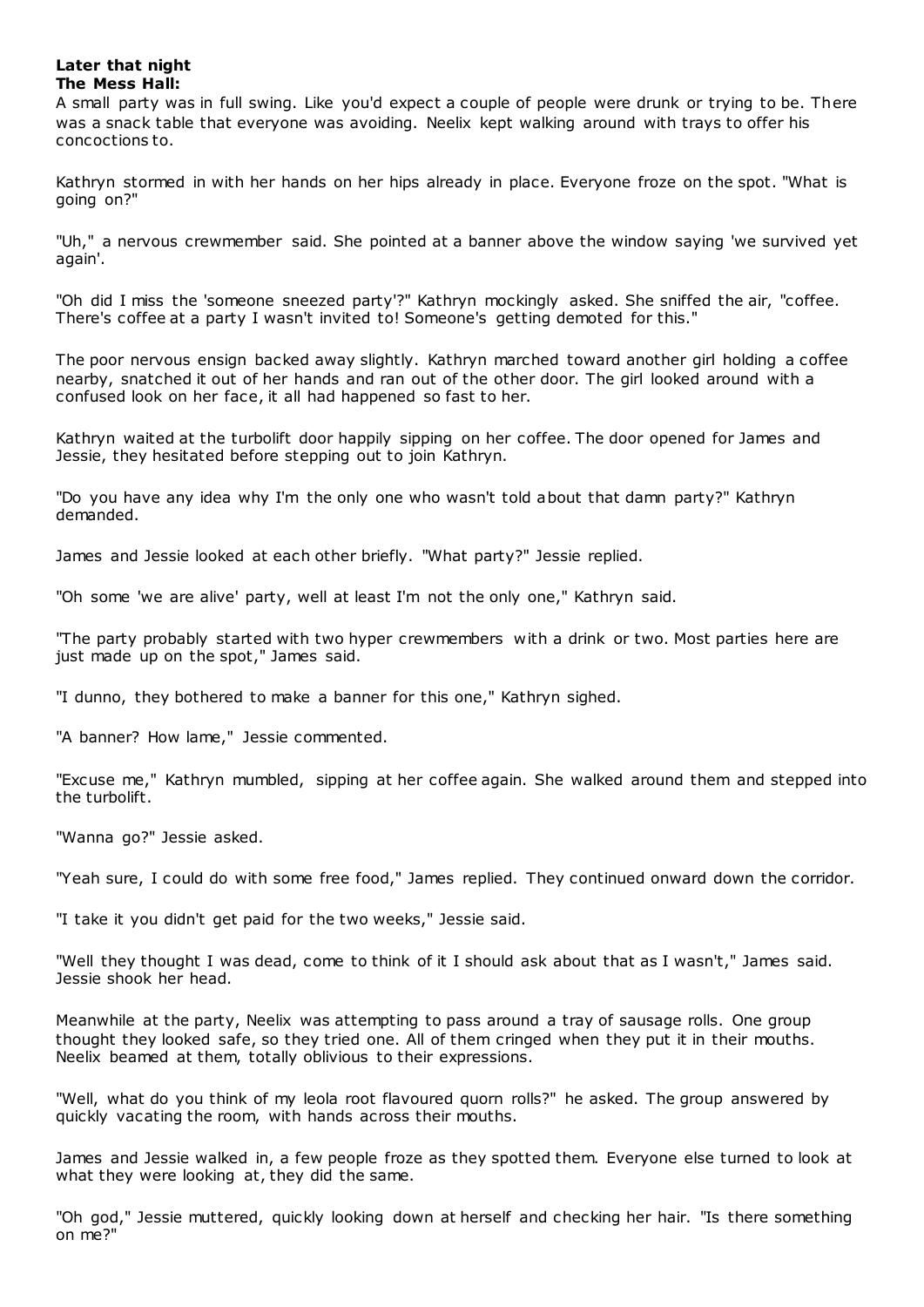"I'm guessing it's not you," James said.

"Thank god," Jessie sighed. Then she pulled a face and looked at him, "I didn't mean..."

"What do we do, run or stay?" one crewmember asked her friend. He shook his head, shaking a little .

"You know what, I'll just go," James uncomfortably muttered.

"Yeah you do that ghosty," another crewmember said. The rest of his group pulled a face at him.

James turned away and quickly left. The entire room seemed to calm down, all except Jessie of course.

"You do realise that Neelix made the drinks," she said before storming back out.

Everyone froze on the spot again, staring blankly at their drinks. Neelix looked confused.

"How did she know that?" he stuttered. Everyone quickly put their drinks down.

### **The following day:**

Danny stood in a doorway, resting her back on the frame. "Come on, why won't you tell me?"

Jessie walked up to her looking a bit rushed off her feet, and casually dressed. "Cos there's nothing to tell."

"Where's James?" Danny asked, standing on her tip toes to look over Jessie's head.

"He's already gone. He had to go and prepare for a meeting with Janeway. He's probably in his office right now trying to think of a way to make the report longer than a few sentences," Jessie replied. She then left the room, Danny followed her toward the turbolift.

"Um Jess, aren't you forgetting something?" she asked, eyeing her up and down.

"No, I dunno, am I?" Jessie replied.

"You're technically going to numerous job interviews and you're dressed like you're having a night in reading," Danny smirked.

"No I'm not," Jessie muttered.

"Explain the baggy-ish pants, snug top and long cardy then," Danny said.

"Pants always seem baggy on me, what are you talking about?" Jessie muttered. "I still look better than most schmucks around here. Anyway what's wrong with the cardy, James got me it?"

"Well I was hoping you'd be shocked that I dissed it, throw it away and when your back's turned, I steal it," Danny said.

"Ugh typical," Jessie grunted. The pair stepped into the turbolift.

"Ok so what jobs are you trying?" Danny asked.

"Probably everything, anything. Today I've just got one, tomorrow it's er, something else, two things depending on one of them. I still have to turn up for normal work though," Jessie replied. "Deck Six."

"Deck One," Danny ordered.

"I'm not looking forward to the morgue tomorrow, after orientation I'm off elsewhere unless someone else drops dead," Jessie muttered.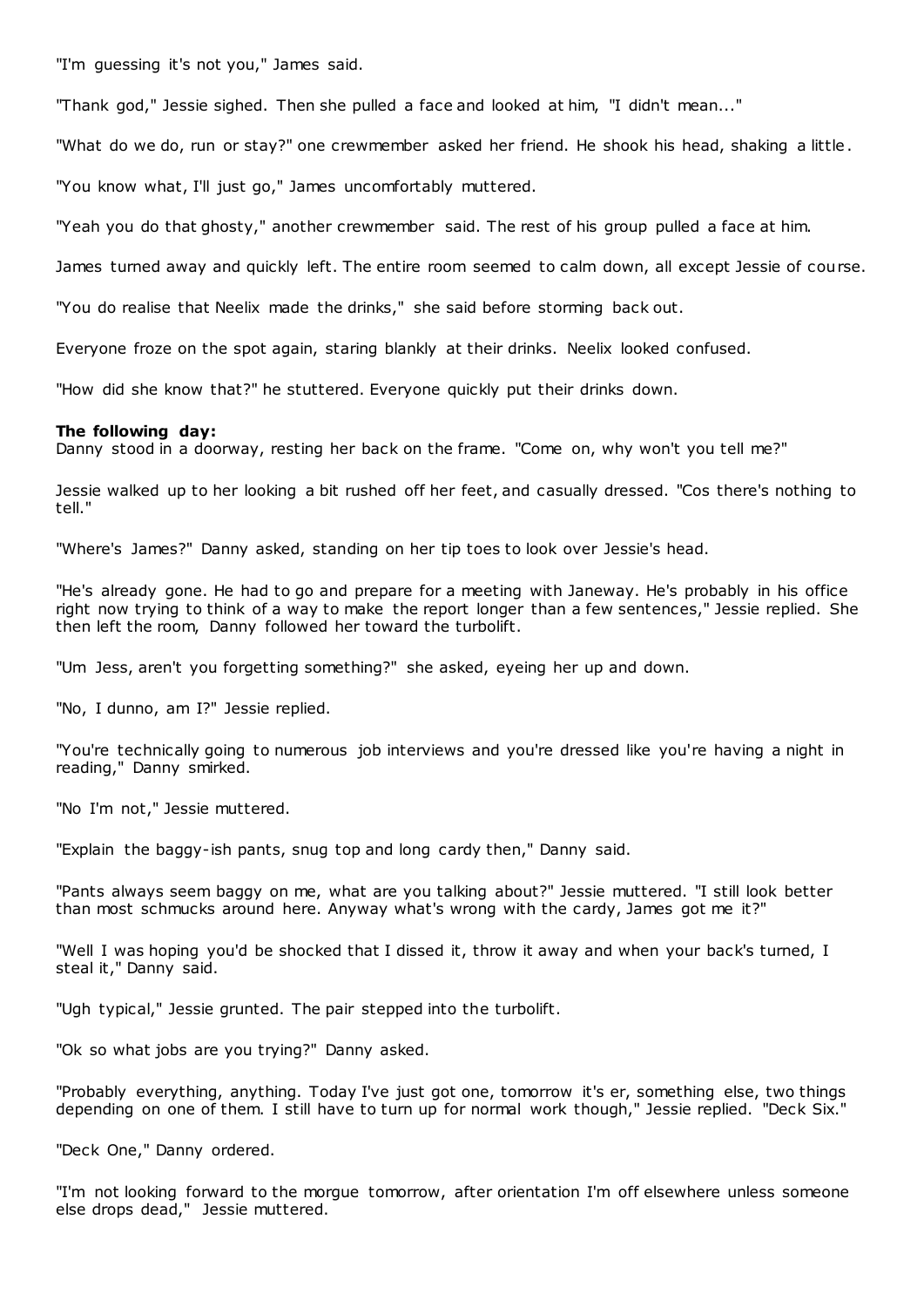"Why's that, they should have two bodies already?" Danny questioned, smirking slightly. "I don't see you lasting five seconds in the morgue though, one small bit of blood and you're down.'

"I know but these work trials include everything, except what I'm doing now," Jessie replied.

The doors opened on Deck Seven, another crewmember stepped in. "Deck Three."

"Why do you even need a new job?" Danny asked.

"Why do you need to alternate yours to helm and other little jobs? Those stations drive you crazy," Jessie sighed in response. "I feel pretty damn useless there, I want to do something I'm good at for once. Too bad I don't know what that is." The door opened again.

"Too bad we don't need a fashion consultant," Danny laughed. "Good luck in the morgue Jess."

"You know that's not my first stop," Jessie said as she stepped out of the lift, then began walking down the corridor.

"What is it?" Danny yelled after her. Jessie waved her right hand before turned the corner. The door closed. "Damn."

Jessie looked at her watch and picked up speed while scanning each door she passed. "Crap, late late. Where is it?" She stopped in the middle of the corridor. "Computer where is the new psychiatry training office, thingy?"

"Please re-specify," the computer responded.

Jessie groaned, she walked to a wall panel and messed around with it. "Of course, near Sickbay. Now...<sup>"</sup>

Two women passed by her and walked into the nearby turbolift. Jessie quickly jogged toward it. "Hang on, hold the door!" One of the girls shrugged, the other one laughed as the door closed just before Jessie got there.

"Ugh fine. I didn't want to choke on the tacky perfume stink anyway!" she snapped at the door. "God I hope those bitches heard that," she huffed, turning on her heel and made her way back the way she came. The nearby Jeffries tube caught her eye, "meh it's just one deck."

#### **The Bridge:**

"Commander, we're receiving another distress call," Harry said. "An adrift ship about fifty minutes away, just a little bit out of the way of our current course."

"Why doesn't anybody ever respond to ours?" Danny muttered from the helm.

Chakotay sighed, "on screen." The screen changed to show a rough looking light blue skinned male alien, with the usual mayhem going on behind him. "I'm Commander Chakotay of the Starship Voyager."

"Shal Malek of the Sykians," the man muttered. "Pardon our call for help Commander, we don't usually do this unless it's absolutely necessary."

"That's interesting, we were on our way to your peace conference. The Finians' were attacked, we had to bring them aboard to get to negotiations on time," Chakotay said.

The man hesitated slightly, "under the circumstances we'll have to adapt. Our engines are badly damaged, it'll take too long for my crew to fix them and we have a deadline to keep. Of course the Finians' will have told you the same thing."

"Prepare to transport everyone you need to go to the negotiations, it'll take us less than an hour to reach you," Chakotay said.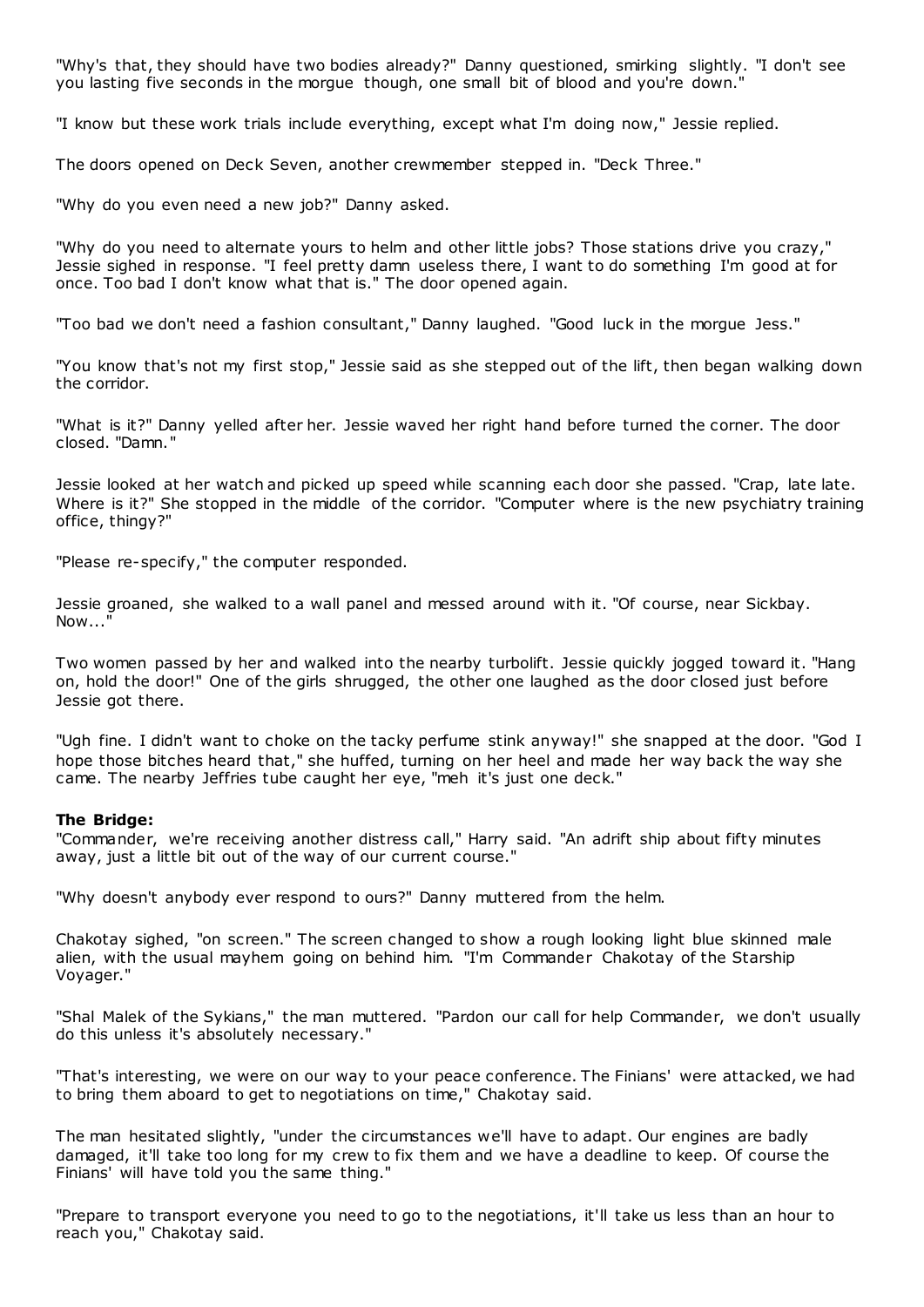"Thank you Commander. We are in your debt," Malek bowed his head. The screen switched off.

"Danny, adjust course to rendezvous with them," Chakotay commanded.

"Aye sir," Danny said.

### **The Ready Room:**

Kathryn stood at the replicator while James was kneeling down by the desk. He straightened up holding broken pieces of a cup in his hands. Kathryn walked over to her desk with a full coffee cup in her hands.

"Don't worry this is just a check in appointment, you know like you returned from an away mission," Kathryn said while sitting down.

"Mmm hmm," James mumbled, attempting to put the two pieces together.

"I've scanned your report, it's very interesting," Kathryn said. "I have some questions though, one is what are you doing?"

"Care for a..." James read from one of the pieces. "Hands off bitch. Nice." He finally looked up at her, "what?"

Kathryn smiled, she walked over to stand in front of him holding out her hand. "I can't believe I missed some pieces."

"The message doesn't make sense, and they don't fit together," James said, handing the two pieces to her.

"I'm afraid I broke more than one. The first one was 'care for a punch, no, then get lost'," Kathryn said.

"Huh, is that one in the replicator?" James questioned.

Kathryn smile grew a little wider as she moved back to her desk, she leaned against it. "Now can I ask a few questions about your report?"

"I guess so," James replied.

"You were there for the same amount of time you were gone here, obviously t hat Voyager shares the same time frame as us," Kathryn said. "Your report though only mentions what happened during the rift, can you tell me what happened before then?"

James glanced away uncomfortably. "It's not important."

"I think it is," Kathryn said.

"Nothing did. I only heard about the anomaly when it was created. After that you know the rest," James said.

"Fair enough," Kathryn sighed. "A few crewmembers told me that you had a few injuries visible, but the Doctor or Kes didn't treat you. The Doctor saw you leave but that's it, some injuries were facial but they're gone now."

"It was busy, I wasn't hurt that badly. I treated the worst of it," James mumbled. "The regenerator ran out of power," he said quietly.

"What was the last part?" Kathryn asked. He didn't answer. "James the injuries, how did you get them?"

"It's in the report. I had two fights, you can barely call the first one that though," James muttered.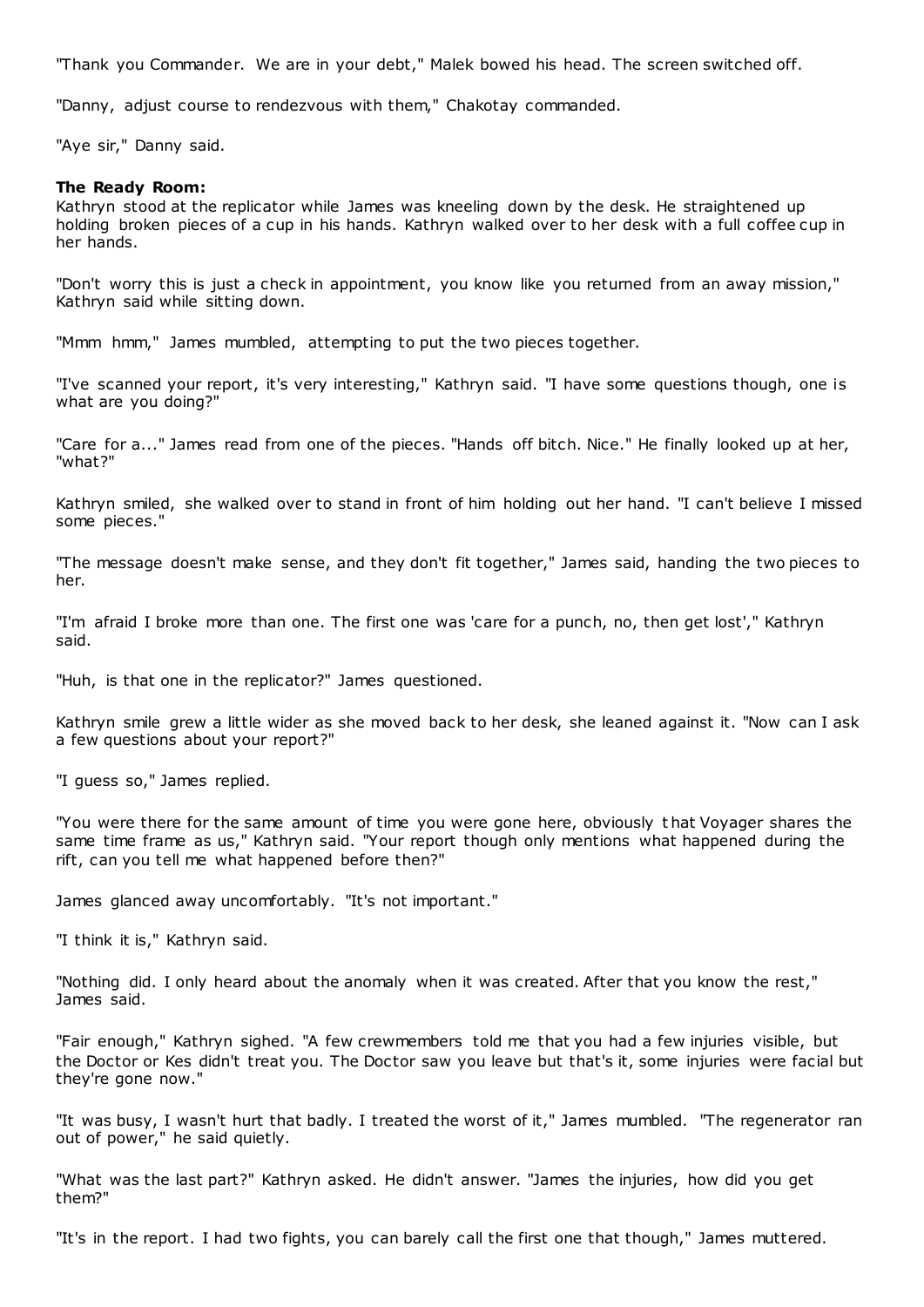"All right then. Are you fit to return to duty?" Kathryn asked.

"Isn't that a question for the Doc?" James replied.

"I meant in a mental capacity," Kathryn said.

"I'd rather get back to what this ship calls normality, so yeah," James replied.

"Great just in time. We're about to rendezvous with another ship on their way to a peace conference. Both sides transport ships were damaged so we're giving them a lift, but we need to keep them separated," Kathryn said.

"That's going to be an interesting peace conference," James commented.

"Yeah that's none of our business though," Kathryn said. "Supposedly one of their aggressive neighbours attacked them both to prevent the talks. We've already picked up the first guests, Tuvok is watching them."

"You want me to keep an eye on the other guys?" James questioned. "What are they like? Aggressive, annoying?"

"They're distant cousins of the Finians so I'd imagine they'd be just as proud yet peaceful as them," Kathryn replied. "Or they could be the 'evil twin' of the two races, either way I'd avoid..."

"What, being myself?" James said.

Kathryn smirked at him, "I have faith in you, I'm sure you can handle it."

James looked at her suspiciously, "how much coffee have you had?"

"I've done this to give you a different kind of challenge, you can back down at any time," Kathryn replied. "If that is all, dismissed."

"Um when will these guys be coming?" James asked.

"We can discuss this at the meeting. Relax, you've got time to get back into the routine," Kathryn replied.

"Ok fine," James mumbled. He turned to leave. Kathryn kept her smile on her face until he left, then she turned it upside down.

## **Meanwhile:**

Jessie climbed up to the next deck via the ladder, then spent a minute trying to figure out which door to go through. "Damn why didn't I take note of the door I came through to begin with." Her face frowned as the sound of a baby crying echoed down the tubes.

She opened the door on her right, and crawled into it. Halfway down it Jessie stopped, cringing in pain as she placed a hand on her pregnancy bump. She kept her hand there as she continued down the tube.

The end door refused to open for her. After some fiddling it opened. Not far from her sat a young girl cradling a baby wrapped in a jacket. Next to her were a few rations, a sleeping bag, and a second baby lying in a blanket on top of the sleeping bag.

"Um, hi," Jessie nervously said. The girl stared at her looking just as nervous. "It's ok, um what are you doing here?"

The girl shuddered slightly, "please, please don't tell anyone I'm here."

Jessie moved to sit down opposite her. "What are you hiding from?"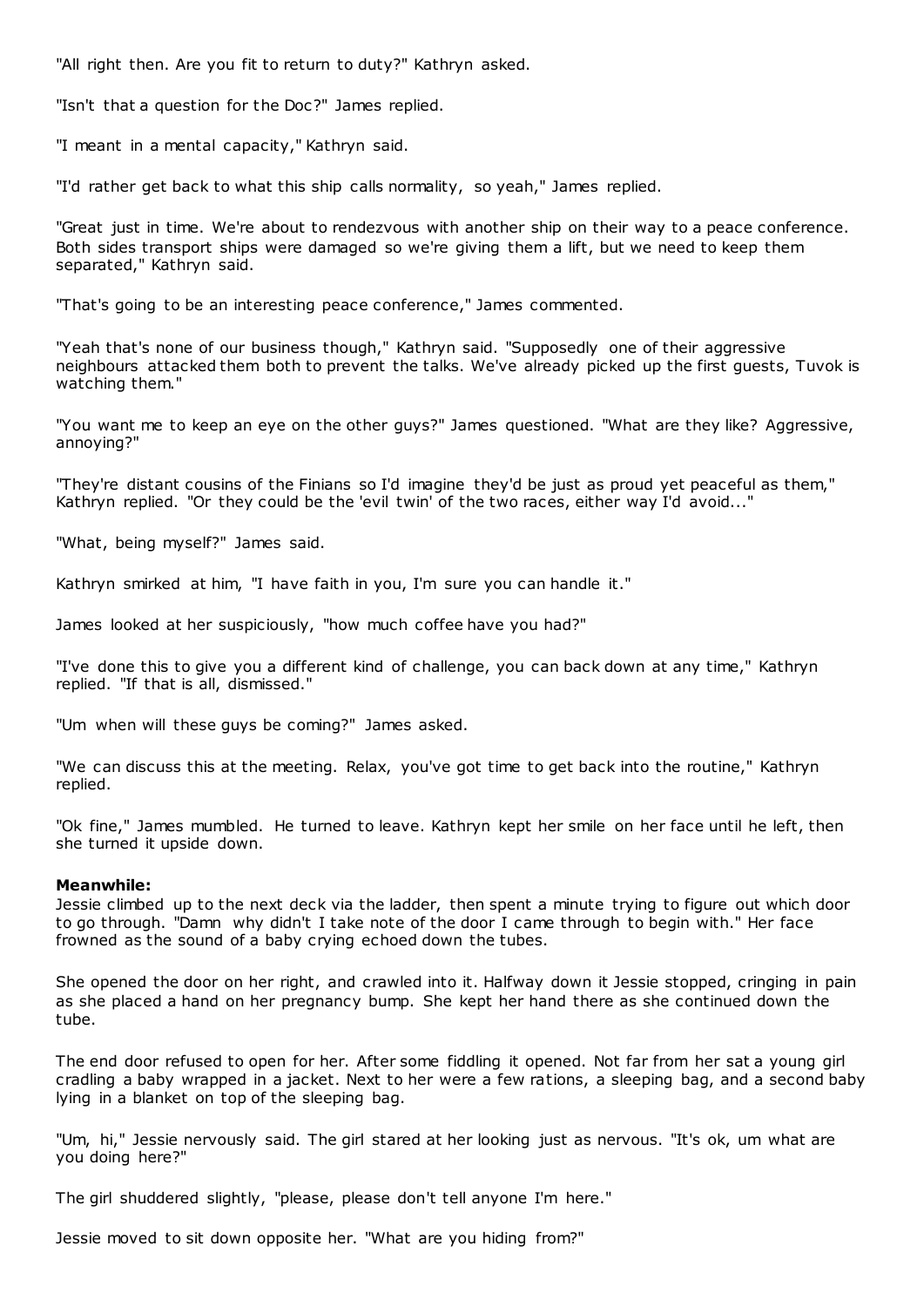"I don't, you wouldn't understand," the girl mumbled. She eyed the hand Jessie still had across her belly.

"Do you want me to leave you alone or..." she asked.

"No, it would be nice to talk to another mother," the girl replied.

Jessie widened her eyes, "mother, I'm not, no I'm not."

"Ok so you do understand," the girl softly said. "I'd recognise that denial anywhere."

"Uh, looks like we're both keeping secrets," Jessie muttered.

"Please stay," the girl said. "I'm Chrissy."

"Jessie. I'm late for something but I can reschedule," Jessie said. She tapped her commbadge. "Rex to Reynolds. I'm sorry but I'm going to be a little later than I thought."

In: "Is there a problem?"

"Uh, I'll explain later, it's related I promise," Jessie replied.

In: "Very well, just stop by when you're finished."

## **The Conference Room:**

B'Elanna and Harry stood by the wall panel giving everyone present a report. Most of the senior staff occupied the table, facing them.

"Repairs will take a while ma'am, I estimate two days," Harry said.

B'Elanna nodded her head, "the damage remaining are non essential systems, with the exception of the warp core. It's still useable but I'd avoid it until repairs are complete unless it is necessary."

"Good. Casualty report," Kathryn sighed, folding her arms on the table.

"Two dead, twelve injured," Tuvok responded.

Chakotay covered his face with one hand, "James we need to know, will this happen again or will your trips be a regular thing?" He moved his hand away when he didn't get a response, everyone looked toward James who appeared to be in a daze. "James!" Chakotay snapped to get his attention.

"What?" was his only response.

"Will this happen again?" Chakotay impatiently repeated himself.

To a few people's surprise James didn't look annoyed at his impatience, "the machine that created them was destroyed, the creator was killed during the fight."

"What about your demon friends. Do you think they're a threat still?" Chakotay asked.

James glanced at Kathryn briefly. "They want to be in our reality, and they're willing to kill us to do that. They're crippled though, their leader's dead, as are a lot of their best guys. Plus their only brains remaining is the one who helped me, he fears that if they succeed his usefulness will come to an end and he'll be killed."

Chakotay raised an eyebrow, "am I not allowed to ask you questions?"

"It's not that," James said with a blank stare. "I've already told her this stuff at our meeting."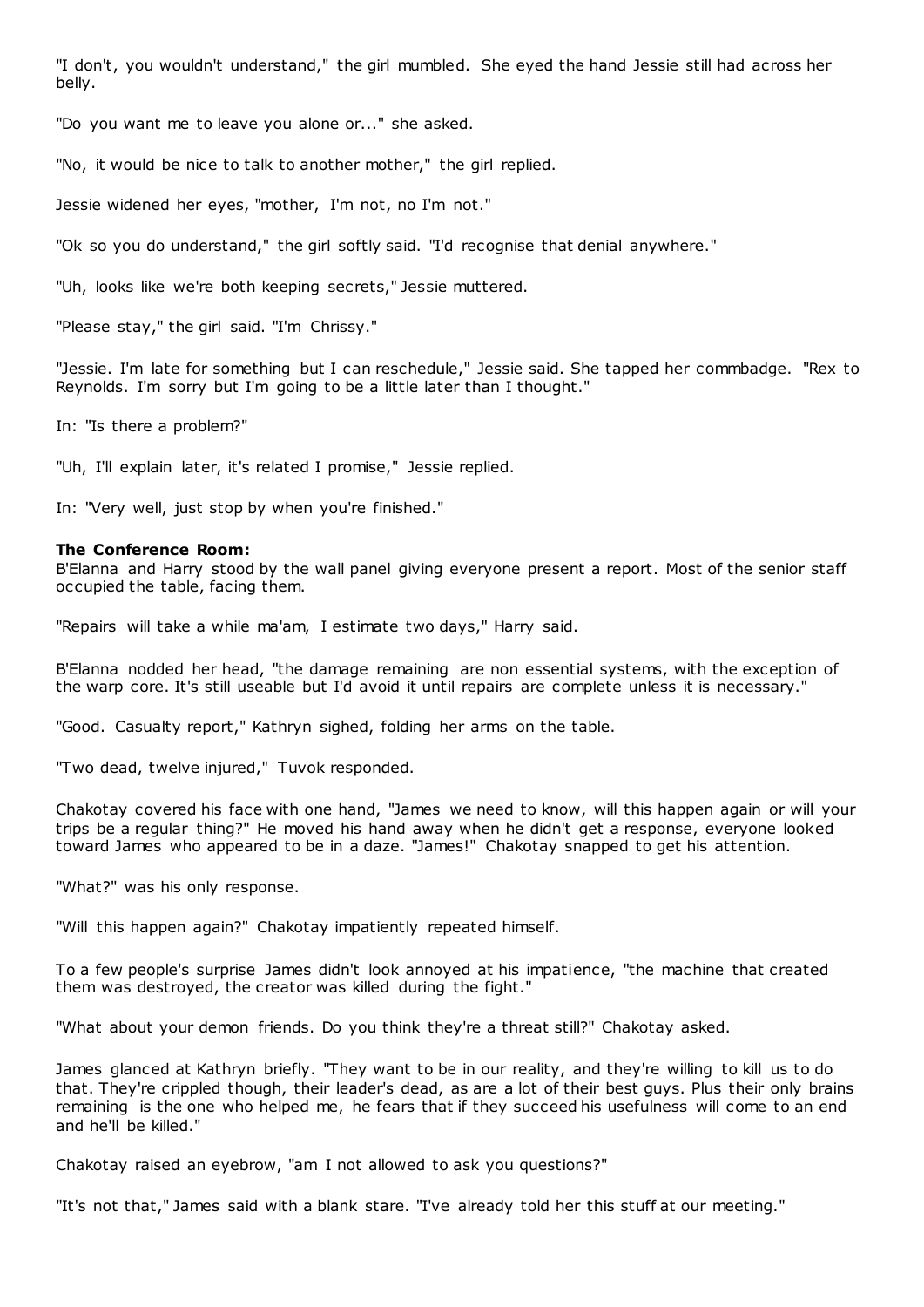"It's the Starfleet way to repeat yourself unfortunately. Your two week vacation may of helped you forget that," Chakotay sighed.

"Hmm yeah, vacation," James muttered. "Lots of demons, Voyager on a really bad day, and the only one activity to pass the time; wondering when the demons will discover you."

"Sounds like paradise for you," Tom commented with a smirk.

James moved his blank stare toward him, "sorry I didn't get any pictures, the demons kept stealing my camera."

"It was just a joke," Tom shook his head. "Lighten up."

"Maybe you should if you took what I said seriously," James said, rolling his eyes.

"I'm just saying that you must have had a blast fighting with them all the time, or whenever you wanted. You couldn't have been doing it for two weeks constantly, so it must have been like..." Tom said. He cleared his throat and tried badly to copy James' accent and even his voice, "oh it's Tuesday morning, time for the morning jog and a punch there, a kick there. Then back to my hiding place for a game of cards."

B'Elanna looked at him in disgust. "I don't know which I'm more annoyed by, that phony voice and accent or the whole routine you made up."

"Well he must have done something like that," Tom said.

"That's not the point of the meeting, is it?" Chakotay groaned.

"Is there ever a point?" Kes sighed.

"Well it was about the rift and the damage it's done, possible reoccurrences." B'Elanna said. "We still don't know enough about it to..."

Harry's face lit up. "From what I heard from James' report and what we found out, I came up with this." He keyed in commands on the panel. A picture of Voyager appeared on the screen, constantly rotating from above view to port view. One more command changed it to port view. The ship split into two for a second, then merged back into one. "Look familiar?"

Chakotay frowned while resting his chin on his left fist. "Deadlock. Two Voyagers operating in the same place, more or less, with only the antimatter unduplicated."

"I'm thinking that when this happened, a third less prominent Voyager appeared without its crew and lured the demons to it. This one probably got infected by the proton bursts as well, but with only the demons aboard they probably didn't even care enough to do much about it," Harry said.

"It wasn't at the same time as that. It happened before, there's interference on their Deck Thirteen and that's where they insisted on making the rift each time," James said.

"So you're suggesting that this phasing is what's made Deck Thirteen so mysterious?" Kathryn questioned.

"Nice choice of words," Tom commented.

"No I'm not, it could be yeah but the point is something else phased us at an earlier time," James replied.

Chakotay frowned, "the Deck Thirteen issue could have been duplicated on their ship for all we know. This isn't proof that their ship appeared before the other Voyager, it only would be if that was the reason why we had the issue."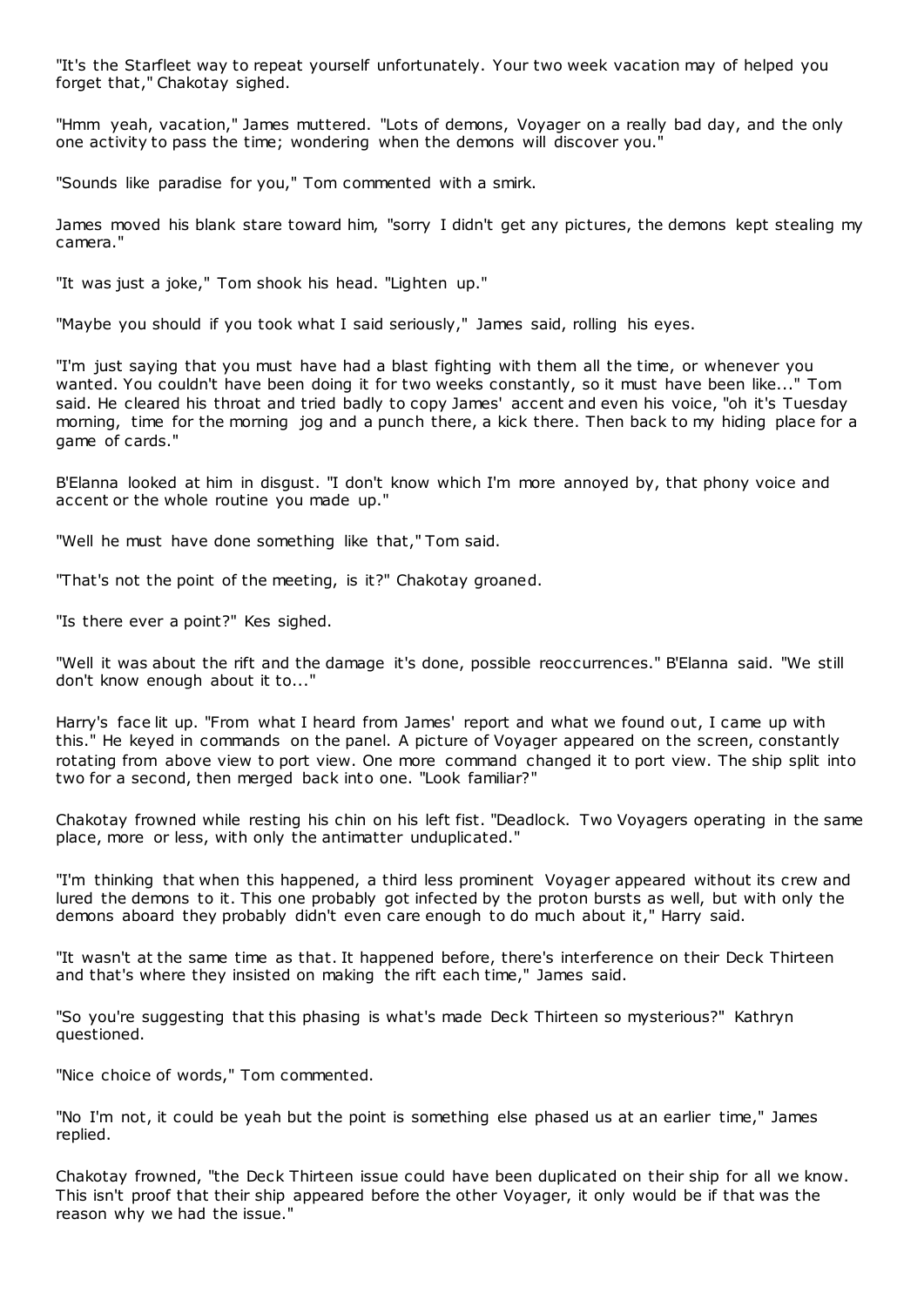James rested his right elbow on the desk, and his chin into that hand. "I suppose so." Kathryn looked at him briefly with concern.

"If they ever figure out how to merge this ship we'll have an army of demons on our hands," Ian said looking nervous.

"Just under three hundred," James quietly added on.

"Can they do it though?" Kathryn asked him.

He looked at her and shook his head lightly. "They won't, it'll kill them. That's why they tried to kill us. They can't affect us in other ways either, temporal problems like those loops."

"What about the ones that paid you and the Captain a visit?" Harry asked.

James uncomfortably looked around the table as everyone had their eyes fixed on him. "I don't know, they were visible that time. Maybe."

"There probably was a temporal problem that we weren't aware of when they visited. With all the chaos going on at the time, we can't be sure," Chakotay said.

"Perhaps we could merge both ships into one again. If doing so will destroy them," Tuvok said.

"I don't think so. Unlike the other Voyager, we can't detect this one. We'd have to know where exactly they are before doing so," Harry butted in.

Kathryn sighed, "all we can do is keep an eye on our neighbours for now. We have another matter to discuss."

"Captain if I may?" Tuvok said. "I suggest increasing Security members on duty. I do believe they will attempt another attack."

"It could be anytime though, we don't have enough Security crewmembers to do double shifts or something like this constantly," James said. "Most of what we have wouldn't be able to handle a demon, even with a phaser."

"Wow, somebody's giving himself an ego boost while putting us mere mortals down," Tom said, raising both eyebrows.

For the first time in the meeting James managed to look a little annoyed. "For your information I had trouble with these guys, why do you think I avoided fighting them until I had to at the end?"

Kathryn groaned in annoyance, "Tuvok that's a good idea, do it. We haven't got much of a choice if they do make it aboard. Now we should move on to the other matter."

"As some of you know we made contact with two different alien ships, both of which are on their way to peace negotiations. They were both attacked by their neighbours, and were left with damaged engines," Chakotay said.

"We are transporting a group from each ship to the neutral planet they've chosen," Kathryn sighed.

B'Elanna pouted her lips, "Captain, I said the warp engines should only be used for..."

"I know, but if we stay at low warp we'll still get there on time. These two races have been blood enemies for centuries, they're distant cousins so to speak. Anyway they've finally decided to stop the fighting and negotiate. It's a worthy cause," Kathryn said.

"It's not going to be easy, the Finians and Sykians don't like to be in the same room as each other. We need to keep them apart until they're at the negotiation tables," Chakotay said.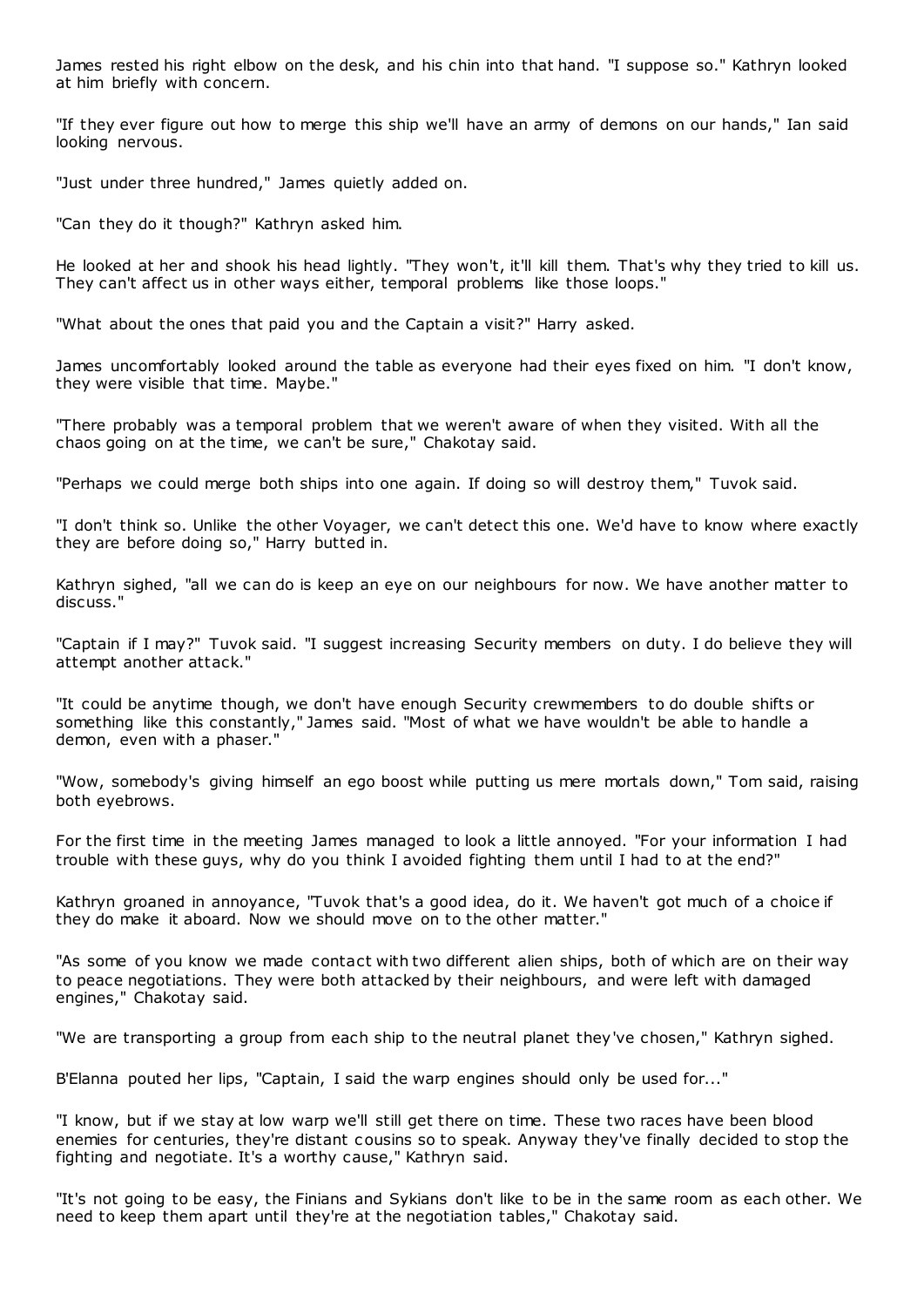"Won't they have to be in the same room together eventually?" Tom muttered.

"I spoke to Malek about it, he says it's the custom of the Finians," Chakotay replied. "They'll consider it an insult if a Sykian goes near them before then."

"Now I'd rather not share what's recently happened aboard ship with either species. Both are very proud, and the slightest thing could insult, annoy or if we're lucky appease them. I don't think a few collapsed ceilings, demon ghosts and mysterious rifts will appease them," Kathryn said. "Am I understood?" Almost everybody nodded at her.

"So in other words they're the Delta Quadrant version of Klingons, Bajorans or Romulans?" Tom commented, smirking to himself. No-one laughed with him as nobody got that his comment was said like a joke.

Kathryn groaned, "dismissed."

## **The Transporter Room:**

Kathryn and James walked through the door and stood in front of the station.

"Energise," Kathryn ordered.

A group of five dematerialised on the pad.

"Captain Janeway of the Starship Voyager," Kathryn said.

"I am Ambassador Shal Malek, these are a few of my senior officers," Malek said.

Kathryn glanced at James, gesturing her hand toward him. "This is Ensign Taylor, he will look after you during the duration of your stay."

One of the aliens scowled, "him?" Malek laughed slightly. "A child? Captain you insult us."

James narrowed his eyes while Kathryn looked at him with a look telling him to keep his cool. "I assure you, he's not a child. He's perfectly capable."

"Ensign is a child rank," the alien muttered. The others laughed with him.

"There's a good reason for it," Kathryn said. "Now if you'll excuse me." She turned to leave, James put an arm out to stop her. "It's ok, you'll be able to handle them."

"There's no way I can hold back with these guys," James muttered. "They're acting like Klingons do around me."

"If that's the case just be yourself," Kathryn smiled.

"What, that's the last thing we should do," James said.

"Captain Janeway, we demand a stronger escort," another alien said. "It's a bit insulting that you think that this boy's enough to watch five of us."

"Hmm I think you're right, if they are like Klingons they'd appreciate your rough side," Kathryn whispered. She turned to the aliens. "You will not get a stronger escort, you have him already. Trust me you won't be disappointed." She stepped out.

"If you're quite finished insulting me, I'll show you to the quarters you all have to share," James muttered.

The aliens stepped down from the padd. Three of them gathered around him. "Your species must be weak if you are the strongest candidate."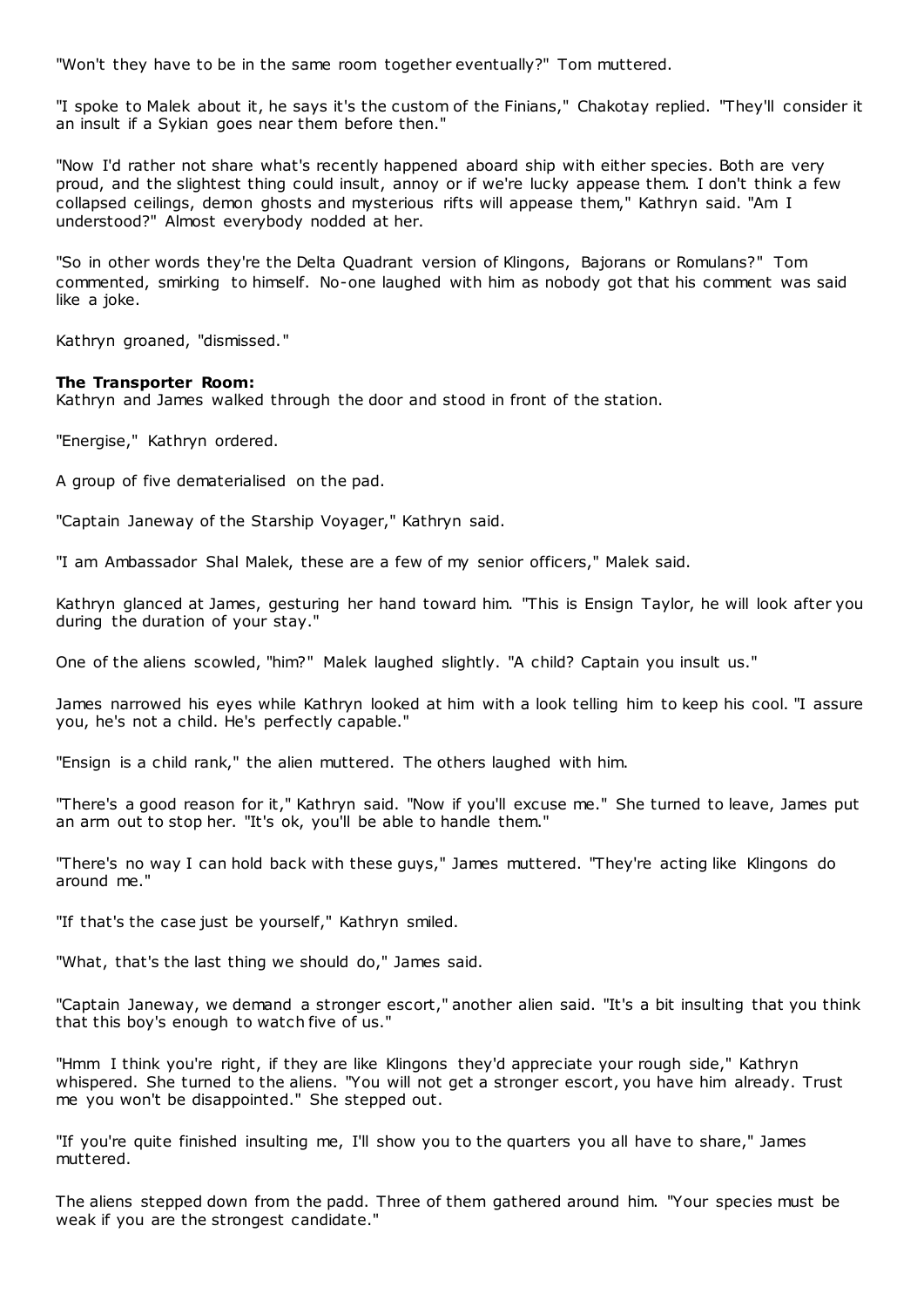Malek raised his hand, "enough. We should be taken to our quarters before it's his supper time."

"If you insist on continuing with this bull I'll take you to the airlock instead of quarters," James grumbled.

Malek belly laughed, "he's quirky, I'll give the boy that. Tell me, what is that good reason for you being an ensign?"

"You usually have to do as your told and stuff to get promoted, or wait until the Captain's had enough coffee," James replied. "Don't call me boy anymore, I really hate that."

"Then what can I call you? Young man, guy, child, ensign?" Malek questioned.

James shook his head while rolling his eyes, "this way, now." He stepped out. The aliens followed.

"You didn't answer my question," Malek said.

"Either Taylor, James or ensign," James muttered.

"I'm not familiar with the second one," another alien said.

"That's cos it's my first name, jeez," James groaned.

"I hope you have the heart of strength to back up your words, and earned the name you use," the first alien who spoke said.

James glanced at him in confusion as he walked by his side, "humans don't earn their names."

"Do you mock us?" the alien snarled.

"No but I notice that you're allowed to insult me, and I get accused of it like I'm not allowed to. It doesn't seem very honourable to me," James said.

Malek laughed again, he walked along his other side patting him on the shoulder. "I'm beginning to like you boy, excuse me, James Taylor. Which name do humans use between honourable men, first or last?"

"If you mean so called 'tough guys', then second," James replied.

The first unnamed alien scoffed, charging forward to stand in front of him. "He is not an honourable man, yet he questions mine."

Tuvok stepped out of the turbolift nearby. "Is there a problem Ensign?" He nodded at t he aliens, he and James stood further away so they couldn't hear them.

"Just a few. The Captain must have been on something when she decided to assign me to these people," James replied.

"Yes I was the one who suggested you. They believe in honour and appreciate honesty, they're also an aggressive race," Tuvok said.

"Just like the Klingons then," James muttered. "You do realise they're all going to be in Sickbay if they don't stop annoying me."

Tuvok raised an eyebrow, "from what I heard from the Finians, they'd respect you for it. I don't suggest starting a fight with them, but as you're the human representative I believe that your usual behaviour will appease them, and earn the respect for the crew." He continued down the corridor.

James sighed as he returned to the aliens. "Did you need some help from a superior, boy?" the mouthy first nameless alien sneered.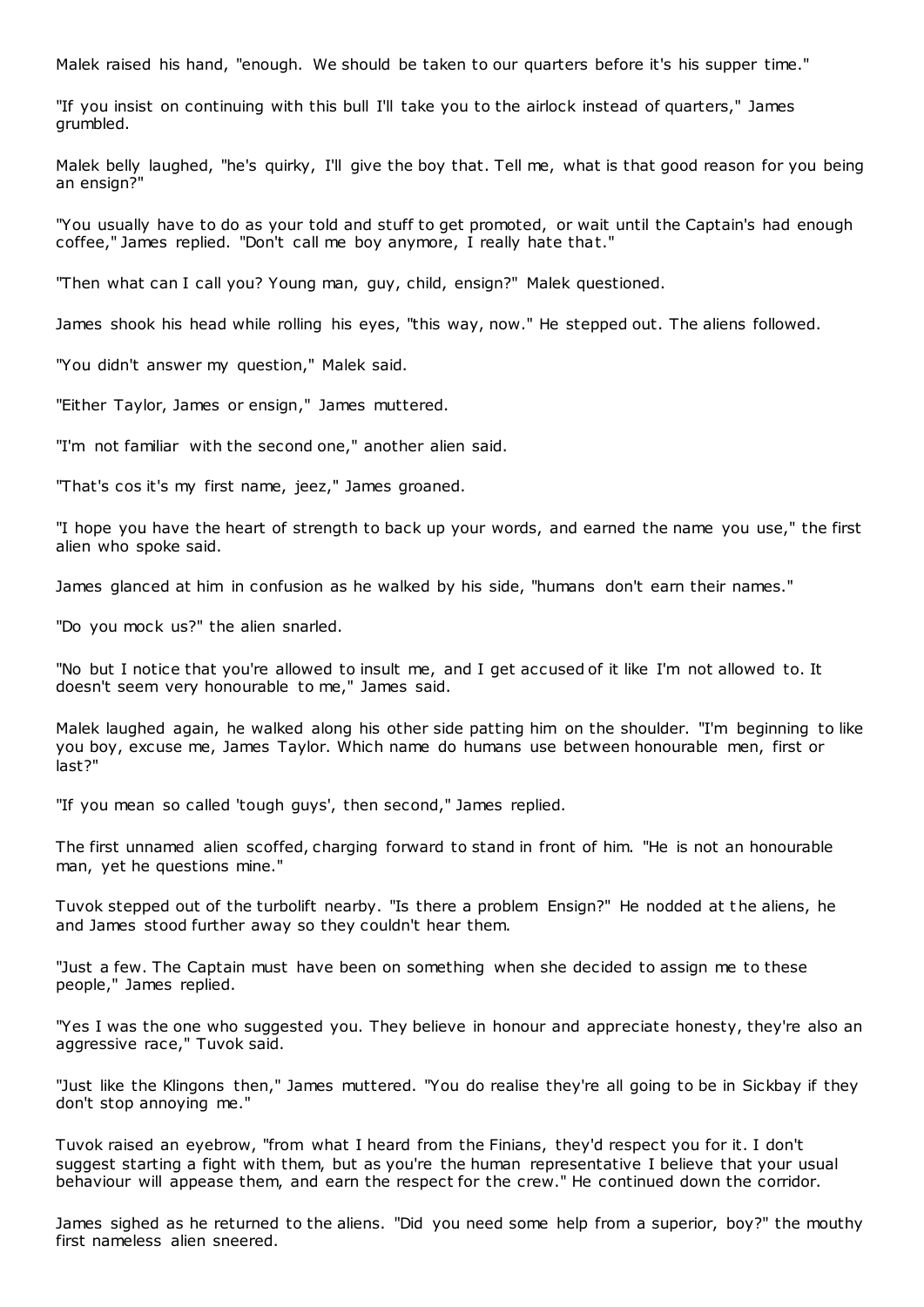"Shanak. What have I told you about other races, you have to respect their ways too," Malek said in a warning tone.

"I do, I just think it's an insult to be given this puny child as an escort and guard," the alien muttered.

"Will you shut up before I lose my temper completely, you don't want that to happen," James muttered.

Shanak stepped closer, growling like an animal. "You're telling me to shut up, how dare you insult me."

"This should be interesting," Malek laughed.

"You continuously insult me for no good reason other than to impress the uh..." James said, glancing at the other aliens. "The men it appears. I think I have a right to defend myself a little."

Another alien smirked at Shanak, "I didn't know you felt that way about us."

Shanak growled, "I know what you're doing. You can't get in our favour by emulating me."

James rolled his eyes and groaned. He then pushed Shanak into the wall. He literally went through it, leaving a gaping hole. "Is he always such an ass or was that just for me?"

Malek laughed with the rest of the aliens. "I like you. Boys, get Shanak and follow." He and James continued down the corridor, while the rest attempted to pull Shanak through the wall. "He's always like that yes. Now here's my own question. Do all humans possess great strength, because that was impressive."

"No, I'm different," James replied.

The aliens stood a dazed Shanak up, and guided him down the corridor.

"So Taylor, you're here to look after us, does that mean stop us from getting into trouble?" Malek asked.

"It's procedure on Voyager," James said. They all stopped as they reached the turbolift. "Deck Four."

"So, have the Finians complained about our presence here or do they not know yet?" Malek questioned.

"Supposedly they've been told, no problems so far," James replied.

## **Meanwhile:**

Damien stood just around a corner, his eyes shifting around like he suspected the walls or the door nearby were against him. Suddenly the old man, Tim appeared behind him.

"You know we used to call that shuckling in my day," he droned on.

Damien violently shuddered. "Are those anti wrinkle creams and tablets getting to your head?"

"Oh I stopped taking those," Tim replied. "It's best to let nature take it's course, like the good old days. There's too many medical..."

Damien tried to ignore his lecture, but all that did was make another screw in his head fall out of plac e. Eventually he turned around, his face red with rage. "Shut the hell up, no I'd rather you dropped dead and never came back! Don't you know who I am, I'm Damien!"

The female Finian turned the corner and stood behind him. She stared looking amused. "Yes w e all know that."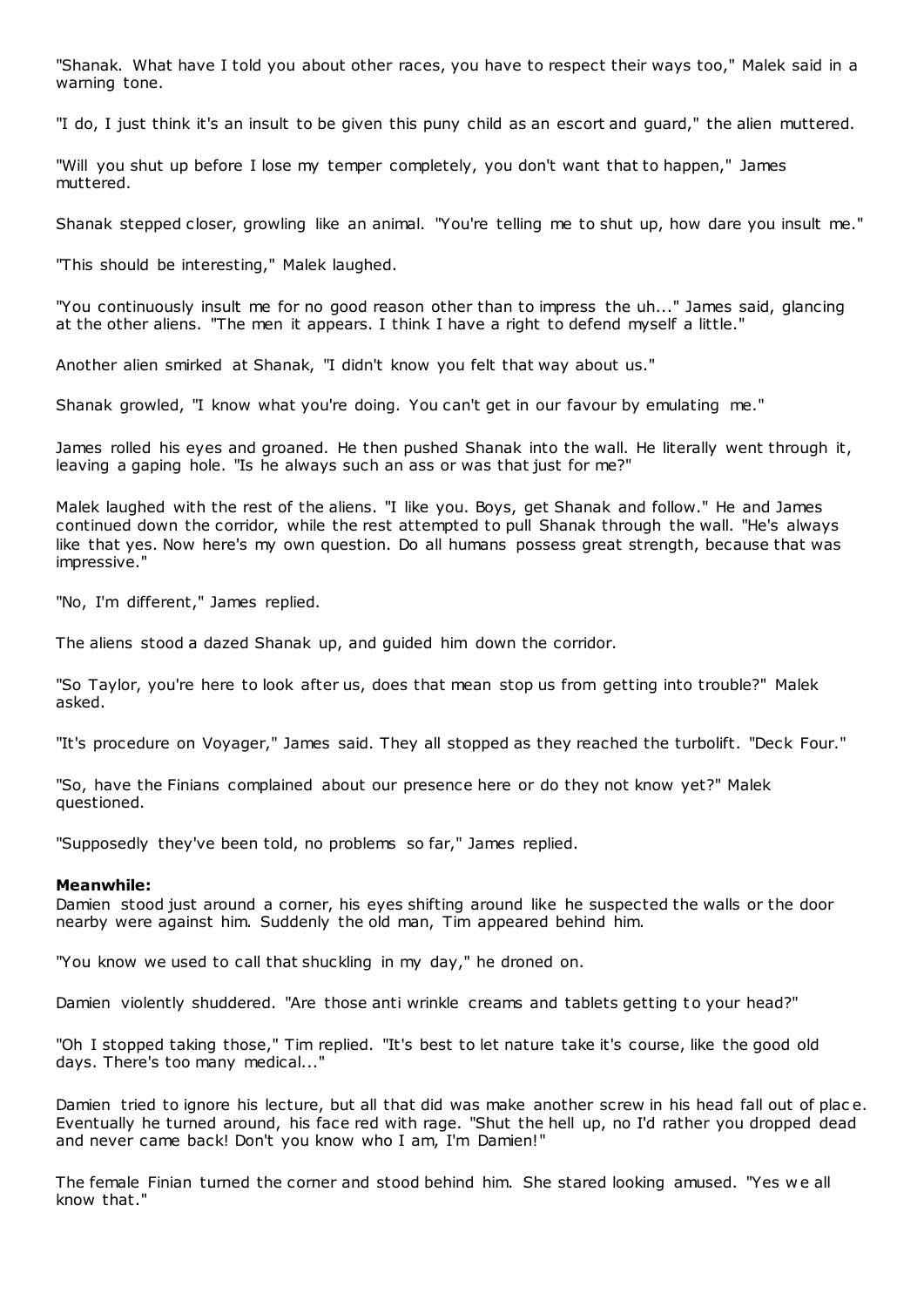Damien jumped out of his skin and turned to face her. "Don't do... oh it's you. Why did you want to meet with me? I already have an annoying stalker."

"Who were you yelling at?" Halei asked.

"Who do you think?" Damien groaned, gesturing his hand behind him. Little did he know that Tim had disappeared again.

Halei moved to the side a little to look over his shoulder. "Oh, I didn't notice little Jhian, don't know how you can though."

"What?" Damien pulled a disgusted face, he looked behind him. "Why does that b\*\*\*ard keep disappearing, he makes me look crazy!"

"You don't need a hand there," Halei said.

Damien swung back around to stare angrily at her. "Hey, you're just as crazy with your little Jhian. Now what the hell did you call me here for? I really doubt you want more mp3s."

Halei smiled deviously as she eyed him up and down. "You could be useful. We'll spare you if you do as we say."

"Ah you Finians aren't as goody two shoes as I thought, nice trick you're playing," Damien smiled just as deviously. However it didn't last long, "but I don't do what anyone says."

"What about a Commander Tuvok? You did as he said," Halei said.

"I'm only doing this until I get away from this dump. Do you really think I'd go on their side, these people have been a thorn in my head for years," Damien said.

"What did they do to you?" Halei smiled.

"Look just take my advice. You can't be a villain around here, you just lose all the time. It's like we're in a TV show or something," Damien said. He then pulled a face, "oh wait." He grinned menacingly, "hmm maybe I can change that, or something."

Halei pulled a confused face, "how exactly?"

"Never you mind. This is how it's going to work. I won't tell the crew what you've been saying, and you do as I say," Damien sneered, folding his arms.

"Why would they believe you?" Halei asked, imitating him by folding her arms the same way.

Damien just stared, still sneering at her but obviously trying to think of a response. Halei just laughed at him.

"No wonder you lose, you're just a wannabe. You have no idea what it's like to be really evil."

Damien narrowed his eyes, "oh yeah? If you're evil then you'll know what my plan is now."

"Uh, stop Voyager being apart of a show?" Halei muttered.

Damien again just stared in the same way as he did before, then he snapped and stamped his foot on the ground. "God damn it woman. I mean uh, it's much more complicated than that. You'll never understand."

"You don't know how to do that. Trust me, you won't need to after tomorrow afternoon," Halei said. "Without your co-operation, you will fall like them." She turned to walk away.

"If I'm so un-evil, why do you even want to reason with me?" Damien smugly asked.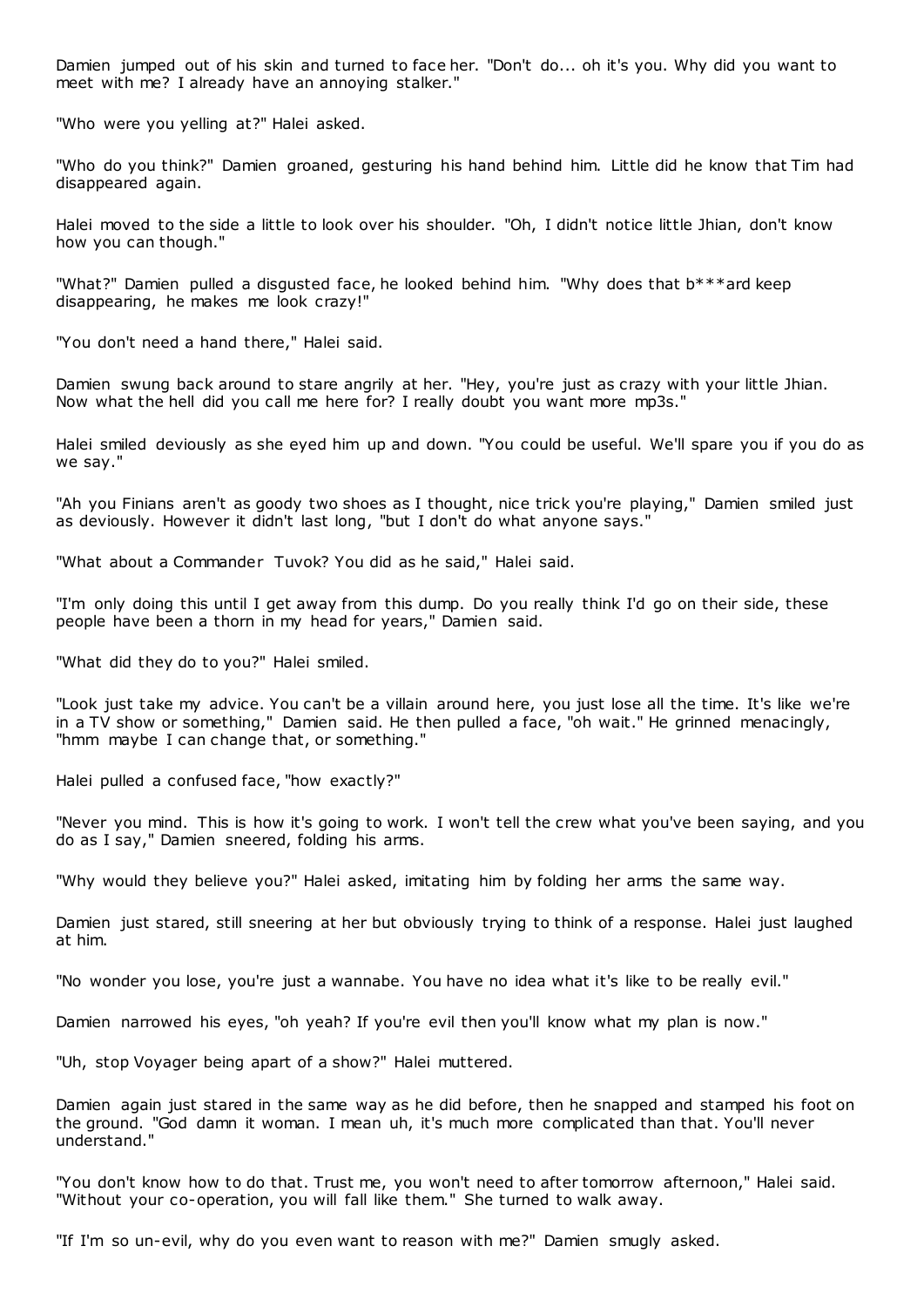"We don't want to reason with you," Halei laughed, she turned back around. "We want to enslave you."

"Sorry, I don't work for anyone but for myself. For I am Damien, I am better than humans, I am what they can only hope to become. I am the ultimate Pok..." Damien rambled on in a fake dramatic tone of voice.

"What the hell are you talking about? Were you going to say Pokémon?" Halei muttered, interrupting him.

Damien groaned, "you didn't let me finish, I spent ages on that speech. It's something I'm trying, but I still don't know what to replace Pokémon with. Maybe I should think of an alias name, then I can use it."

Halei rolled her eyes, "all right you totally lost it. All right Pikachu, it's up to you. You'll either die a quick death, die a slow one, or live to do whatever you please. There's more to this universe than just, well this universe."

"Pikachu's not ultimate, it's just drugged up," Damien muttered. "You think I'm the crazy one, there's only one universe."

"You know better than that, why do you think we chose you. You've come from other universes. It's time to stop playing around like a complete dork with your insane celebrities, and really dumb speeches. We can help you be a legend, do you really want to turn that down just for a matter of badly placed pride?" Halei said.

Damien responded with another devious smile, "all right. Tell me what you want, and I'll think about it."

## **The Security Office:**

"I already have teams two and four on rotating shifts for the Finians. I recommend five and three for the Sykians," Tuvok said.

"They've already been assigned," James said. He put his feet up on the desk, holding a padd in his hand.

"I was informed that you pushed one of the Sykian officers through a wall," Tuvok said.

"Yeah that was fun," James smiled.

"Indeed," Tuvok said.

"This seems like a waste of time to me. These aliens don't seem like the type to get along with anyone," James muttered, while placing the computer on his lap. "Surely we should be more worried about demon attacks, and repairs."

"Ensign I've already discussed this with the Captain," Tuvok said.

"Fine, I was just saying," James groaned, rolling his eyes.

Jessie appeared at the doorway looking a little anxious. Tuvok looked at her briefly. "We will reach the planet in less than two days. Keep me informed of anything." He passed Jessie on the way out. "Crewman," nodding at her.

Once he left James climbed out of the chair and headed over to Jessie. She smiled, closing the gap between them. James wrapped his arms around her, pulling her closer to him. He gave her a kiss on her forehead.

"I missed you."

"Bad day?" she questioned, stroking his left arm.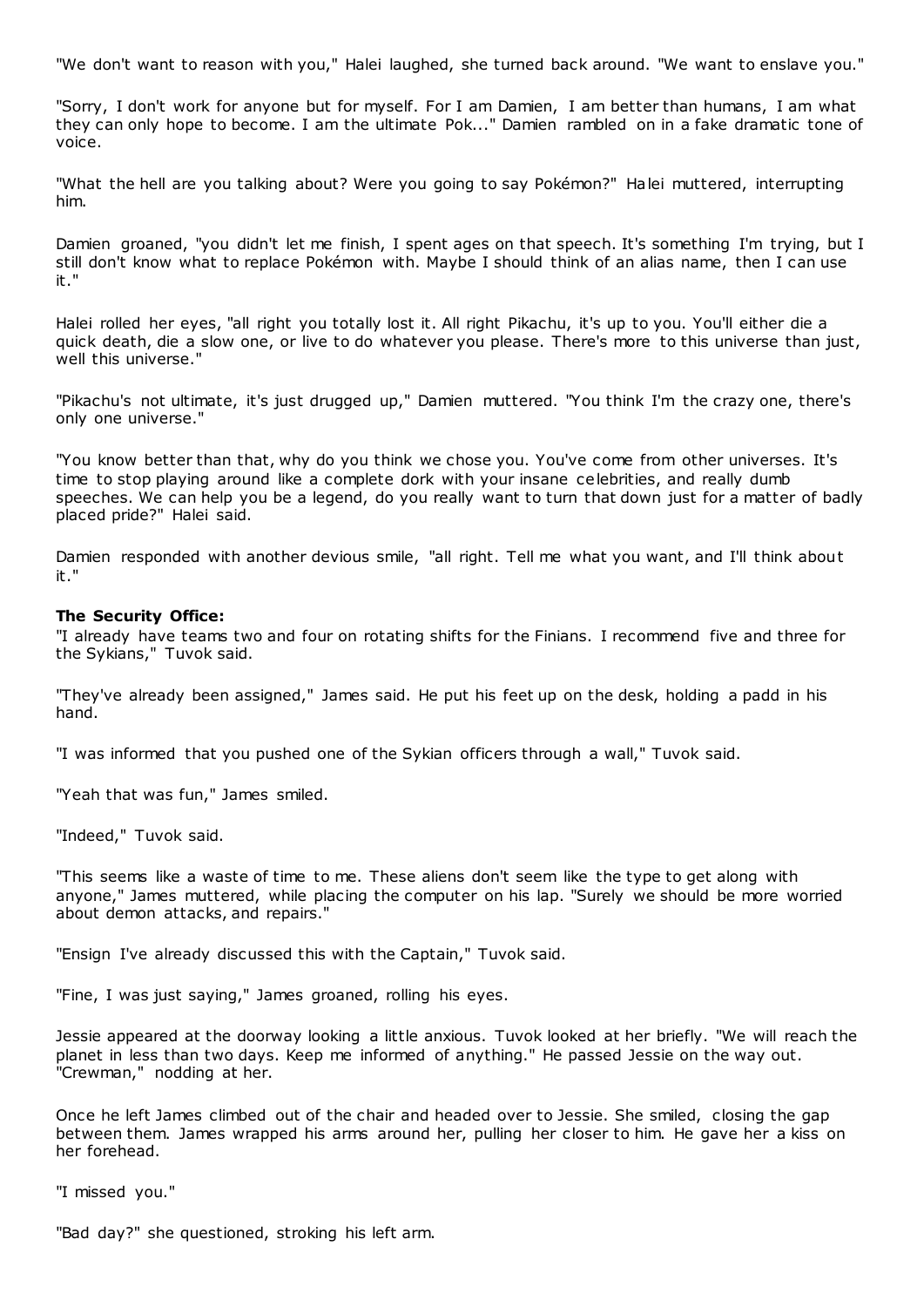He tried not to cringe as her fingers went across a deep cut. "Just a tad."

"Tell me about it," Jessie sighed.

"Never mind me, how did your interview go?" James questioned. They separated slightly as they made their way over to sit on the sofa.

"I missed it, that's why I'm here," Jessie replied.

"Please tell me you're checking out Security and would like office work," James smiled.

Jessie smiled back, and snuggled into his shoulder. "I'm interested but I doubt Janeway would let me."

"Are you still going to try for the counselling trial?" James questioned.

"Yeah, I'll go after this," Jessie replied. "There's something I need to talk to you about."

"I'm listening," James said.

"I hope you don't mind, it's a Security matter," Jessie said. James shook his head. "I found one of your missing people."

"Really? Wow, you may as well have my job then," James said with a smirk. "Who?"

"Christine Rannak," Jessie replied. "She's uh, a victim of an abusive boyfriend. She's lived in the Jeffries tube for months now, hiding from him. She's usually changing where, but now she's stuck in one place."

James frowned, he placed one arm around her shoulders. "Abusive boyfriend, who?"

"She never said," Jessie replied. She laughed slightly, "she still loves the guy."

"That's usually the case," James said. "But I don't understand why she's stuck. Ran out of hiding places?"

Jessie sighed, resting her hand across her belly. "She was pregnant."

"Huh really," James muttered. "Was? In a good or bad way?"

"Good, it's twins actually," Jessie said. "Boy and a girl."

"Well if we can find the creep and sort this out, then our child will have some other children to play with besides Naomi and possible Janeway's kid," James said.

Jessie smirked at him, "ours can play with hers if he/she doesn't inherit coffee obsession."

"Ok, so what else can you tell me?" James asked.

"She's on Deck Five, I can show you. I must warn you though, she's like I was around guys. She really doesn't trust them," Jessie replied.

James pulled a face, fidgeting slightly. "That's going to be a problem if you're going to show me to her."

"I don't trust anyone else with her," Jessie said.

"So how do you plan on convincing her to come with me?" James questioned.

"I'll be there too, she already knows you're coming," Jessie replied.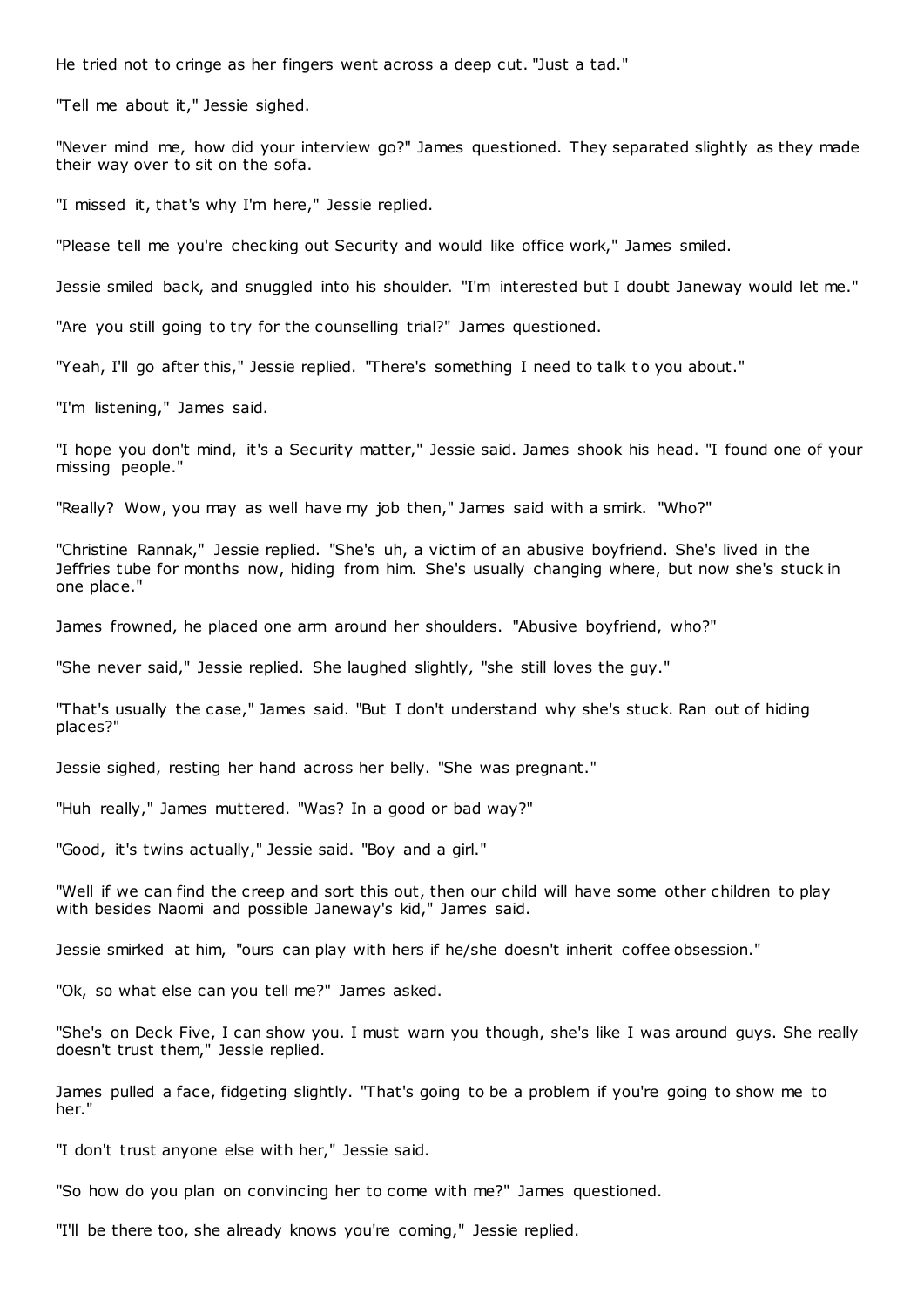James moved his arm and stood up. He stopped at the desk, then worked at the computer. "First we should see if there's any quarters that can be hers, ones that can be sealed off. I'll assign female only teams to guard around the clock."

Jessie also stood up, with a smile on her face. "I knew I could count on you."

"Jess that's the easy part," James said. "We need to get her out of there, then we need to either convince her to tell us who this guy is or find him from what we have."

"James, I didn't just choose you cos of, you know, us. I also knew you'd be able to do this," Jes sie said.

"Thanks for the confidence, but that means I can't let you down," James mumbled. "There's quarters on Deck Eight, so let's go get your new friend."

Jessie nodded, "ok give me a sec ." James walked back over to her, he held out his hand. "I'm ok, really." She sighed and took a hold of his hand, he stepped closer to lift her to her feet. "Another four months to go my ass, as soon as it's safe for him he's out."

James raised an eyebrow, "him? You found out when I was away?"

"No," Jessie replied, pouting her bottom lip. "I just have a feeling, mummy knows best."

"All right, mummy's wrong, I say it's a girl," James said. He headed out, Jessie followed pretending to scowl at him.

"No you want it to be, I feel that it's a boy, so there," she muttered.

The couple walked toward the nearest turbolift. "I don't know how," James sighed.

"I told you, it's a feeling," Jessie smiled sweetly. Once in the turbolift she said, "Deck Five. I've had the baby inside me for five months, you would have a feeling too."

"Yeah just a feeling," James mumbled, pouting his own lips.

"Aaaw don't worry. If our first isn't a girl, then give me a year or so and we can try for a daughter," Jessie cheekily said, winking at him. "We can keep trying until we get a girl."

"Yeah, I bet after four, five boys you'll be taking that back," James said. The doors opened, they stepped back out. He tapped his commbadge, "Taylor to Chaster."

In: "Yes?"

"I need you and your team to meet me on Deck Five," James said.

In: "Fine. Where do you want Leva and I to meet you?"

James glanced at Jessie. "It was near Sickbay."

"Meet us just outside there," James said.

In: "Right, Chaster out."

"She sounds nice," Jessie muttered. "How come I haven't freaked you out yet?"

"Because you haven't done anything to freak me out," James replied.

"What about the suggestion I made about us keep making babies until we get a girl?" Jessie said.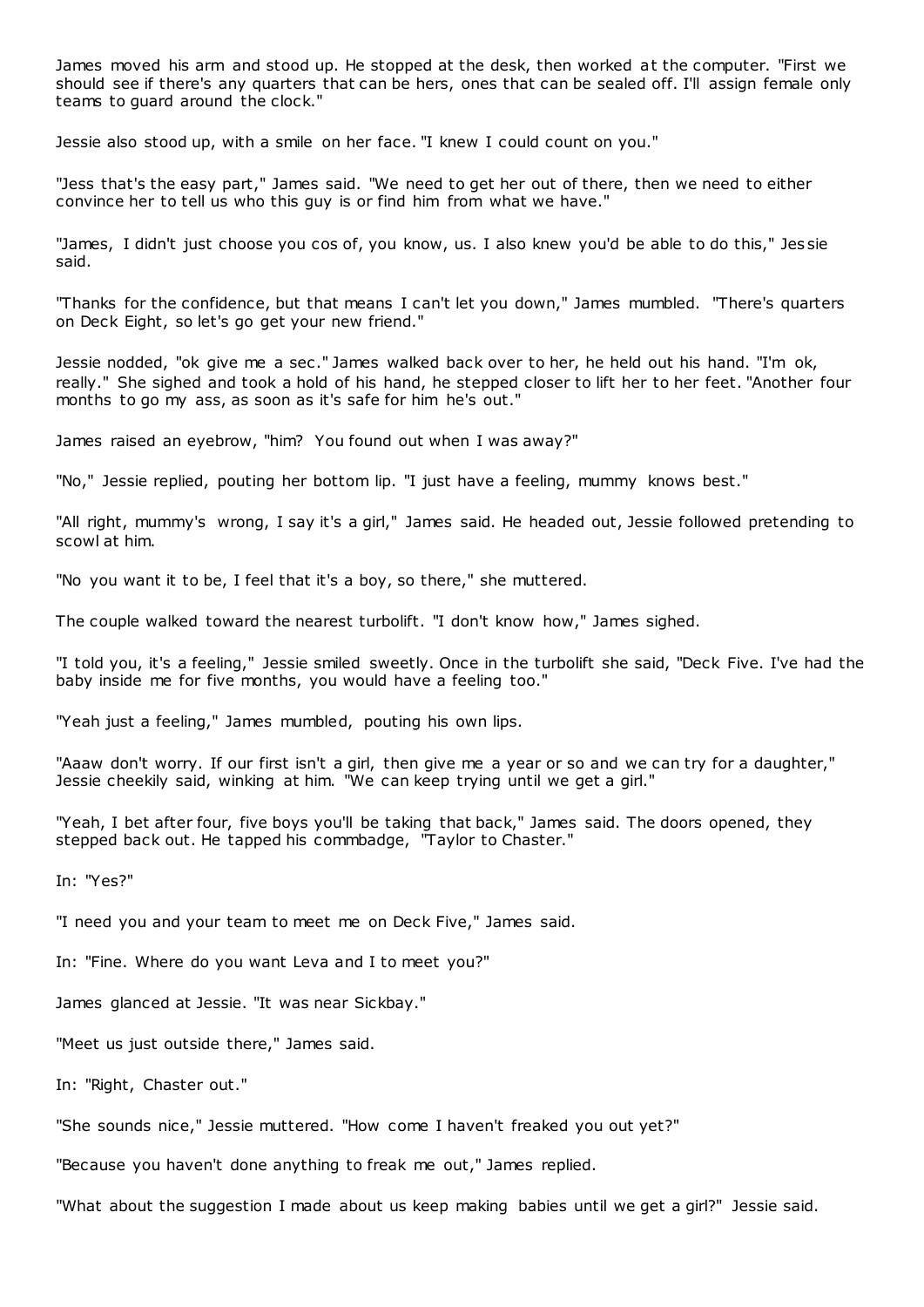"I'm not freaking cos I have a feeling you won't need to do what you said," James said, smirking to himself. He went ahead by a metre. Jessie fake scowled again.

"No you just want it."

"Hey I can say the same thing," James said.

"All right. In four months I'll be able to say 'ha ha ha'," Jessie said. "After 'ow, oh god, ow' and 'stop looking there you perv'."

James smirked as he stopped to allow her to catch up, then placed an arm around her. "I hope our baby has your sense of humour."

"You think I'm joking?" Jessie questioned, smirking too.

They rendezvoused with two female Security crewmembers. "Ok Jess, lead the way."

Jessie walked up to a Jeffries tube hatch, then looked at James expectantly. He turned to the other women. "Stay here, we'll bring her to you." They nodded.

James opened the hatch, Jessie climbed inside first then he followed her.

They didn't have to crawl far to reach Chrissy. Her face turned pale and tightened as she laid eyes on James.

"It's ok, this is the man I told you about," Jessie said, moving over to sit near her. James stayed in the tube itself. "We have safe quarters you can stay in until we can figure this out." She looked back at James.

"I'm sorry but to keep you safe I need to know who this guy is," he said.

Chrissy shuddered while looking toward Jessie.

"That's ok, I have asked a couple of female crewmembers to keep watch of the quarters. The area around it should be clear of other people. I can call Kes if you want your babies' health checked."

"I don't understand why I have to move at all," Chrissy quietly said.

"Chrissy, it's going to be easier to take care of your children in quarters. You can't stay in here if he's looking for you. Security can protect you easier in quarters," Jessie said.

"Nobody else knows about this, you should be safe," James added on.

"He won't expect you to be hiding in quarters after all this time," Jessie said with a reassuring smile.

Chrissy closed her eyes for a moment, then looked back at Jessie. "All right."

"We'll use the Jeffries tubes to get as close as possible to where we're going, but it'll take longer. There's some repairs being done on Deck Seven, we have to avoid them," James said, tapping a commbadge. "Taylor to Chaster, meet us at the meeting place, be discreet, someone could easily follow."

In: "Aye sir."

"I don't know if I can, with my children," Chrissy said.

"Can't we transport her? She can't crawl around with at least one newborn baby in her arms, she only had them a day or so ago," Jessie mumbled.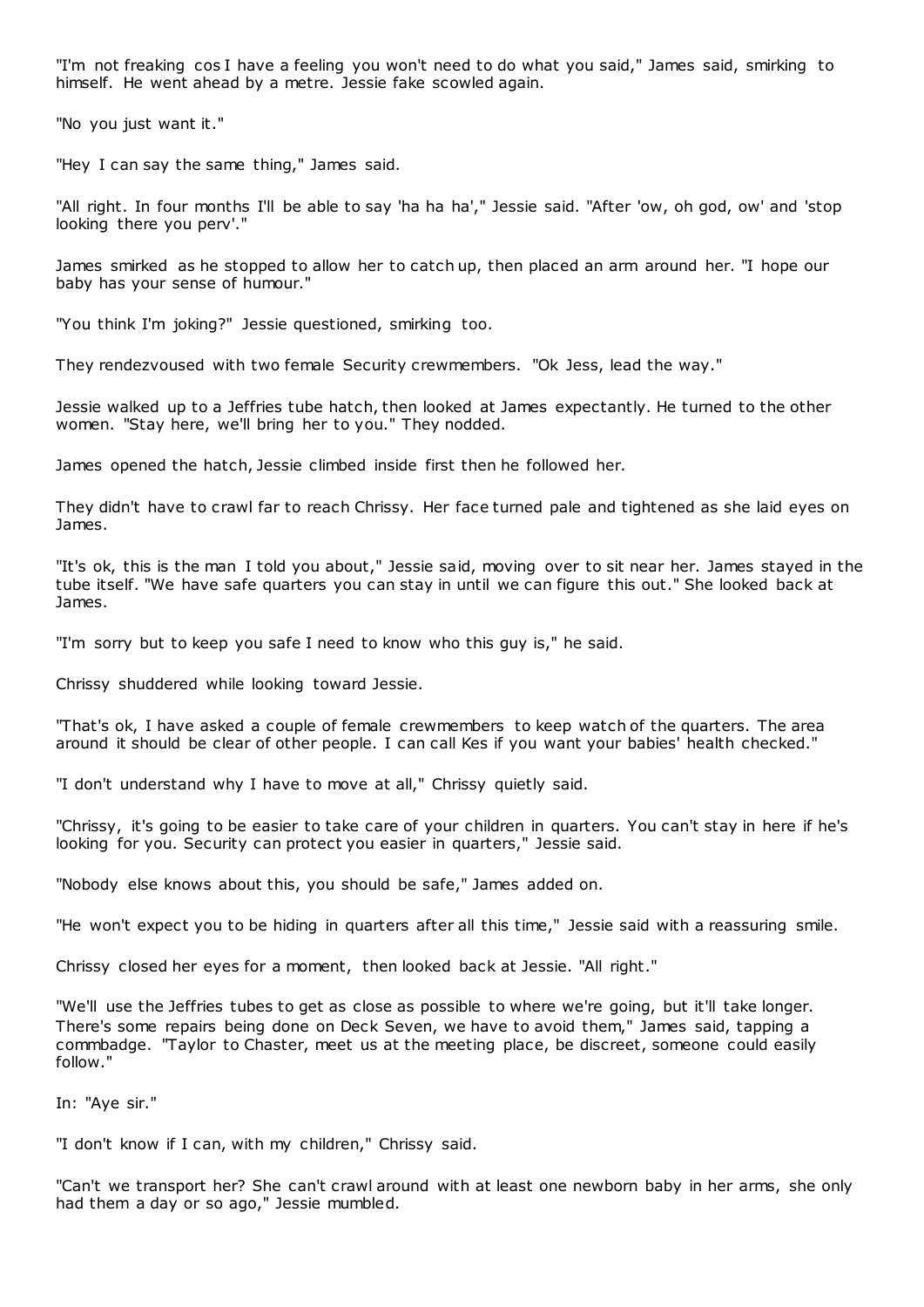"I don't want to risk any trace of our relocation, Jess," James sighed. He tapped his commbadge, "Taylor to Chaster. Can you send one member of your team into the tube, we need some help."

In: "Very well, standby."

"She can help Chrissy down to Deck Eight. I doubt she'd let me go near her," James quietly said.

"Who's going to carry the babies?" Jessie asked, glancing at Chrissy. "James'll have to help you down Deck Eight or carry one of your children."

Chrissy looked uncomfortable to say the least, she looked down at the tiny baby girl in her arms. "He's not touching my daughter, but I don't want him to influence my son."

Jessie tried not to look annoyed as James looked a little offended. "He wouldn't, he couldn't. The boy is only a day old, he wouldn't notice if he did."

"It's all right Jess," he said.

Jessie sighed to calm herself down. "James will have to help you down then. Who do you want me to carry?"

One of the Security members crawled toward them. Her face lit up as she saw Chrissy, hers did the same. "Chris, what are you doing here?"

"Leva, long story," she replied, glancing at Jessie. "Can you take my son?"

"Sure no problem," Jessie replied.

Leva looked around, not believing her own eyes. "When did, both of these babies are yours?"

"Leva sorry but we should be going, you go first. We need to bypass Deck Seven's repairs, so don't continue down the ladders when we get to Deck Six," James said. He moved away so Leva could get through to Chrissy, she handed the baby in her arms to her friend. Then Leva headed down the ladder, holding on with only one arm.

James went over to Chrissy as Jessie picked up the baby boy. Reacting on instinct Chrissy backed away a little as James approached her, he stopped briefly, raising his hands. She reluctantly moved closer to put an arm around him, he helped her to her feet.

"It's ok. Keep a tight hold, just in case." With one arm around her, he climbed down the ladder with her. Jessie soon followed them.

#### **Deck Eight:**

Leva looked cautiously around the corner, Chaster stood waiting nearby. "It's clear." James, Jessie and Chrissy turned the corner. Chrissy and Leva walked side by side, Chaster stayed ahead of them while keeping a look out. Jessie and James walked beside each other behind them all.

Jessie still had the boy in her arms. With her finger she tickled his cheek, he kept trying to grab it with his tiny hand. James kept glancing at them with a small smirk on his face.

"If I didn't know any better, I'd think he was your son not hers."

Jessie looked at him with a bemused expression. "I'm just practising ok."

"Uh huh, I've heard that one before," James said.

"He's cute ok, I can't help it. It's probably the pregnancy hormones," Jessie mumbled.

"Maybe, but you do look more like a mum doing that," James said. "I think it's a good look for you."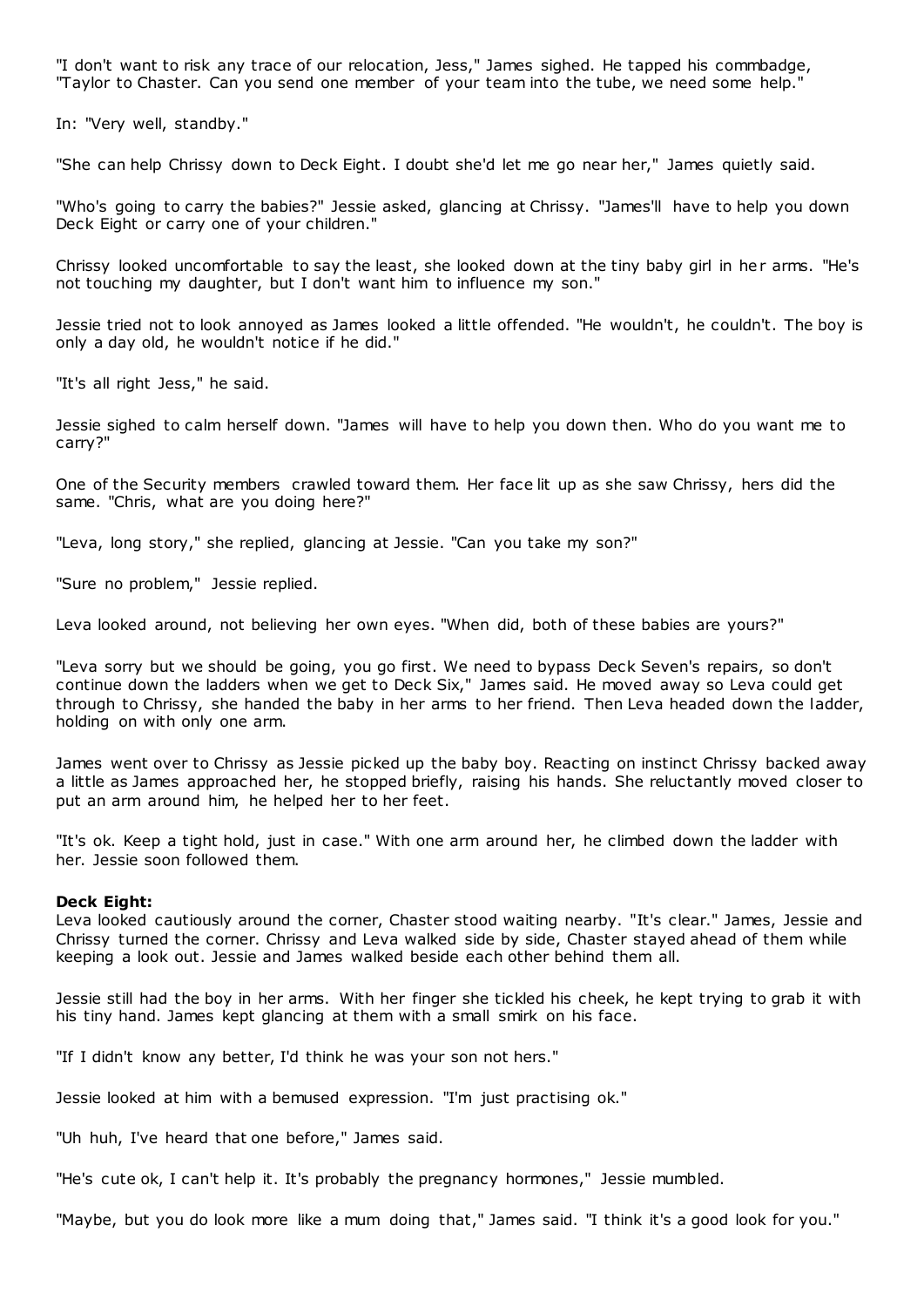Jessie grinned at him briefly, "really? That's a relief."

The group stopped outside some quarters. "Chaster, Leva. Please stay outside," James ordered. The two Security girls nodded. "Is the other team in position nearby?"

"Two members are on guard around the corner," Chaster replied.

"Ok you'll be relieved at a later time by the girls from team seven and three," James said.

"Right, are we on the look out for anyone in particular?" Chaster questioned.

"We don't have any names yet, so no. If any guys try to get in other than me and Tuvok then you can do anything to stop them," James replied. He stepped inside the quarters first, Chrissy took her baby off Leva before following with Jessie.

"The Security teams outside your quarters will look after you. Don't worry, you shouldn't have to see me again."

"I need a place for the babies," Chrissy said.

"I'll handle that," James said, heading to the wall panel next to the replicator.

"I don't think that's big enough to replicate a cot," Jessie commented.

"Don't be so sure about that," James muttered.

Chrissy sat down on the sofa cuddling her baby girl while he worked on the panel. A large crib rematerialised nearby him.

"There, all you have to do is tap into the Cargo Bay replicator and transport to here," James said. Jessie smiled down at the little boy in her arms. She rocked him, tickling his stomach which made him smile. James moved over to her. "Hmm, should I be worried?"

"Yes actually. It's like she doesn't really care about this little guy," Jessie quietly replied, gesturing her head to Chrissy. She still had her full attention focused on her daughter. "I'm worried about him."

"I doubt she'd let us adopt him," James whispered.

"It's a shame, he's a cutie," Jessie cooed over the tiny baby.

"Uh huh, looks like I have competition," James smirked. He placed his hand near the baby, he reached out to tightly grab his thumb. James moved his hand gently so it was like they were shaking hand and thumb. "Ok mister, enough friendliness. I challenge you."

"Now James, you don't stand a chance you know," Jessie said with a giggle.

"We'll see," James said. He raised one of his fingers to wave near the boy's face, he instead tried and succeeded to grab that finger. "Damn you, you win that round but you're not getting her."

Jessie laughed, glancing at James then the baby. "What am I going to do with you two boys?" she smiled, gazing directly into James' eyes. After a few seconds she shook her head to snap out of it. "Chrissy, um where should I put your cute little son?"

"Anywhere, he'll be fine," Chrissy replied without even looking up.

Jessie's smile soon disappeared, she looked at James who looked a bit worried. "I see what you mean," he mumbled.

Jessie walked forward to carefully place the baby in the new crib, then placed her hands against both of his cheeks. "See you later handsome." She soon attached herself to James' arm. "Call me if you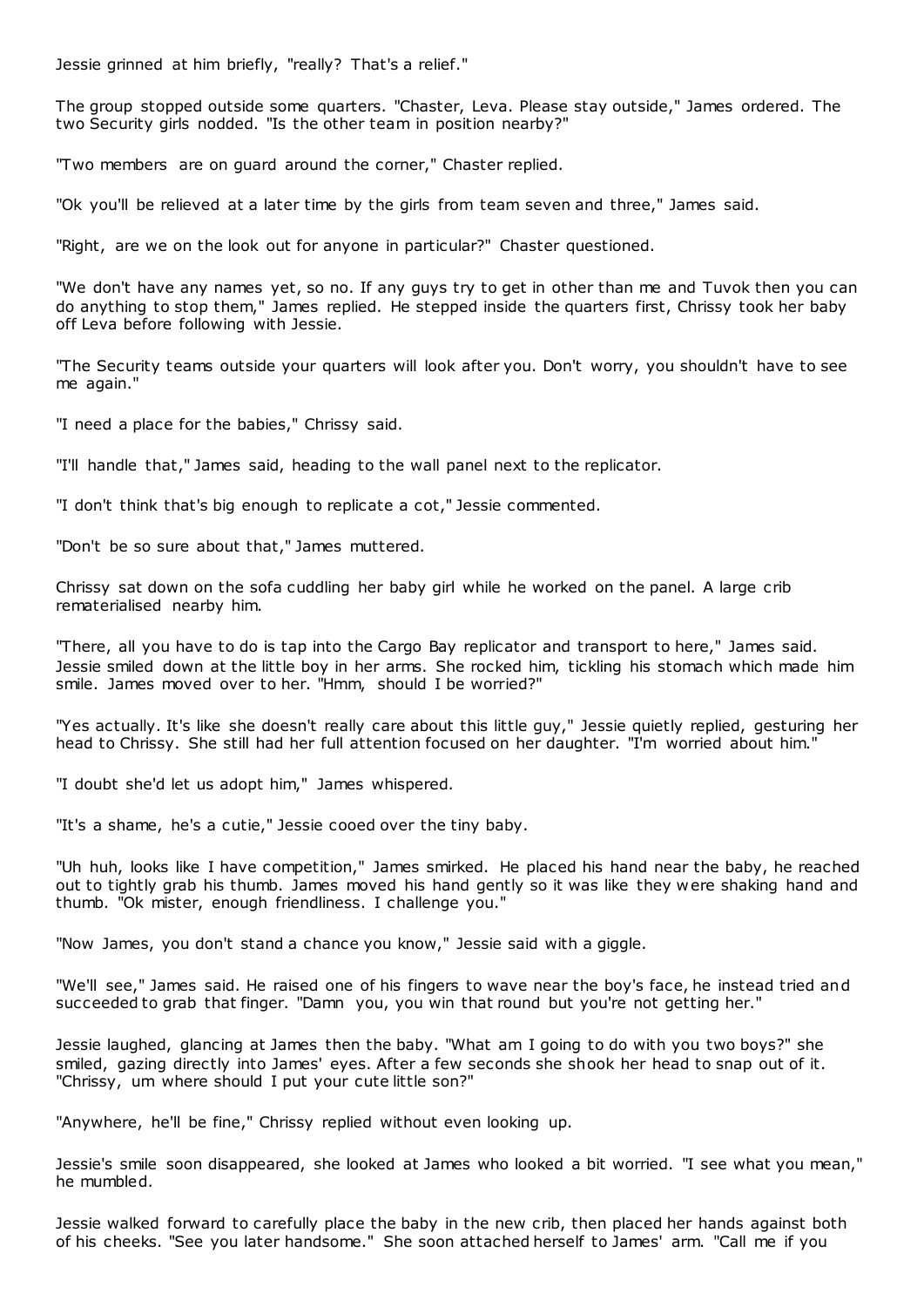want some company." She glanced up at him while leading him toward the door, "let's go just as handsome."

He responded by pulling a face, "I thought the hormones were directed toward the kid, not me."

"Well you haven't had any today," she smiled.

## **Meanwhile:**

For once the Mess Hall was pretty quiet, only Neelix, Kes and an unnamed crewmember occupied it. Neelix was as usual trying to impress Kes or at least get her attention, she looked totally uninterested.

"I just feel like nothing changed when those demons died and the rift closed," Kes was saying with her back to the kitchen, and Neelix. He coughed to get her to notice him, he wobbled slightly like he was standing on one foot. The kitchen did block most of the view of him. "I think we're still in trouble. We shouldn't have invited those aliens aboard, they were better off being late for their conference."

"Sweeting, I understand really," Neelix wobbled. "But can you just look at me for a second?"

Kes pulled a face, "you never listened to me when I had these feelings. I'll look if you listen."

Neelix's face seemed a little pained, "um, I don't know how long I can hold it for sweeting. You have a feeling that we're still in danger, I get it."

"I don't know exactly what it is, I just know it's not over," Kes mumbled. She jumped as she heard pans and other kitchen stuff crash to the ground, and a loud thud. "What the?" mumbling to herself she turned around toward the kitchen, no sign of Neelix. Instead she peeped her head over the divider. "Oh Neelix, what were you doing?"

Neelix, who was buried in a lot of pans, looked at her innocently, she giggled at him. "I was uh, balancing a pile of pans on my head."

"Why, oh I hope they weren't hot and had stuff in them," Kes questioned, looking around for spilt food. "If they did, I'm impressed they haven't spilled."

"I dunno," Neelix shrugged. "I just wanted to make you laugh, you have been a little anxious all day."

Kes smiled as she walked around to kneel beside him. "That's so sweet Neelix, but you didn't have to go to extremes."

"It worked didn't it?" Neelix smiled.

The unnamed crewmember leaned on the divider to see what happened. "What happened here?"

"Oh nothing, don't worry about it Simpson," Neelix replied, blushing madly. Kes helped him get the pans off him so he could stand up.

The crewman grinned, shaking his head, "I told you, you can call me Jack. Do you need a hand?"

"No that's alright Jack," Neelix replied.

Kes' face turned pale as her whole body shuddered, goosebumps appeared on her arms. "Something." She turned to look at the Jack Simpson. His lighthearted grin had disappeared, and had been replaced with a cold, blank stare.

"Oh well, I'll see you later," he said. He turned to leave.

"What's the matter sweeting?" Neelix asked, placing a hand on her shoulder.

"I don't know," Kes stuttered.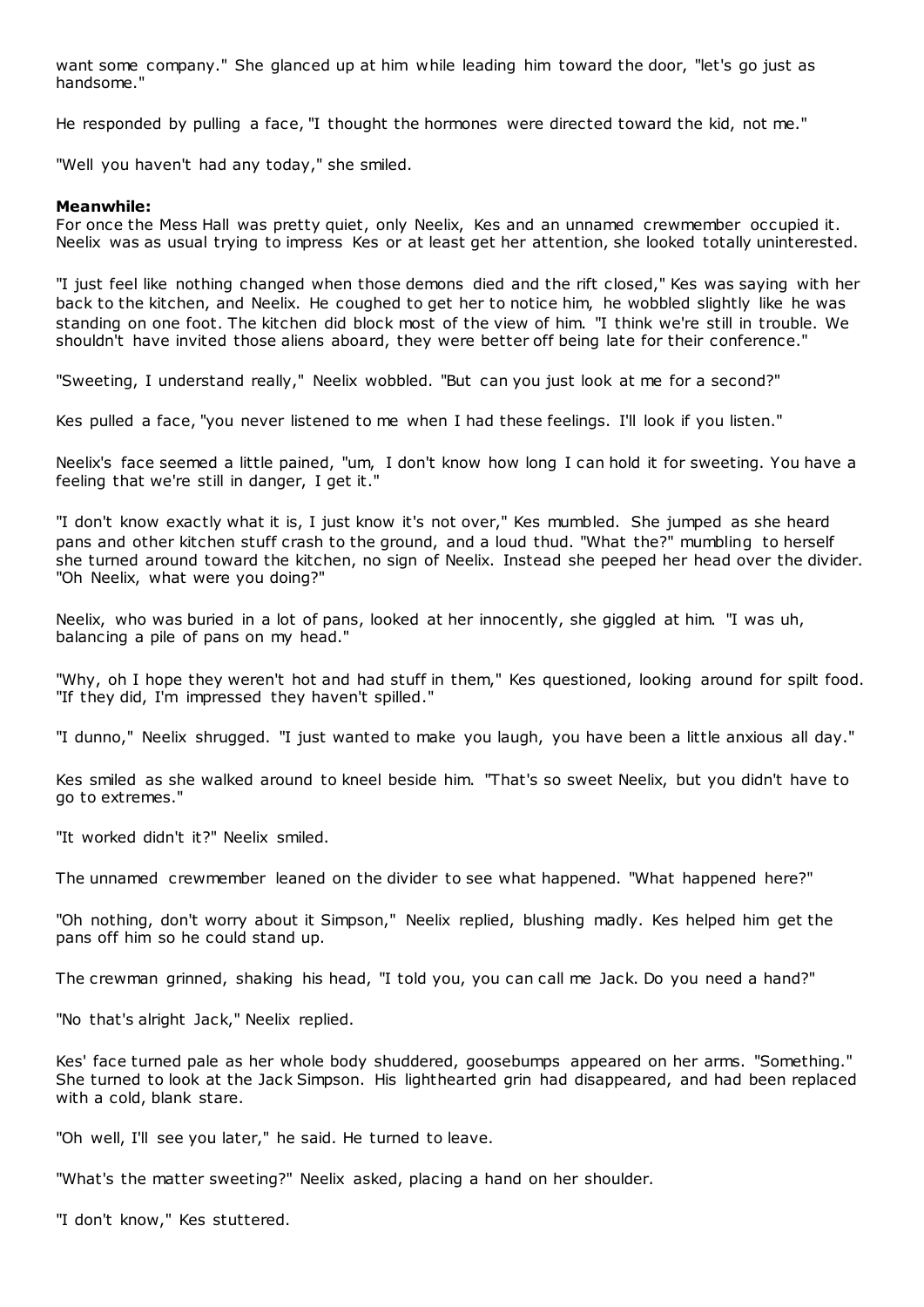## **A short while later:**

Jessie stood around waiting in a small office. A human woman in her mid thirties sat at her desk reading a padd. "You have no qualifications that are related, or many at all for that matter," she sighed, looking up at her. "I know you're just here for the trials but this job would need something. I only got offered this because I took a year of Psychology, I didn't stick around long enough to pass it. Maybe you have something similar?"

"Well uh," Jessie muttered as she sat down. "I may only be twenty two but a lot has happened to me, so I probably would be able to help with a lot of people's problems."

"I see, well I'm interested to see how you do," Reynolds said. "This job is too high pressured for my previous volunteers, not many can handle it."

"There's no harm in trying," Jessie said with a shrug.

Reynolds smiled, "well you're temporarily hired. Your office is not far behind me."

Jessie grinned like she couldn't believe what she just heard. "Office? Are you kidding?"

"Nope," Reynolds turned her chair around eighty degrees, gesturing her head to the door in front of her. "It's small mind you."

"I wouldn't care if it only had room for a chair, I've never had an office before," Jessie said, sounding a little giddy. She climbed to her feet. "Is there something else I should know before checking it out?"

"Only advice. It's best to get them to talk as much as possible, it's best to listen not discuss too much. Also if someone gets a little violent, contact me and Security discreetly by pressing the panel on your side of the desk," Reynolds replied.

"No problem," Jessie said. She didn't waste anymore time in rushing to the door. Her office was only two metres by one and a half metre wide. The office itself was baron with only a desk and two chairs as decoration. She tapped her commbadge, "Rex to Taylor. Can you spare a few minutes?"

In: "Not for another half hour, is something wrong?"

Jessie grinned as she lowered herself into the chair behind the desk. "No, quite the opposite. Half an hour's good, it'll give me time to decorate." She swiveled the chair around a little, then decided to look through the drawers on the desk.

In: "Decorate? Why don't I like the sound of that?"

Jessie pouted her lips, she turned the computer on the desk on and fiddled with it for a few seconds. Another office appeared on the screen, all she could see though was an empty chair and a wall, then a shadow getting bigger. James appeared in view, and sat down in the chair. "I have an office too you know. Do you want me to book an appointment for you, half an hour?"

James smiled and shook his head, "as long as I don't have to hear 'how does that make you feel' then yeah. So how long do you have in the trial?"

"I don't know yet, I'll probably get one person to talk to and then I'll have to go to my next trial," Jessie replied. "I bet none of the others has an office though."

"You might not like the job though," James said.

"Yeah I know, but I like the idea of being nine months pregnant and hiding myself behind the desk the whole day," Jessie said with a shrug. "I think I may like the job, it's just a matter of me being good at it."

"Jess you've had to deal with my issues your whole life, you'll be more than great at this," James said.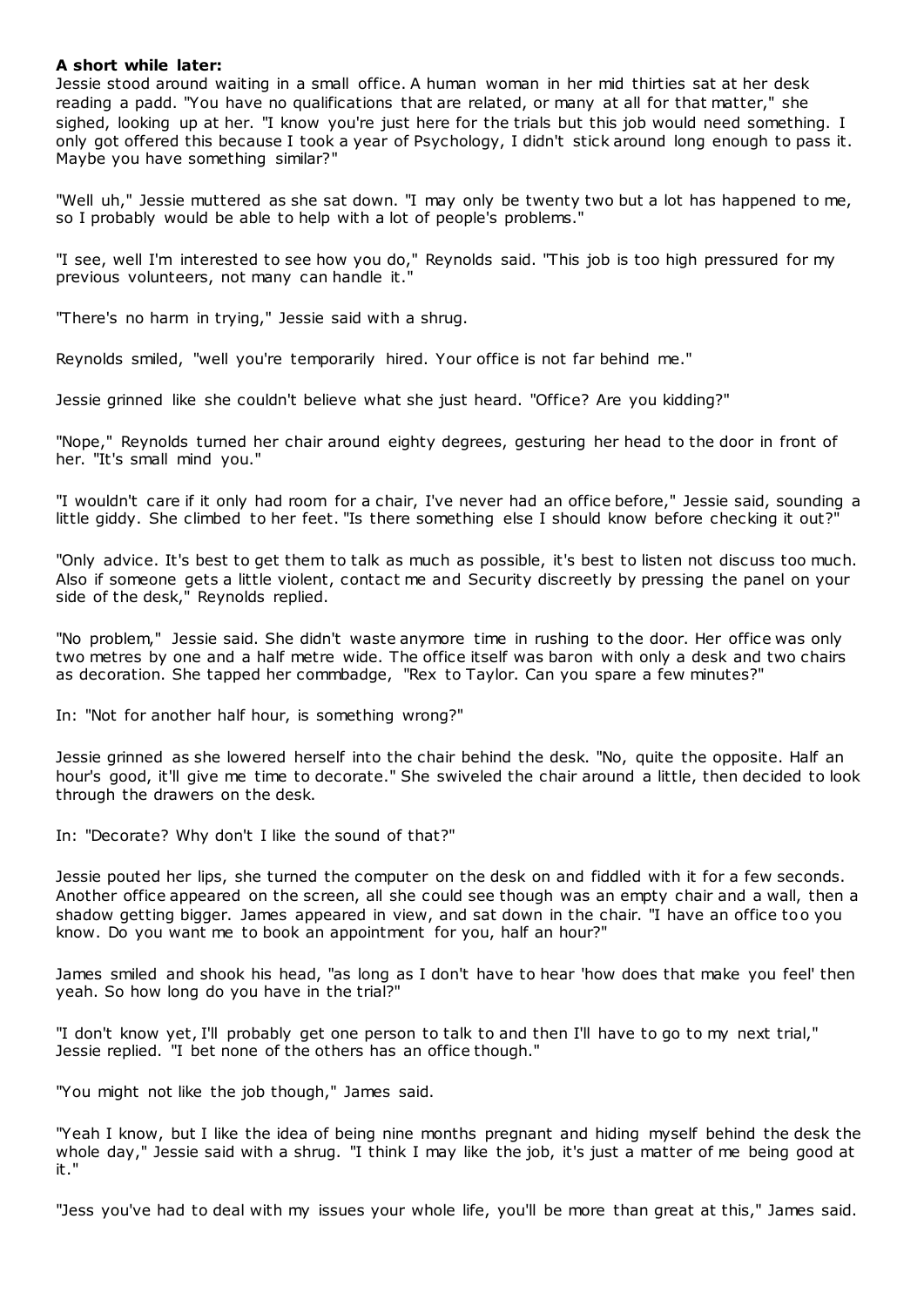Jessie folded her arms on the desk, rested her chin on the middle of them. "Uh huh, you do realise that when you compliment me like that I never know if you actually mean it, or not."

The door chimed just as James pulled a confused face on the screen. "I always mean it, what are you talking about? Some boyfriends might have to lie sometimes, but I don't."

Jessie grinned at him as she straightened back up, "for your sake that better be true. Now I have to go, someone's at the door." She looked toward the door after turning the computer back off, "come in."

Reynolds walked into the office, "how is it?"

"Let's just say I hope I'm good at this job," Jessie replied.

"I've got somebody for you, he was going to be mine but otherwise you would have been waiting until much later for someone to talk to," Reynolds said. "If you need any help just call me."

"Thanks," Jessie nodded her head.

Reynolds stepped back out, moments later Jack uneasily walked in. "Hi, uh I'm Crewman Simpson."

"Hey, I'm Jessie. It's ok you can sit down," Jessie said sounding a little nervous. "Ok now what's on your mind?"

#### **Sickbay:**

The Doctor hummed to himself while he worked on the hyposprays on the medical tray. The doors opened, Kes walked through them still looking a bit uneasy.

"Ah Kes, how are our youngest crewmembers?" he asked.

"They're in perfect health," she replied.

The Doctor turned to look at her with concern planted on his face. She stood by his side to place the tricorder she had down on the nearby station. "What's wrong?"

"I've been getting the strangest feeling all day," Kes replied. "You know like something's going to happen, I just dismissed it as nerves like everyone else. A few people are worried like me, so..."

"But it's more than that, isn't it?" the Doctor questioned.

Kes nodded her head, "yes. I was in the Mess Hall earlier, and Neelix was talking with a crewman Simpson."

"Ah yes, he's always with a smile on his face. He's always a delightful patient, we usually discuss music when he's here," the Doctor smiled.

"That's the thing. One second he was happy, amused. The next I felt like something, I can't describe it. It was like something cold replaced him," Kes said. "I looked at him, and it was like he was a different person."

"You don't think he's possessed, do you?" the Doctor asked.

"No I don't. If he was, I'd feel a presence in him other than his own. All I felt was him faintly, and nothing, just cold, no blackness," Kes stuttered. "I'm sorry, I don't know how to put it to words."

"Maybe we should ask him to come to Sickbay," the Doctor said.

"I don't think it's something you'll be able to detect with a tricorder Doctor," Kes said with a sigh. "I don't think any of this can be."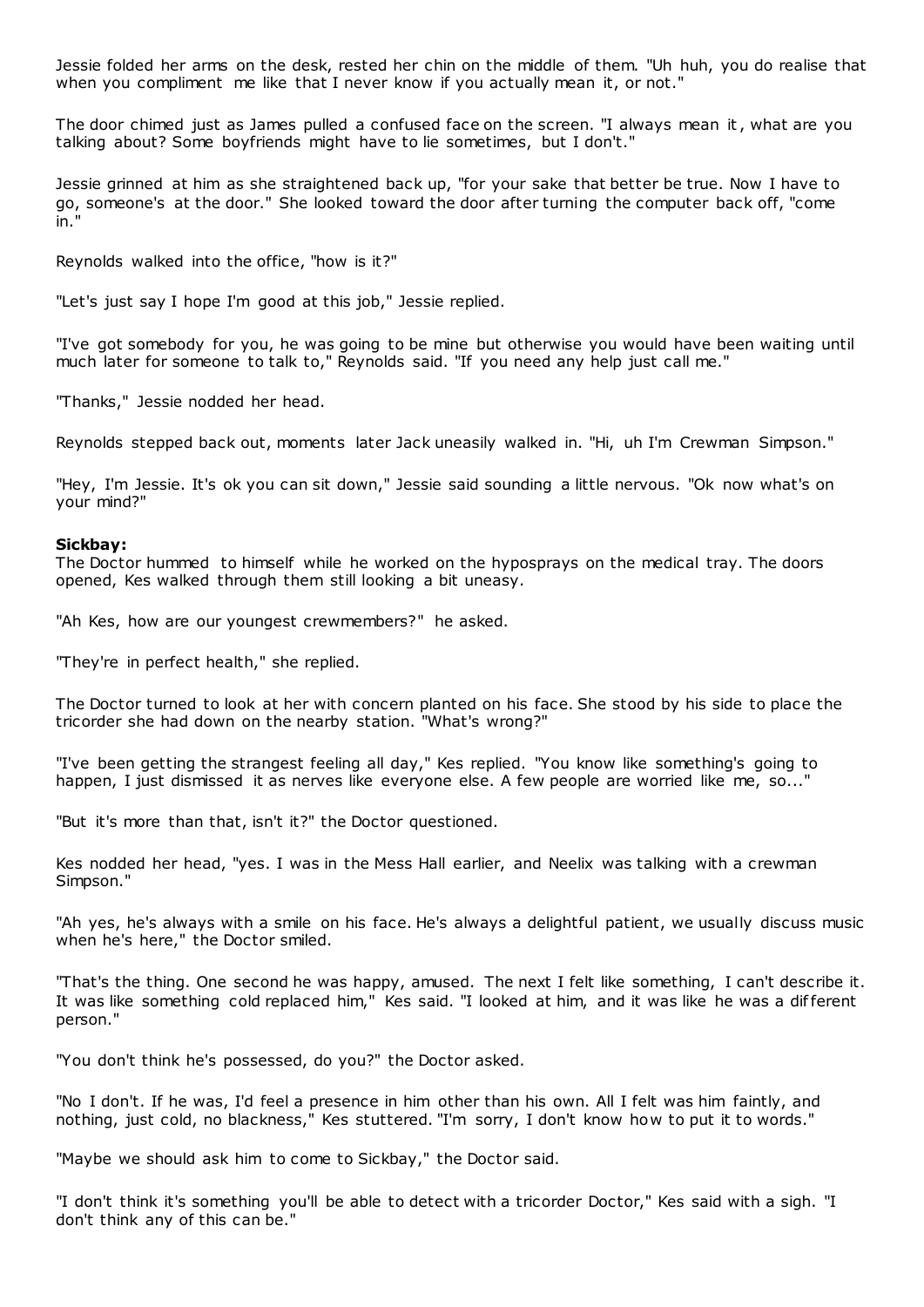## **Later in the Ready Room:**

"Good work with it James, how's the investigation going?" Kathryn questioned.

"Not good so far. Christine's friend in that team didn't even know she had a boyfriend. No-one's seen her with anyone either. Usually if there's a couple aboard the crew tend to spread rumours about them," James replied.

"Hmm tell me about it. You do have to remember though that crewmembers love to gossip about senior staff members. We have more chance of being gossiped about," Kathryn said.

"You'll have to remind me sometime why I'm a senior staff member," James commented. "Anyway Kes is going to examine her and the babies, we should find out then."

"Good, this sounds like a simple case after all," Kathryn frowned. "How unusual."

"Don't celebrate and say things like that until the guy's arrested," James said.

"I don't believe in jinxing. I believe in complicated mysteries, if it starts out simple it's going to be the biggest headache later," Kathryn sighed.

"That's why we should all be happy if they appear difficult and unusual at first glance," James muttered. "Oh, I've already edited transporter protocols. Until I've overwritten it, no one without a command clearance can transport randomly around the ship. The guy would be forced to get passed Security."

Kathryn groaned into her hand. "James you can't just do that, what about medical emergencies?"

"They can override those with the doc , Kes or your permission. Hopefully it won't be long anyway. I'm sorry but I figured that I was supposed to do anything to protect anyone under Security care," James said.

"It's against procedure, but it's a good idea," Kathryn smiled. "Contact me when you learn more."

"I think this should be done for any other incidents like this. I am..." James said, but the comm rudely interrupted him.

In: "Chaster to Taylor."

James tapped his commbadge, "yeah?"

In: "There's a problem. You should get here."

"On my way," James said, glancing toward Kathryn. "Here comes the complication."

"Keep me informed," she sighed.

"Let's hope it's not as bad as I think," James muttered as he left.

#### **Deck Eight:**

Two Security crewmembers stood outside Chrissy's quarters as James arrived on the scene. "Report."

"Chaster's inside, we're not sure what this about. We were just told to watch as she and Samson investigated inside," one replied.

James sighed, "all right, stay there then." He walked through the doors to find Leva with her back to him. "What's the problem?"

She turned around with her face wet with tears. "I'm sorry, I'll stop... I..."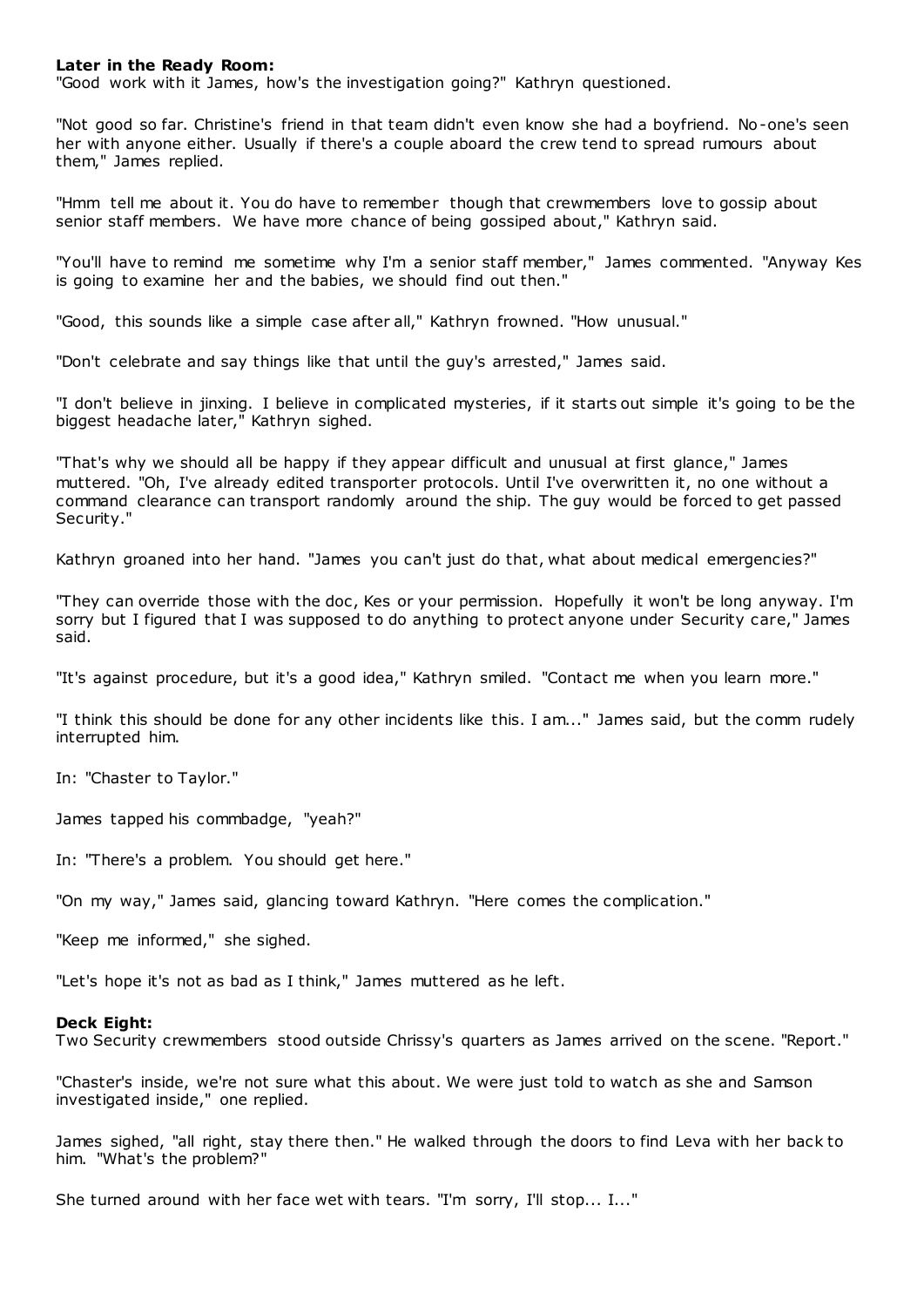"I'm not Tuvok or an uptight Starfleet guy, don't worry about it. Where's Chaster?" James uncomfortably asked. Leva beckoned her head towards the bathroom. "If you want you can swap places with one of the current guards."

"Thank you," Leva mumbled, she headed out. Moments later another girl walked into replace her.

"What's happening?" she asked.

"Let's find out," James replied. He walked into the bathroom. His face filled with horror at the sight before him.

Chaster and the morgue attendant, Matthews were lifting Chrissy's lifeless body out of a bathtub full of water.

"What, how did this happen?" James asked, trying to keep his voice from breaking.

The body was placed gently into the body bag lying on the ground. Matthews scanned her while Chaster stepped closer to James. "I don't know."

"That's not good enough damn it!" James snapped. He placed a hand across his face, "there's no way anyone could have gotten in here. Did you leave your post?"

"Absolutely not," Chaster muttered, looking very offended.

"Then how did you know anything happened at all?" James questioned.

"We got suspicious. There hadn't been any crying from the babies for a while," Chaster replied.

"Why would the babies not cry for a while?" James asked her like he didn't really want to know.

"I'm sorry," Chaster mumbled. "I found them lying..." She looked down toward the ground, James followed her glance. Lying next to Chrissy's body lay two small lumps under a blanket.

James shook his head, backing away slowly. "No no, this can't be happening."

Matthews sighed as he lifted the blanket a little. Underneath it lay the two babies, both were now lifeless. "I'm afraid so. They drowned."

Chaster glanced toward James who looked whiter than all the dead people in the room. "Are you all right?"

"No," he stuttered, backing completely out of the bathroom. Chaster walked after him, she looked around the main living area but couldn't see him anywhere.

"He just went out," the other Security girl said.

Chaster continued her walk to the main door. Leva stood against the wall, trying her best not to cry while the other Security girl tried to comfort her. James knelt nearby facing the wall. His head hung, one hand rested on the ground, the other across his face.

"Taylor?" Chaster said to get his attention.

He slowly stood back up with his left hand still covering his face. "Once the uh, bodies are taken out, you can resume normal duty."

"Who'll continue the investigation then?" Chaster asked.

James lowered his hand so he could stare blankly at her. "Continue? You've got nothing, don't you mean start it?"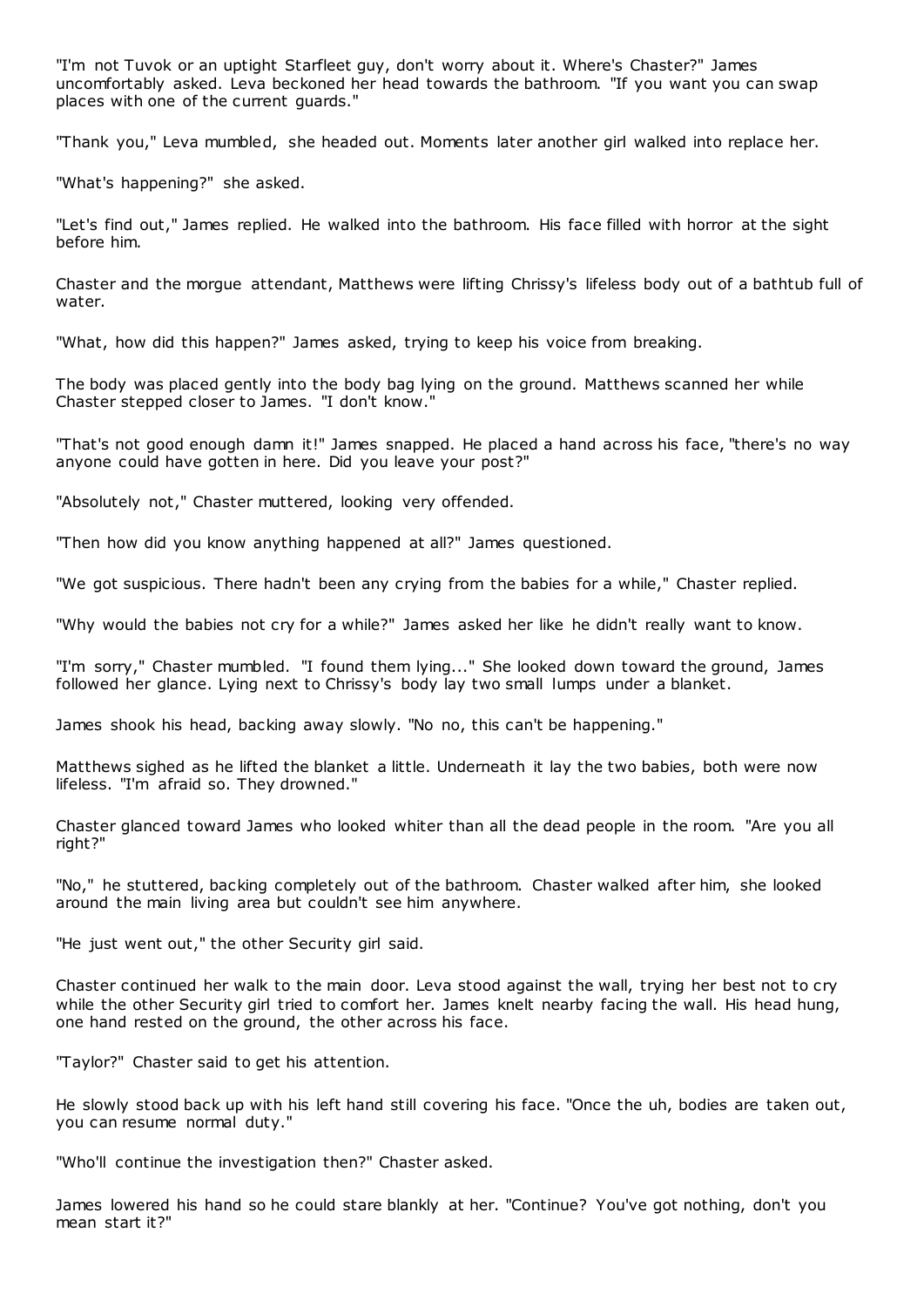"We didn't do anything wrong, there's no need for the attitude," Chaster muttered.

"I know that," James muttered. "I'll continue it, has Kes done her scans yet?"

"Yes she's in Sickbay," Chaster replied.

"Fine, catch the son of a bitch," James muttered to himself.

Matthews uneasily stepped out, "I've beamed them to the morgue."

"Good, I want to know what happened. Keep me informed if you find anything," James said. Matthews nodded his head uneasily and walked away. "What are you still doing here?" Chaster stared coldly at him as she began to walk away as well, the other girls soon followed.

## **The Security Office:**

Kes uneasily and slowly walked through the doors, holding a padd in her hands. "I have the DNA results."

"Good," James muttered, holding his hand out.

"I want to know what you're going to do to him first," Kes said.

"I haven't decided yet," James replied.

Kes sighed, "I'll tell you who the father is if you promise to hear his side of the story, and not lose your temper with him."

"His side of the story? What good can come from his mouth?" James grumbled in disgust. "He's the main suspect for the death of his girlfriend and two babies. I can't promise not to lose my temper."

"Then I'll give the results to Tuvok," Kes said.

"Why didn't you go to him in the first place then if you didn't trust me," James muttered.

"Because I was hoping you'd have an open mind as you usually do," Kes replied. "Sorry." She stepped back out. James quickly got onto his feet.

"You can't be serious!" he snapped.

#### **The Conference Room:**

Kes and Tuvok were talking when James burst in, they looked toward him. "Kes, I didn't think you were serious about keeping the results from me."

"Why would I joke about it?" Kes asked, shrugging her shoulders.

"Ensign, you are not Chief of Security. This is a serious matter," Tuvok casually said.

"No but this is my case," James said, almost like a moan.

"I'm sorry James, but I think there's more to the case than everyone thinks. I wanted the guy to get his say without a beating or threats," Kes said.

"What do you mean by more to the case?" James frowned.

"It's a feeling, something more is going on. There's something else, if I said it you'd know who to look for," Kes mumbled.

"This sounds like a typical wife beater case, all you have is a feeling," Tuvok said.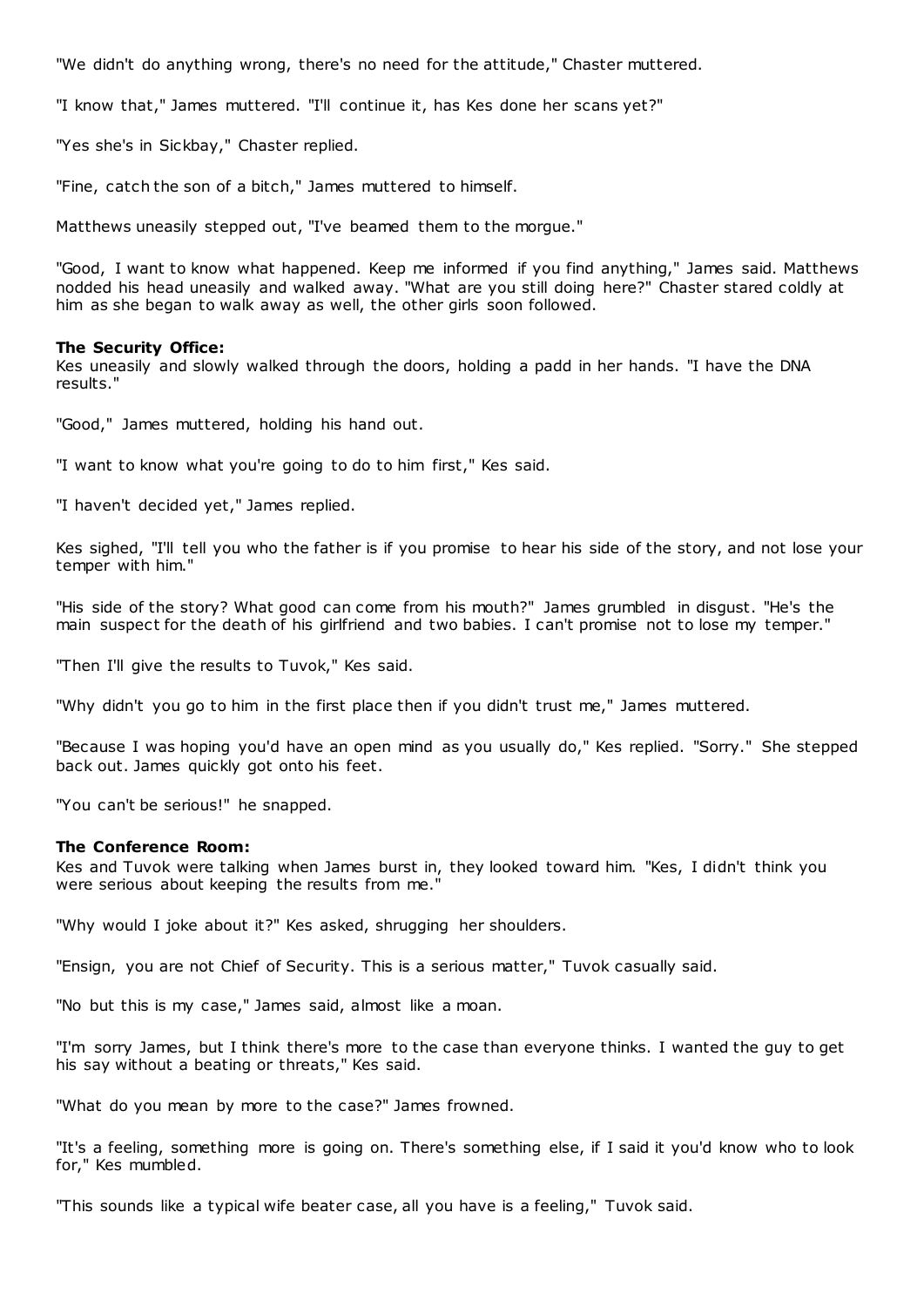"Kes is usually right with her feelings," James said. "I'll try to keep my cool, I promise you that." Kes sighed, unsure whether to believe him or not.

"If you wish to continue this case, Ensign, you can come with me to talk to the suspect," Tuvok said. He headed toward him so he could leave.

"Kes?" James said, looking at Kes with the harmless look he successfully uses on Jessie.

Kes nodded her head, "thanks for understanding, but don't make me regret it. I understand why you want to take this case, so you can go. It's ok." He turned to follow Tuvok out of the room, leaving Kes looking uneasy.

## **The Ready Room:**

Kathryn stood by the window, watching the stars go by, holding a cup of coffee in her left hand. The door chimed. "Come in."

Chakotay stepped inside, he held his hands behind his back. "Captain, I have some bad news."

"As long as the next sentences you say don't have the words anomaly or rift in them, then go ahead," Kathryn said.

"Christine Rannak was found," Chakotay said.

Kathryn interrupted him, "I know, James informed me. How is this bad news?"

"It appears she's been murdered, as well as her two newborn babies," Chakotay muttered.

Kathryn swung around to stare directly at him, her cheeks flushing red. "What!?"

"All three were drowned in the bath in their quarters," Chakotay responded. "Chaster reported the whole thing to Tuvok, and he told me. Supposedly James was working secretly to protect the girl. Obviously you know that, but I don't understand why Tuvok and I won't told."

"The less males involved, the better," Kathryn said, finishing off her coffee. "She was being abused by her boyfriend and hid in the Jeffries Tube. We don't know who he is."

"No offense but you knew it couldn't have been me and Tuvok," Chakotay said, raising an eyebrow.

"You really don't understand, we were trying to protect this woman. The more people who knew, the more likely he would find out," Kathryn muttered. "How did he get passed Security?"

"We don't know yet. The guards never left their positions, nobody could have beamed in. The transporters aren't working as they should," Chakotay replied.

"I know, James did something," Kathryn said.

Chakotay groaned, rolling his eyes. "I'd wager in ten days that boy will be using command codes, and pretending he's in charge of everything. We already have him thinking he's the Chief of Security."

"I admit that's a problem," Kathryn said. "Tuvok's given him quite a bit of power, but no real boundries, he doesn't know what he's not supposed to do."

"You'd think that reporting an incident like this to the Chief would be something he knew that he had to do," Chakotay said.

Kathryn shook her head, "what does it matter now? How the hell did this happen?"

"There's no sign that anybody got in those quarters. No surprise here but James has taken it upon himself to solve this," Chakotay replied.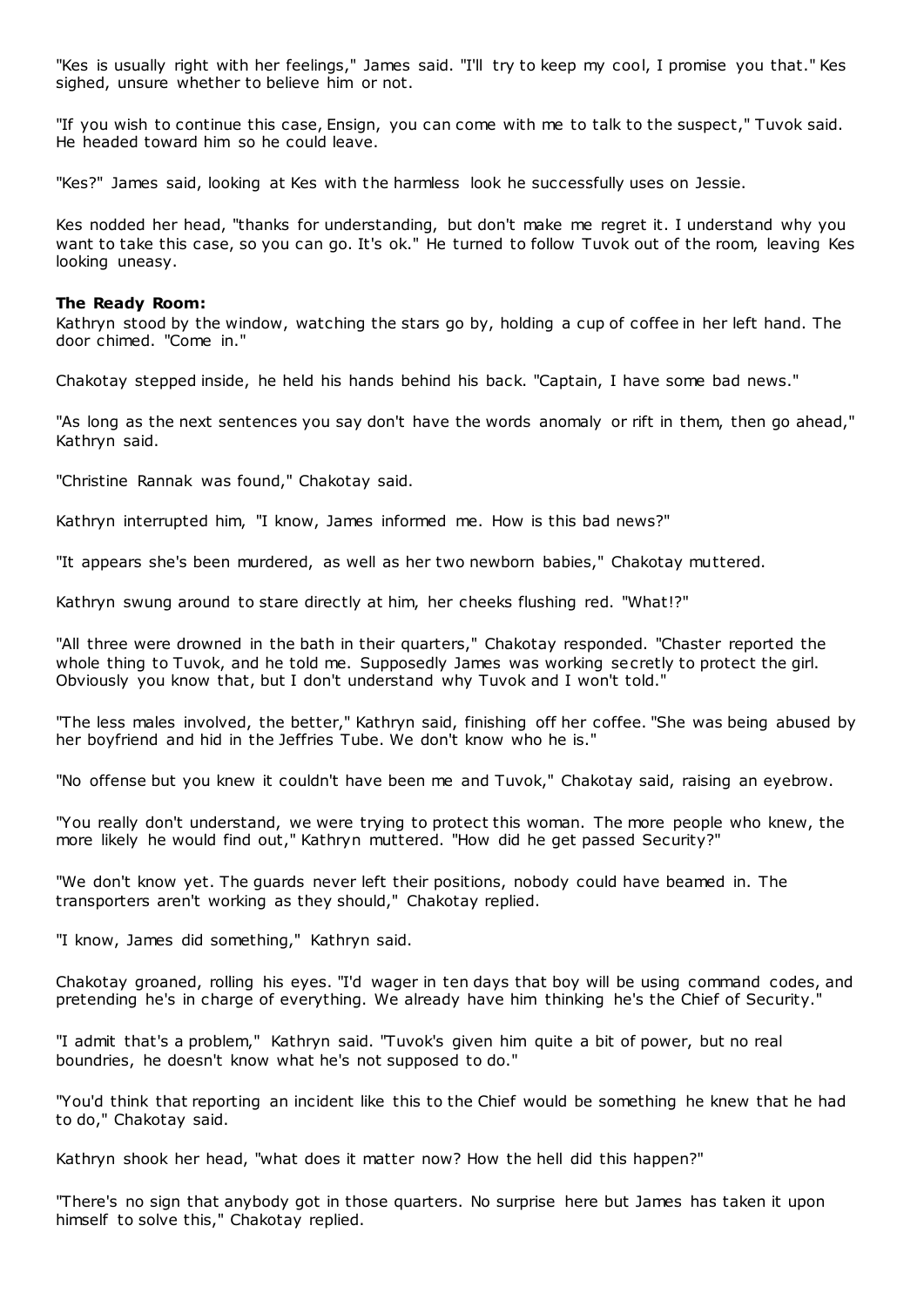"So, that is part of his job," Kathryn muttered.

"Maybe so but I can't be the only one who's noticed his behaviour since he returned," Chakotay said.

"You're not. I believe there's something he's not telling me about his trip to the other Voyager. He's distracted, avoidy and well, either trying too hard to be non irritable or he doesn't care enough to get irritated like he usually does," Kathryn said. "I think the last one seems like a blessing in disguise, but we can't ignore it."

"If we let him stay with this investigation he's just going to keep avoiding whatever happened. This must be an excellent distraction for him, but we all know that's not a good cure," Chakotay said.

Kathryn sighed, glancing down at her empty cup. "Make sure that Tuvok takes full control of the investigation. The Sykians might keep him occupied a little, but not too much. Otherwise there's nothing but his usual tasks to do."

Chakotay nodded in agreement, "I'll talk to them both."

"Also tell Tuvok I want to be notified the second he's solved the case," Kathryn ordered.

"Yes ma'am," Chakotay said, turning to leave.

Kathryn looked down at her cup again, she made her way over to the replicator and placed the empty cup in it. "Coffee, black." The metallic cup disappeared for a second, then reappeared with steaming hot black coffee in. She picked it back up, inhaling the smell she loved so much but it didn't ease her like it usually does.

The computer on her desk beeped at her, so she headed over to the desk. The text, "twenty four hours, till the end," scrolled across the screen.

"What the? Computer locate source of this message."

"Unable to comply, there is no message to locate," the computer responded.

Kathryn frowned, "the one on the screen, verify source."

"Please re-specify."

"God," Kathryn groaned in annoyance. "The message that was just sent to my computer, who is it by?"

"There has been no messages in the current inbox."

"What? It's right here," Kathryn said, rubbing her throbbing forehead. "Never mind, I'll do it myself."

#### **Engineering:**

Most of the staff were busy rushing around repairing the warp core and several stations. James and Tuvok came through the already open main doors, B'Elanna rushed to walk in front of them.

"Commander, after we drop off our guests we'll need to shut down the warp core. The damaged systems will need repairing, they'll last the trip but not any longer than that."

"I will inform the Captain," Tuvok said. "Where is Ensign Simpson?"

"He's on the upper level," B'Elanna replied. "Why?"

"It's a Security matter," Tuvok replied.

"Really? Was he a witness to something?" B'Elanna questioned, walking away from them.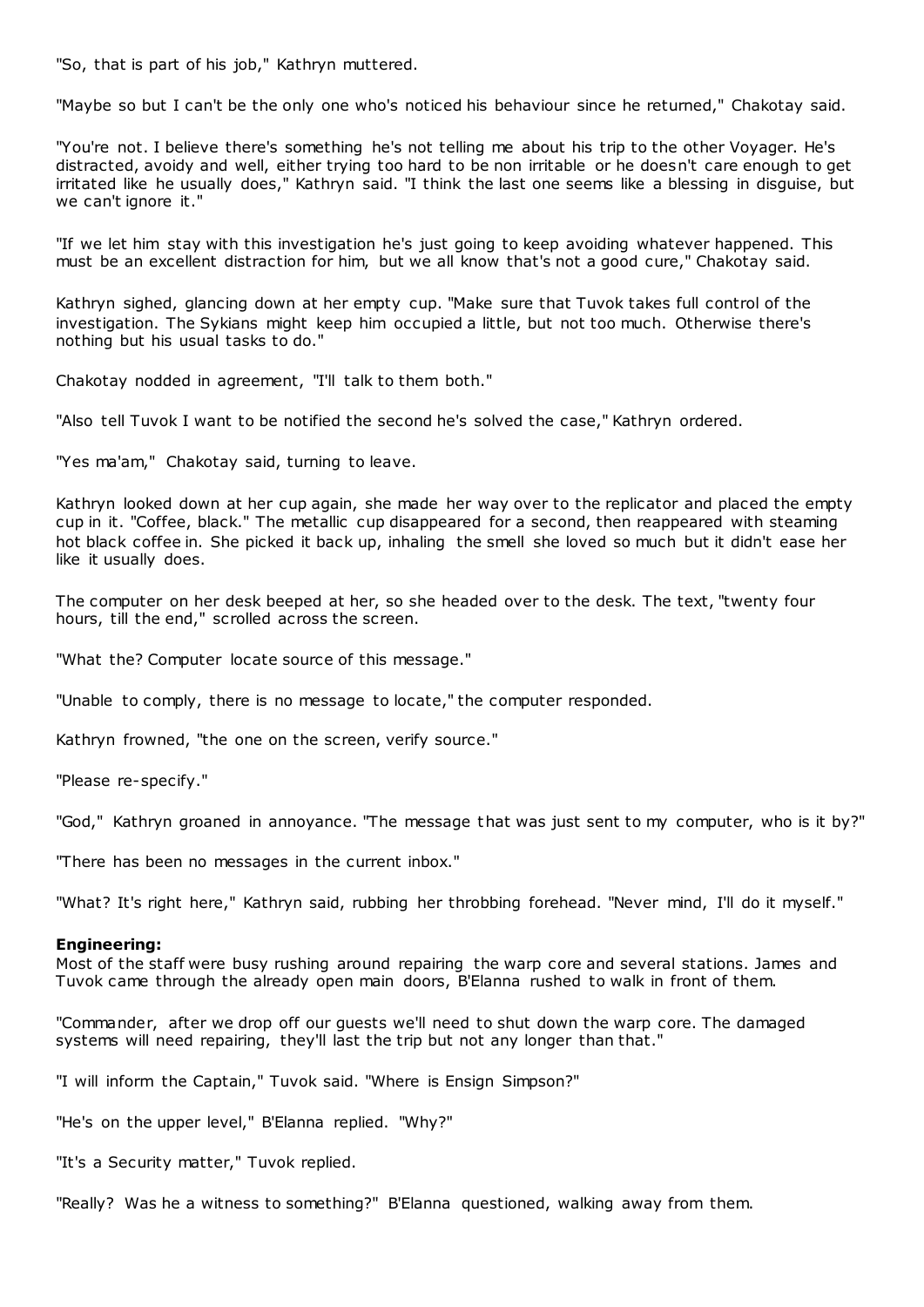"Interesting," Tuvok commented. He and James went to the lift.

On the upper level Jack was working on his own at the station opposite the core. He looked up as Tuvok and James headed over to him. Tuvok placed an arm out in front of James just in case, even though he knew that wouldn't stop him, only caution him.

"Commander Tuvok, what can I do for you?" Jack questioned, seeming like he was back to normal again.

"We're investigating. Do you know a crewmember called Christine Rannak?" Tuvok questioned.

"Yes, yes I do. She's a friend of mine since school actually," Jack replied. His face lit up more than usual, "have you found her?"

"Yes she was found, however..." Tuvok replied.

Jack quickly butted in, sounding ecstatic . "Oh thank god, it's been months and I was expecting the worse." He sighed in relief, but his relief didn't last long as he noticed the look that could kill on James' face. "What?"

"Did you ever hurt her?" he asked. Tuvok raised an eyebrow.

Jack stared at him with a shocked expression on his face. "What? I'd never hurt her. Has something happened?"

"Oh so that's how it's going to work is it?" James muttered. "Did you have a relationship with her?"

"Um, that's kind of personal," Jack replied, now worried that he wasn't going to be leaving the room in one piece.

"Did you know she was pregnant?" James asked.

Jack's eyes widened. Tuvok almost groaned, "Ensign, maybe you should leave the questioning to me."

"Pregnant?" Jack stuttered.

"Yes," Tuvok replied. "When was the last time you saw her?"

"Oh, I'm sorry sir, I'm not sure. You lose track of time when someone you care about is missing," Jack replied. He looked toward James, "pregnant? How is she, is she ok?"

"What happened the last time you saw her?" Tuvok questioned.

"Um, she and I had an argument. I remember thinking for about two days or so that she just left me, then I found out no one else had seen her since," Jack replied.

"Did you ever harm her?" Tuvok asked.

Jack looked at the two men in front of him looking horrified. "I can't believe this, ask anyone. I'm not a violent person, not even a little bit. What happened to her?"

James glanced toward Tuvok, "one of us should ask 'anyone'."

"I already thought of that. I'll do it, however you should remain calm until I return," Tuvok said, he headed back to the lift.

"I'm not usually an aggressive person but I demand to know what's going on," Jack grumbled.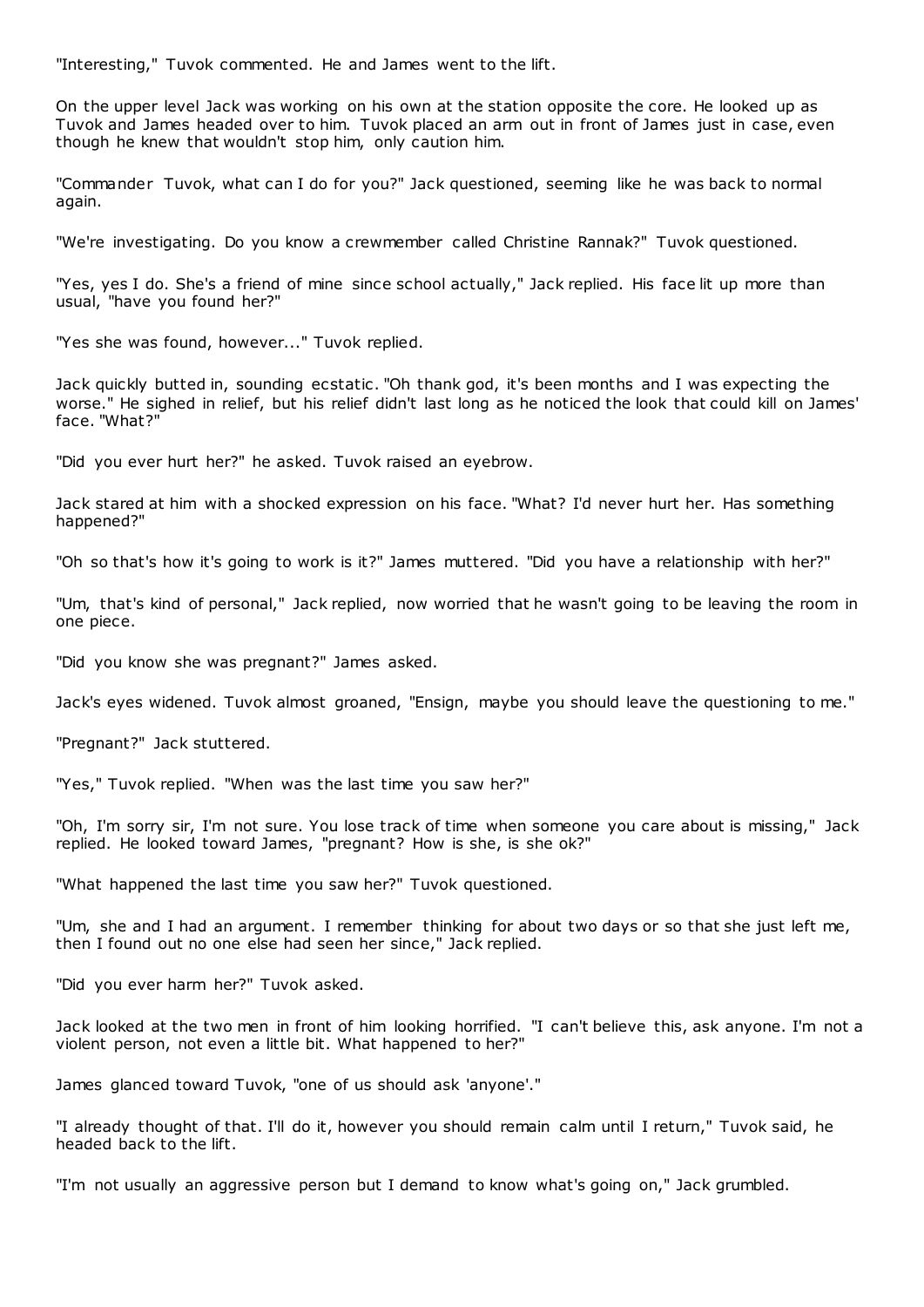"She was hiding away from you. Why would she if you weren't an aggressive person?" James questioned while folding his arms.

"I don't know," Jack replied. "Our argument was about some silly little thing, it couldn't have been that. Are you going to answer my question?"

James glanced down, then away awkwardly. "I'm sorry but, she's dead."

"No, she can't be," Jack stuttered, his eyes slowly filling with tears. He turned his back to him. "How?"

"That's what I'd like to find out," James replied.

"Was she still pregnant, is the baby ok?" Jack stuttered. James' silenc e made him burst out crying into his hands, he tried to hide it with one of them. At this point James was looking a bit uncomfortable, but he felt like he was talking to the wrong guy.

Tuvok reappeared, "Ensign, we are done here."

"Fine, I'll be with you in a minute," James said.

Tuvok stepped back onto the lift to take it down again.

"I'm really sorry. Chrissy told a friend of mine that you hurt her, so we assumed..." James said.

Jack tried to dry his eyes so he could turn back around. "I don't understand why she'd say that. Of course there's no proof for me, everyone's going to think it was me."

"I don't know why she would either, I don't know her well enough," James said.

"She said her last boyfriend was a jerk," Jack mumbled. He shook his head, "she was with him for two months, god I hated him. That's the only time in my life I ever felt aggressive and violent, when he was around. She would tell me everything that he did, when we heard Voyager was about to be launched we both requested to join to get away. We figured as he was just a civilian he wouldn't be able to follow."

"Did you ever see her get abused by him, or any injuries?" James questioned with a frown on his face.

"No, she would always get them treated to hide them from me. Eventually she confessed it all," Jack sniffed.

James looked away, deep in thought. He turned back to him, "excuse me. Sorry for, well everything." He walked toward the ladder on the other side. When he was gone, Jack fell to his knees.

### **The Morgue:**

Matthews turned away from Chrissy's body lying on the slab. He pressed a button, it slowly moved into the storage in the wall. After typing on the padd in his hands, he moved into the tiny office he had, and placed it next to the computer.

"Computer transfer logs from the padd to the morgue database."

The computer responded with two beeps, "transfer complete."

Matthews tapped his commbadge, "Matthews to Taylor."

In: "What have you got?"

"It took me a while but I was able to verify Chrissy's cause of death, and who touched the children," Matthews replied. He sat down in his chair then turned the computer on. "There was no bruising or any other kind of wounds on her body. It's very unlikely she tried to fight back."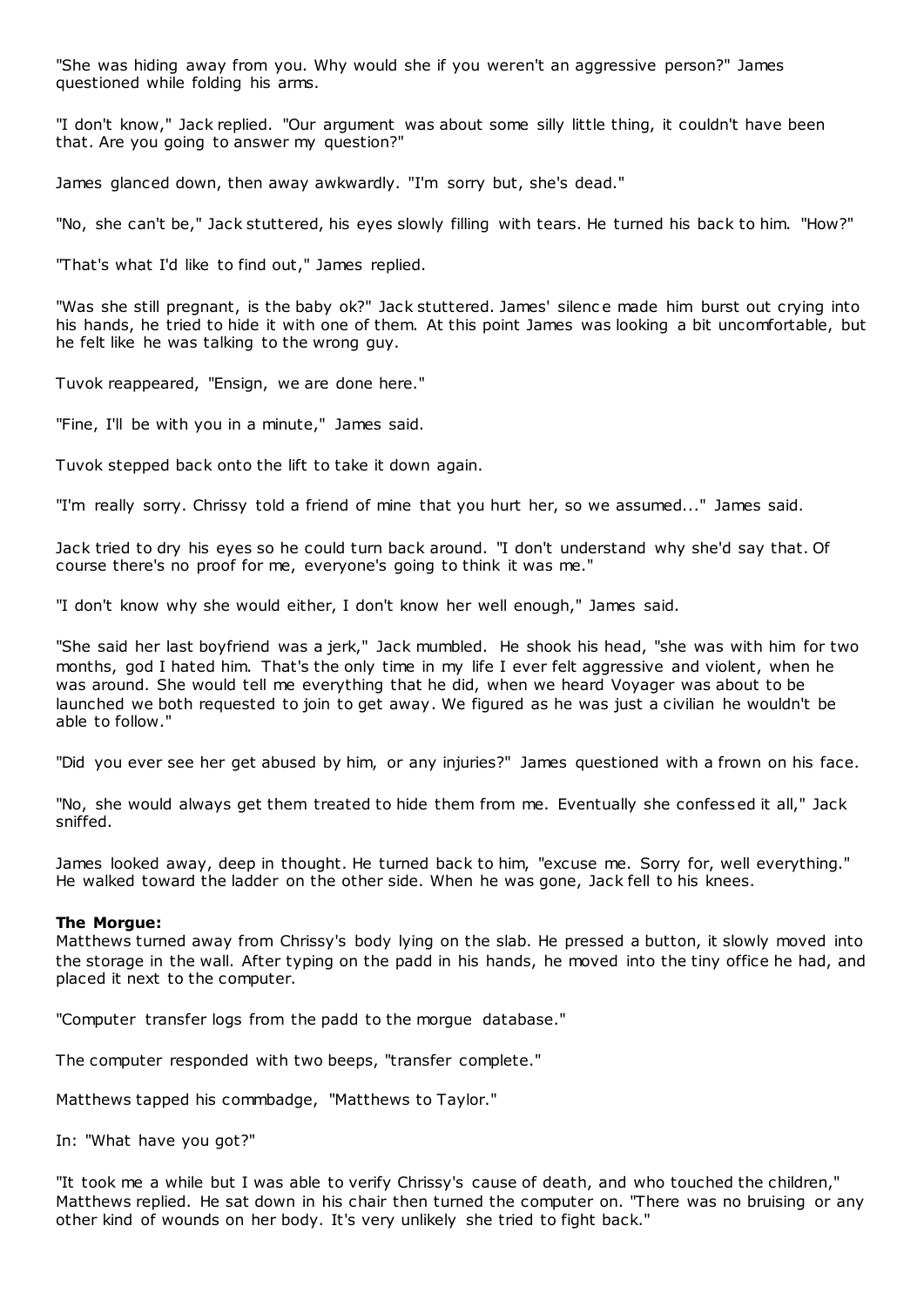In: "Could she have been drugged, knocked unconscious?"

"No there was nothing abnormal in her blood, I can tell she wasn't unconscious when this happened. It appears to be suicide," Matthews muttered.

In: "I don't understand, how could she have intentionally held her head under the water long enough to do that. I thought that some kind of natural instinct would take over or something."

"That's all I have. If somebody did do this to her, she must have let him do it," Matthews said.

In: "Maybe the killer of the babies threatened he'd kill them if she didn't."

"No. Their times of death were earlier than hers," Matthews shook his head. "You're not going to like the next part."

In: "Try me."

"The babies bodies were mostly dry when we found them, there were splashes but that's it. The killer must have held them and you know, to kill them. Unfortunately for her that left us with clearer fingerprints, and DNA samples," Matthews said. "You saw the children, were they wearing the same thing when you saw them the first time?"

In: "Yeah, and the replicator hadn't been used to replicate copies."

"I thought as much. The only people to touch these babies were Christine Rannak, Leva Samson and Jessie Rex," Matthews said. "I do know that the last two were the ones who carried the children to their quarters, and that Leva was the one guarding the door with Chaster." He heard a sigh come from the other end of the commlink.

In: "There's no way somebody else could have done this?"

"The babies were wearing those clothes at time of death, nobody changed them to cover anything up like you said. Only those three girls could have done it," Matthews replied. "The boy died a minute before the girl did, I don't know if that helps."

In: "I don't know yet. Thanks for the help."

"I'm still waiting on one DNA scan, a strand of long wet hair that was on the little girl. It should be done in half an hour, the scanner's a little slow after the rift messed with it," Matthews said.

In: "I'll come by then. Taylor out."

#### **Holodeck Two:**

The doors opened for Chakotay and Tuvok. They entered what looked like a training hall, straight ahead of them a group of holo-demons were fighting against James. Most were already lying on the ground unconscious. James had a hold of a long, thin pole which he swung around to knock four of them to the ground. The two left charged for him, he defeated them just as easily.

The computer beeped, "end of level."

He groaned, "skip five more levels."

"Pause," Chakotay butted in.

James swung around to face them, dropping the pole to the ground like he was trying to hide it. "Sorry, I just thought I'd spend my dinner break in here, I must..."

"It's ok, your break's still on," Chakotay said.

James eyes shifted nervously, "then what are you guys doing here?"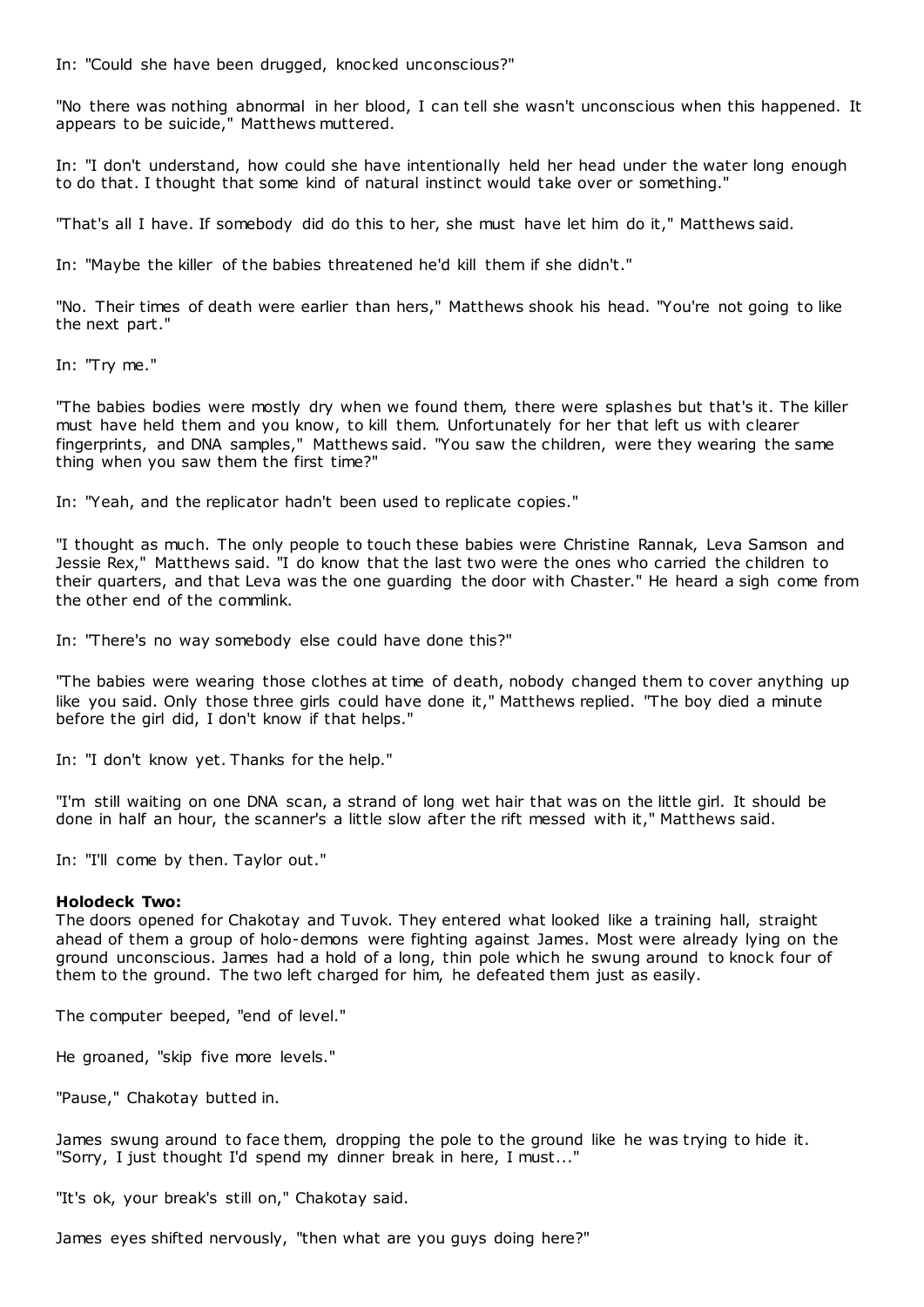"We are here to discuss the Rannak case," Chakotay replied. "I'm afraid Tuvok's going to take full control of it. We don't need this many cook's, do we?"

"What, why?" James questioned bewilderedly.

"You are obviously taking this too personally," Chakotay replied. "It's only natural t o feel responsible, especially when there were babies involved."

"Especially when?" James muttered, glancing toward Chakotay with flashing eyes, then gestured his head to Tuvok.

"He knows about Jessie," Chakotay said. "Supposedly the Captain told him."

"The Commander and I believe that you got involved, without contacting me first when you should have done, only because of, paternal instincts," Tuvok said.

"I thought only the mothers get those during pregnancy time?" Chakotay whispered to him.

James tapped his foot impatiently, with his arms folded and half rolling his eyes. "I wasn't acting 'fatherly', I just have a soul."

"Charming," Chakotay commented.

"I never said that you didn't," James said. "Somebody needed help, actually three did, and well it was my job."

"James when the murder occurred, you took it too hard. We can tell by your actions," Chakotay said.

"Actions?" James raised an eyebrow. "I may have snapped at the team, but considering what had happened they should have expected it. For all I knew, they screwed up. As for the suspect, if I had taken it too hard then he wouldn't have had the chance to speak now would he?"

"All right, reactions," Chakotay said.

"You're just making excuses. You only want Tuvok in charge cos you think he's better than me," James muttered. He sighed and turned away, "you'd be right though."

Tuvok raised an eyebrow, "the reason is simple. You're too emotional over this."

"And you couldn't give a crap, I get it," James said.

"Besides after your 'trip' to your opposite Voyager, both the Captain and I think you should take it easy. You took on too much too fast," Chakotay said. "We've got a simple little mystery that'll probably only take you five minutes."

"But Matthews has already contacted me with the autopsy results. I'm going there after my break," James stuttered.

"I think this is more suited to your skills," Chakotay said. Tuvok stepped closer and handed James a padd, he looked at it.

"Twenty four hours?" he read. "Till the end."

"We need to know where it came from. The Captain received it at 1200 hours," Chakotay said.

"You're right, that'll only take five minutes," James said. "What do I do for the rest of the day, besides the usual? Surely I can help."

"The Sykians are still your responsibility. Perhaps you should check on them," Tuvok said.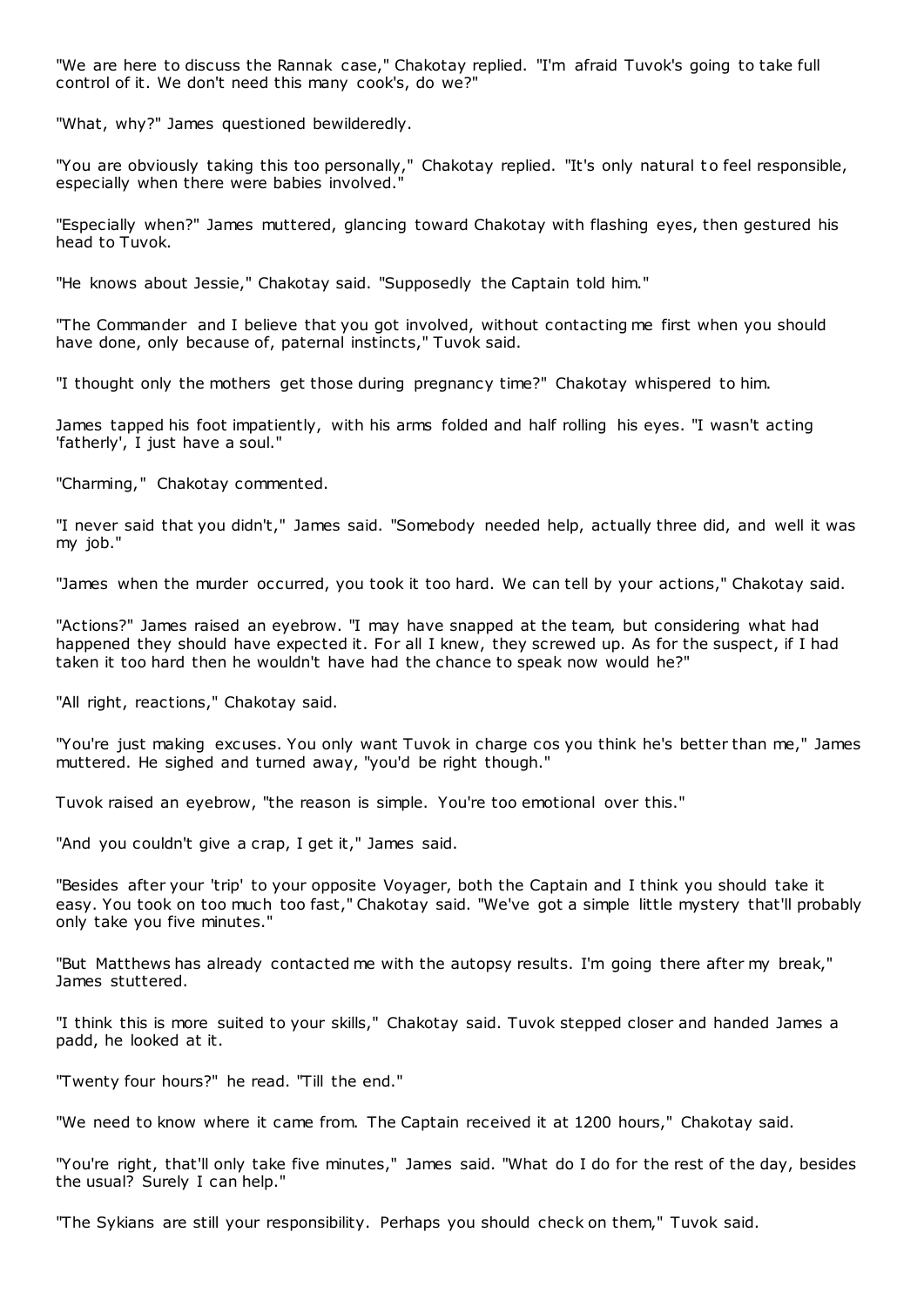"Or give them a tour of the ship?" Chakotay suggested.

James glared in his direction, "hell no, they're really annoying."

"Malek seemed, unannoying," Chakotay muttered.

"Then you give him a tour," James groaned. The two more senior officers stared at him intently. "I don't know why I even bother, you already made up your minds. Fine, but no tour." He headed toward the exit, "save program and end."

Tuvok followed him. "Ensign."

James groaned, then turned around. "What?"

"I need to know what you've learned so far," Tuvok said.

"What's the point? You can ask Matthews everything else you need to know," James said.

"I wish to hear it from you," Tuvok said.

"What, you don't like Matthews?" James said, raising an eyebrow. Tuvok did the same. "There was no sign of any struggle from her, she wasn't drugged either. It appears to be a suicide."

"And the infants?" Tuvok questioned.

"I don't think they committed suicide," James muttered.

Chakotay rolled his eyes as he walked forward to stand by Tuvok's side. "I think he asked who killed them?"

"I'm not sure how Matthews did it, but he was able to check who touched them. Leva held the girl, Jessie held the boy. Obviously Chrissy held them both," James replied.

"So either two scenario's occurred. Rannak tried to stop one of those girls from murdering her children," Tuvok said. James cleared his throat, and passed him a cold look. "Miss Rex has to be considered a suspect."

"Yeah like a pregnant girl like Jessie would just randomly kill someone elses babies. What on earth's the motive, she was really attached to the son," James muttered.

"Whoever did it succeeded, and in grief Rannak killed herself. In scenario two she did it herself," Tuvok said.

"Again, why the hell would she do that?" James questioned.

"James your break's nearly over, you should get started on that," Chakotay snapped.

James turned to look at him, he rolled his eyes, shook his head then marched out of the holodeck.

"He does have a point," Chakotay uneasily said. "There have been cases of depression, where a new mother has abandoned her children, sometimes worse."

"It's possible," Tuvok said. "First I must speak to Miss Rex and Leva Samson."

"Samson and Chaster were both guarding Rannak's quarters, maybe you should talk to Chaster as well," Chakotay said.

"Yes, that would seem logical," Tuvok almost sighed in annoyance. He walked through the holodeck doors, Chakotay followed him.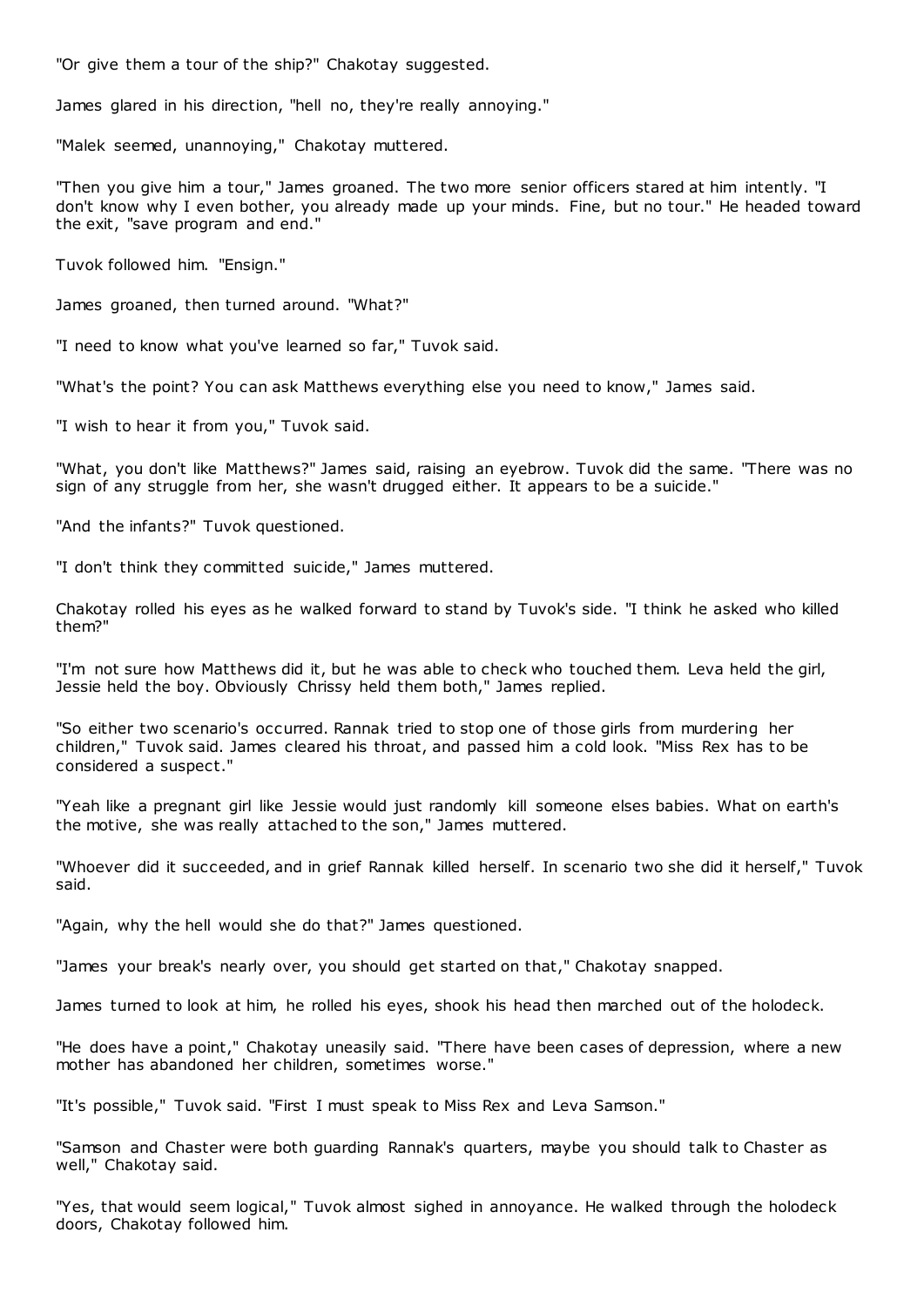## **The Conference Room:**

Chaster sat down in one of the chairs, Tuvok watched her intently. "I don't understand, Commander. I gave you my full report."

"Did Miss Samson leave her post at any time?" he asked her.

"No, and I didn't either," Chaster replied.

"Did either of you go inside?" Tuvok asked.

Chaster sighed, "sir with all due respect, I answered these questions when I gave you my report."

"Did you know Miss Rannak?" Tuvok questioned.

Chaster shook her head, "no. Leva knew her, they've been friends since the Marquis joined us."

"Did they have any arguments that you know about?" Tuvok asked.

"Why don't you ask her," Chaster muttered.

"I have already. I'm asking you as well," Tuvok said.

"No, she was just concerned about her when she was missing," Chaster replied. "These two were close friends sir."

"Did you know about Rannak and Simpson's friendship?" Tuvok asked.

"Well yeah, and before you ask they all got on ok," Chaster replied. Tuvok raised his eyebrow.

# **Later in the day**

## **The Bridge:**

Everyone were in their usual places when James stepped out of the turbolift nearby opps. He headed over to the centre of the bridge.

"Well?" Kathryn questioned.

"I've tried all conventional and unconventional methods of tracking the sender, nothing. It's like the message never existed," James replied.

Kathryn sighed into her hand, "that can't be possible. It's just not good enough James."

Jessie glanced over with a concerned look on her face. James, for probably the twentieth time that day looked uncomfortable.

"There's something else I can try. I'll be going in a minute or so..." he said. Kathryn looked up at him expectantly. "I have to do something first." He walked over to Jessie.

"Is she giving you a hard time?" she asked quietly.

"Nah, I need the push. Um can we talk in private?" James questioned.

"Sure," Jessie replied. They headed across the bridge, and into the Conference Room.

Kathryn sighed before glancing at Chakotay, who was smirking at her. "What?"

"You're keeping him on his toes aren't you?"

"I'm not, just..." Kathryn muttered.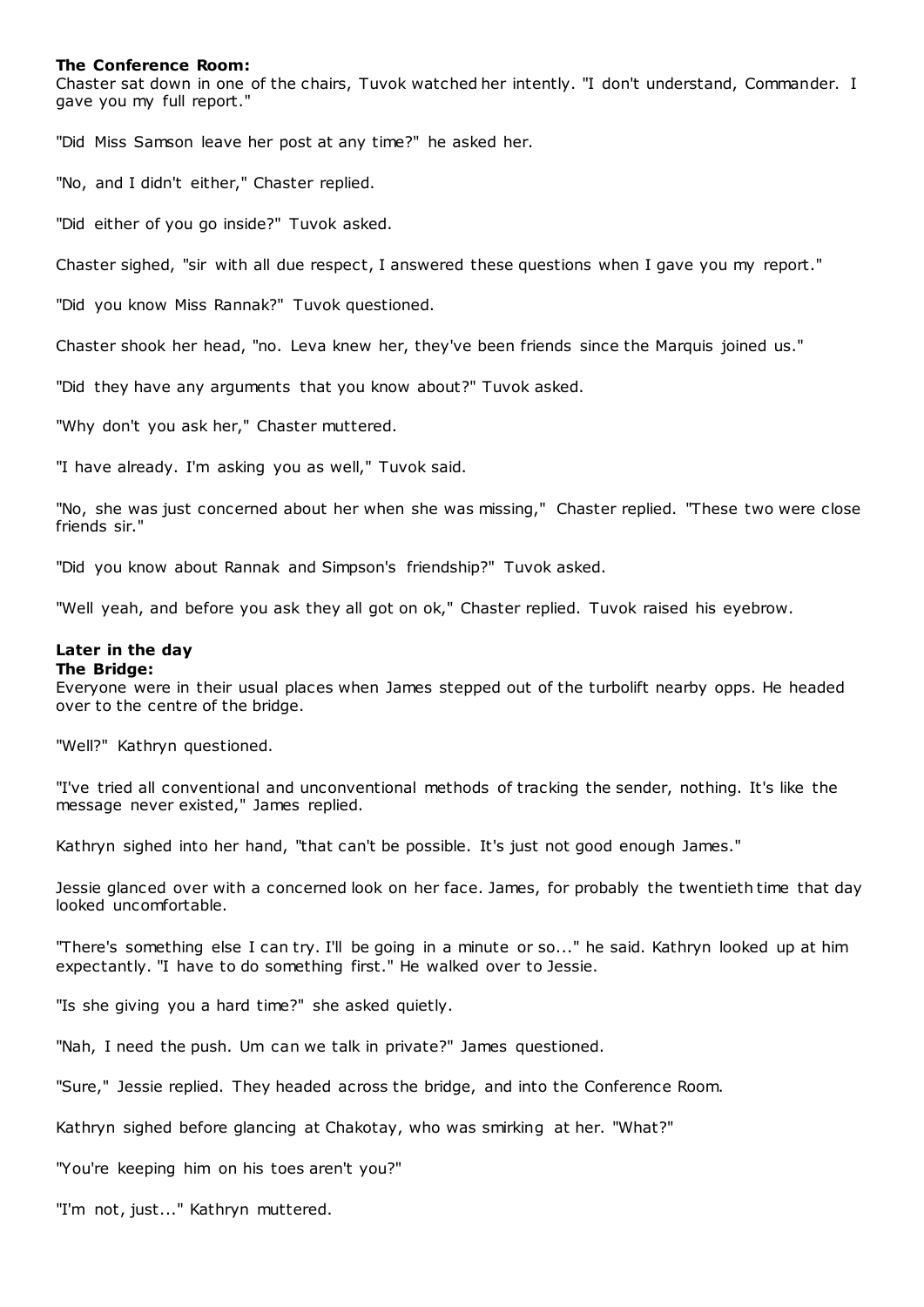"I like the way you kept him away from the murder/suicide mystery," Chakotay said. "You're just trying to keep him occupied elsewhere."

"There's nothing wrong with that," Kathryn said.

"No but you'll have to trust him with an actual mystery, not this twenty four hour message you gave him," Chakotay smiled.

Kathryn sighed uncomfortably. "I didn't make it up. If I did he would have known that five seconds after looking at it."

"You mean, someone did send that threat?" Chakotay asked.

"It was delivered to me at noon exactly like I told you. I didn't want to give him another mystery like this but I assumed it would be easy for him," Kathryn replied. "He'll get it."

"No doubt," Chakotay sighed.

"He'll have it sorted long before the deadline, and he or she will be caught. Nothing to worry about," Kathryn said. "We should have a meeting when Tuvok reports in at 1830."

"I'll make the arrangements," Chakotay said while lifting himself off the chair.

## **Meanwhile in the Conference Room:**

Jessie sat in the chair Kathryn would usually sit in, watching James as he sat on the edge of the table, deep in thought.

"Um, you wanted to talk about something?" she butted in.

"Huh?" James mumbled, "oh." He shook his head to snap out of it, then looked toward her while leaning into his hand on the table. "I've got some bad news Jess, I didn't want to be the one to upset you but it's got to be better than finding out from Tuvok who wants to question you."

"I suppose so," Jessie frowned. "What's wrong, what did I do wrong this time?"

"You didn't do anything wrong," James mumbled. "Um it's about Chrissy."

Jessie's face turned a little paler, "oh god, what did that boyfriend of hers do to her?"

"The boyfriend's soft as muck Jess, everyone we talked to tells us the same thing. He wouldn't harm a fly, and well he loved her," James replied.

"Oh, then she lied to me or he's putting on one hell of an act," Jessie muttered.

"He told me that her last boyfriend was a bully, so she said anyway," James said.

"So what are you saying? She likes to accuse guys of hurting her?" Jessie said, smirking slightly.

James sighed while looking down at the table. "I don't know for sure."

"I don't understand what Tuvok could upset me with during questioning. Was she attacked or something?" Jessie asked.

James cleared his throat before looking back up at her. "She's dead Jess." She stared at him blankly like she didn't believe him. "It looks like she killed herself."

"Oh my god," she stuttered. "How?"

"Um, drowned in the bath," James replied.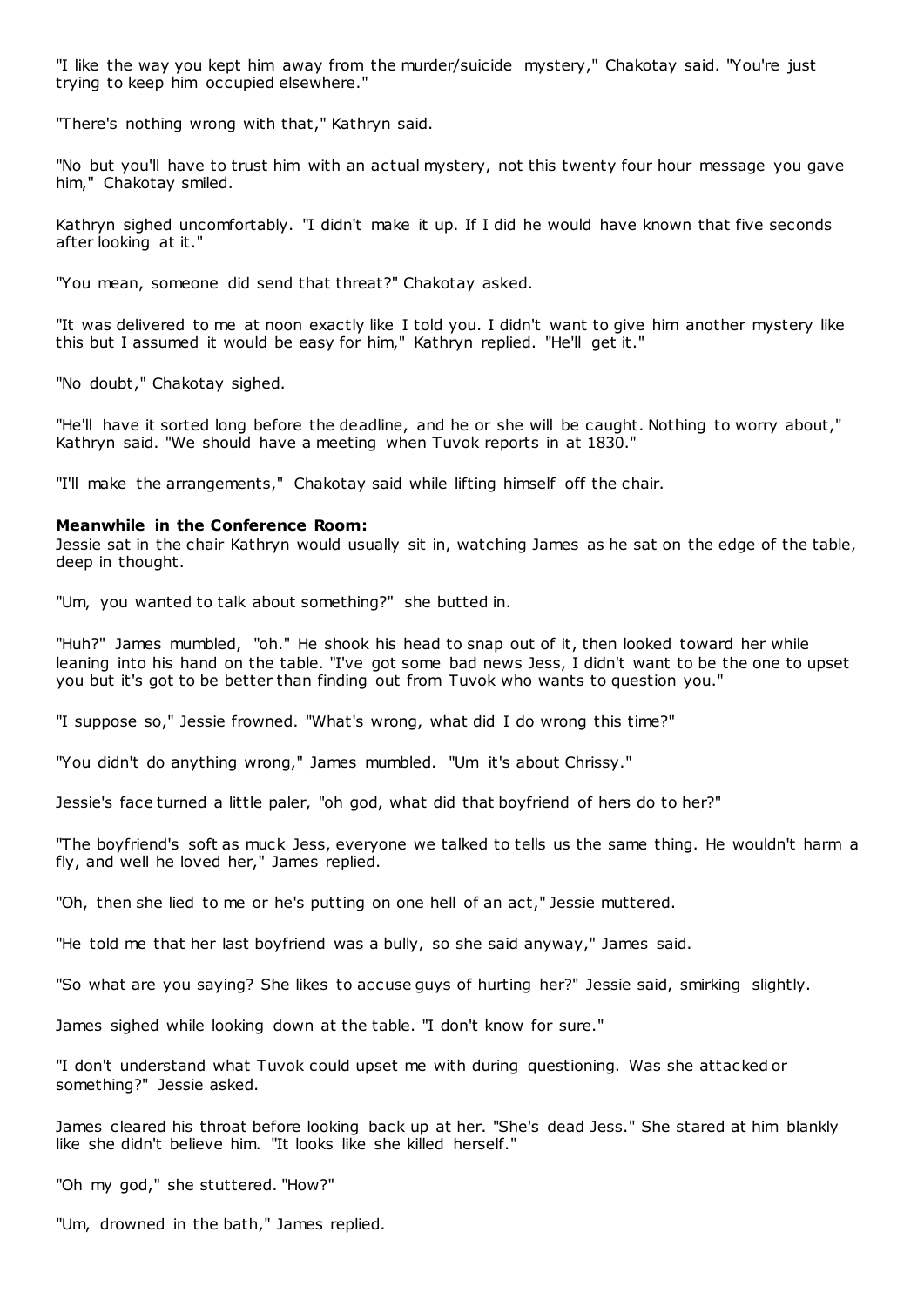"Accident, it could have been an accident," Jessie stuttered.

"I doubt it, the only way that could have happened is if she hit her head. She had no injuries," James mumbled awkwardly.

Jessie stared with wide eyes, her face was now paler than his usually is. "But why would she do that? She had new babies, and...'

"I think that's why Jess," James said.

"I don't understand," Jessie muttered.

James closed his eyes, glancing away. "They're um, god this is hard."

"Noo no," Jessie stuttered as she scrambled to her feet. "You've got to be kidding. No, you're not sick enough to make those jokes, somebody else is messing with you."

"Jessie, it's not a joke. I saw them," James said.

"So what I'm thinking, I was right?" Jessie muttered with disgust in her voice. "No, I don't want to be right this time. Please tell me those babies are ok."

James stood back up. "I can't."

Jessie pouted her bottom lip, her eyes shed a few tears before she turned her back to him. "God I'm so stupid. Why couldn't I just left things well enough alone?"

"What are you talking about Jess, you didn't do anything?" James asked as he stepped closer to her.

"Bulls\*\*\*," she snapped, turning back around. "If it wasn't for me, they'd all be alive still. It's my fault."

"If it weren't for you we wouldn't have known about them," James said.

"They would still be alive though," Jessie angrily muttered.

"You don't know that. Only three people touched those babies, you were one of them. Leva and Chrissy were the others. Chrissy seemed out of it, scared, depressed and unsure of herself. I think she was just one of those scared young mothers that snap, just for a minute," James said.

"What? Are you saying that it's possible that cos I'm a young mum I might just bash my baby's head against a wall, shake him a lot, suffocate him or drop him on the floor?" Jessie stuttered. "No, she couldn't have done it."

"I don't think it'll happen to you," James said. "I'm just saying that's what probably happened. Nobody got in there but us, we left, Chaster and Leva guarded and well they both have the same story."

"Yeah sure, they could be covering for one another," Jessie grumbled.

"Look Kes said she's been having strange feelings all day that suggests that the case might not be what it seems," James said.

"So what, we all know who's fault it is," Jessie said.

"I don't believe that. If Chrissy snapped and killed her babies, or something else made her do it, then it would have happened in the Jeffries Tube," James said, closing the gap between them. "You didn't do anything wrong."

"Then why do I feel like it is?" Jessie asked quietly.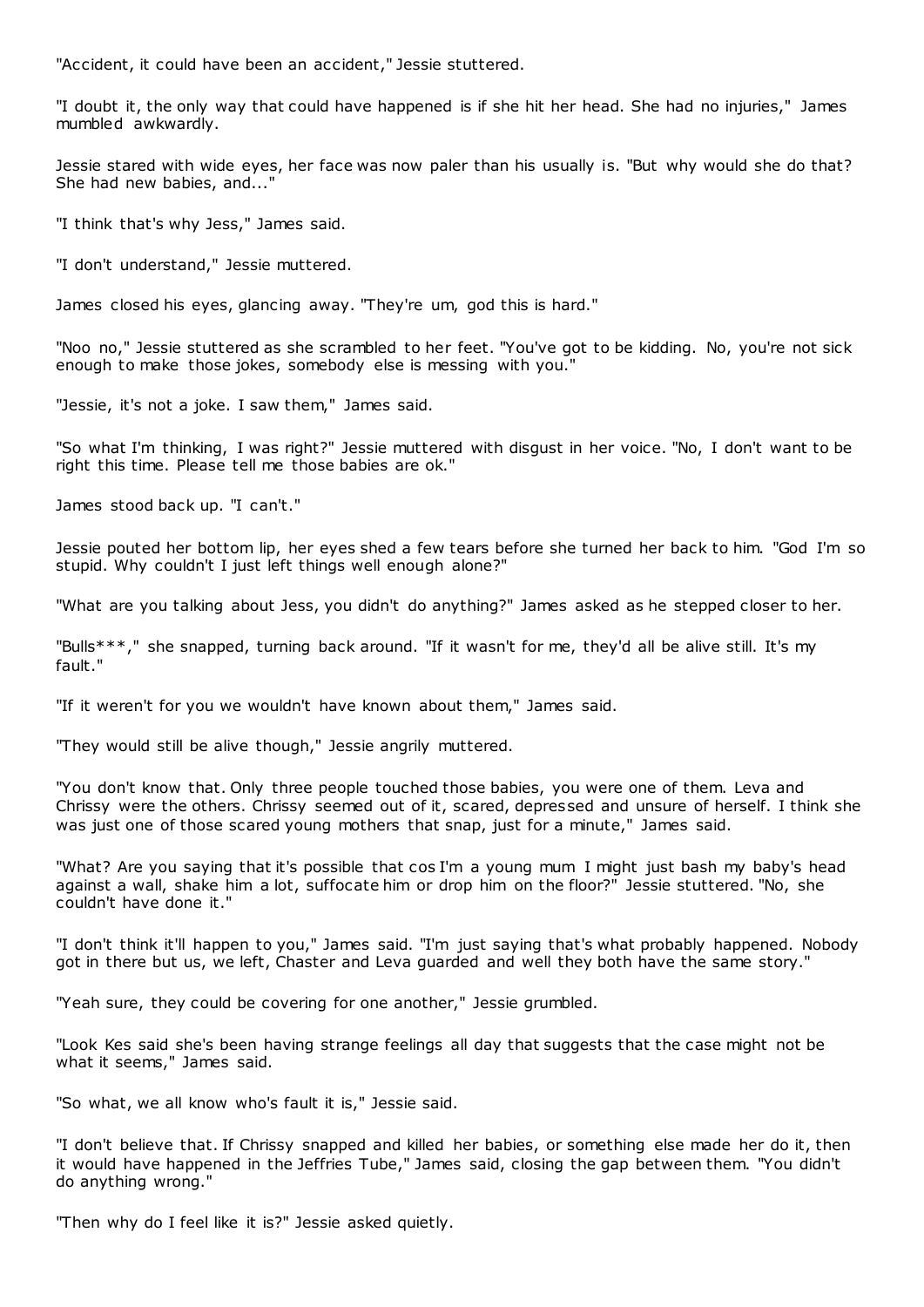"Cos it's easier to blame ourselves than Chrissy, it's the worst thing a parent can do. We don't want to think of her like that," James mumbled. He put his arm around her, and gently wiped some of the tears from her cheek with his thumb. "You're not the only one blaming yourself."

"I think I have more reason to than you. I told you about her, and asked for your help," she said, then rested her chin on his shoulder and held onto him tightly. "I'm so selfish. All I can think of is that our child won't have as many other kids to play with than I thought."

"That's not selfish, you're not thinking about yourself," James said.

"No but it's still inappropriate," Jessie muttered.

### **Deck Five:**

Jessie walked through the door to the new Counselling office.

"Ah Jessie, Simpson's back. He's in your office," Reynolds said without looking up at her. "He must have thought you were good enough to come back to."

"Uh... sure I..." Jessie stuttered.

Reynolds looked up, "I can seem him if you want, you look a little pale. Are you all right?"

"I'm ok. I'm just a little shaken, there's been a murder," Jessie quietly replied.

"Oh, friend of yours?" Reynolds questioned.

"Could have been," Jessie muttered. "I'm ok really." She headed toward her office.

Reynolds turned her chair around to follow her direction. "You're doing a great job so far," she said with a reassuring smile.

Jessie turned around to look at her, "thanks." She took one step backwards into her office. The door closed after her. When she turned around her eyes widened, and mouth dropped open in shock. "Oh my god, Lieutenant!"

Reynolds rushed into the office, she did the same as Jessie then ran to the side of Jack. He lay in front of the desk in a pool of his own blood, with cuts on both of his wrists.

Jessie stumbled backward toward the door, instead she backed into the wall as dizziness began to take over. She closed her eyes to block out her view instead.

Reynolds tapped her commbadge, "Sickbay, medical emergency."

#### **Sickbay:**

The Doctor and Kes finished working on Jack's body on the solo biobed. He walked over to Jessie and Reynolds who were waiting behind the station.

"He has a rare blood type. The replicators are still having malfunctions, we can't risk it replicating the wrong type. We can keep him stable until a donor is found," the Doctor said.

"Did someone do this to him?" Jessie asked.

"Injuries like this usually mean suicide, however we don't know for sure," the Doctor said. "I'll do the usual tests to determine that."

Kes walked over to the group. "Even with a donor he could die, he was there for a while."

"Then he must have done it as soon as he entered the office," Reynolds said. Everyone looked at her. "He was alone about ten minutes."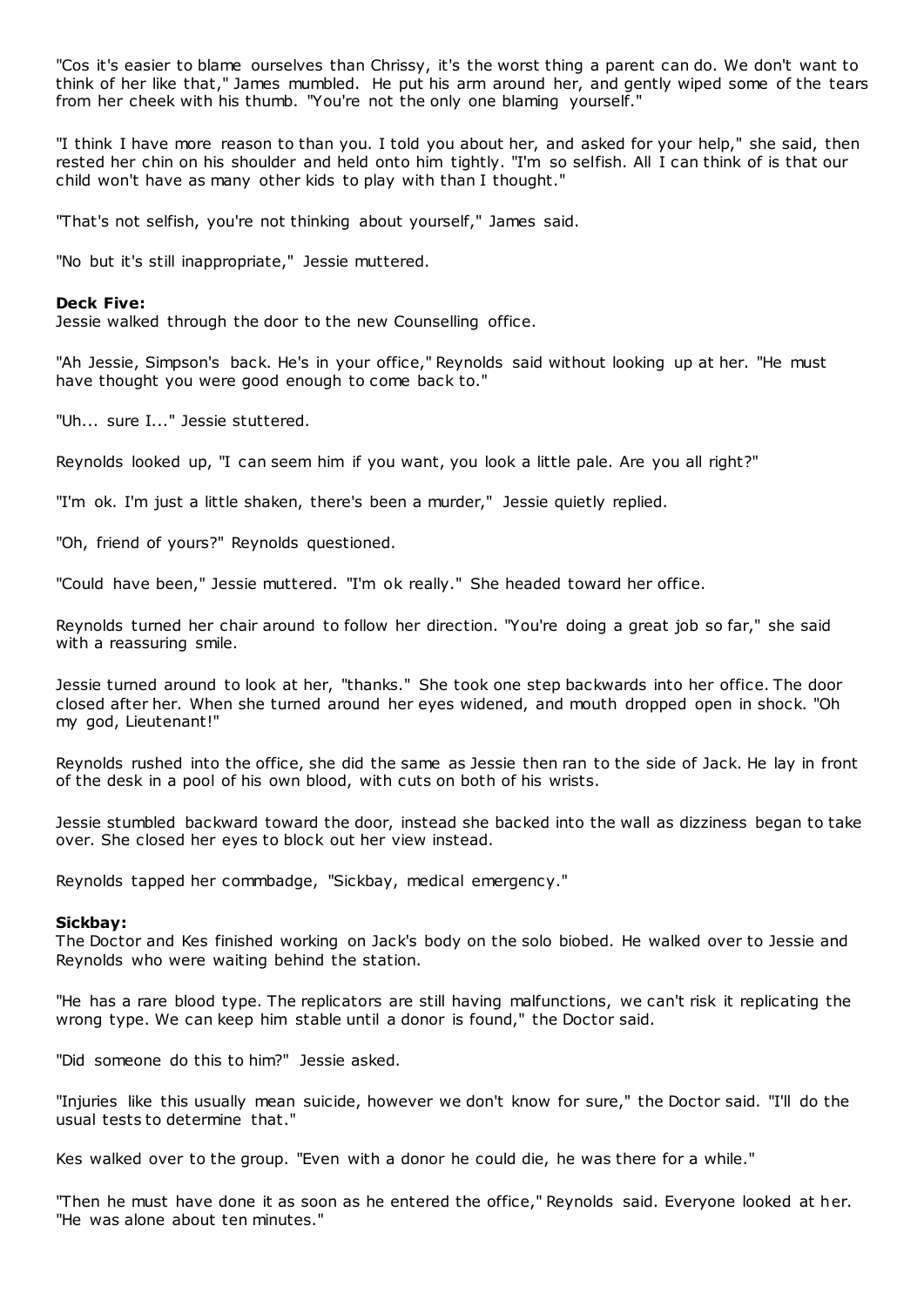"There's only two matches in the crew manifest for his blood type. Christine Rannak, and you Jess," Kes said.

"Huh, I didn't know I had rare blood," Jessie mumbled. "I hate for this to sound selfish but if something happens to him, and the replicators break again. I'm screwed." Kes stepped forward, flashing her eyes like she was hinting to something. Jessie caught on. "I can't do it, this isn't part of my job."

"This isn't a job matter Jessie, it's a humanitarian mission," the Doctor said in disbelief. "You said it yourself, if he dies too you won't have a donor yourself."

"You know how squeamish I am with blood, I dunno," Jessie stuttered, glancing briefly at Kes for help.

The biobed alarms went off, the Doctor and Kes rushed over to Jack's side. Jessie followed half way.

"We're losing him again," the Doctor said.

"Ok ok, I'll do it," Jessie said.

Kes glanced at her briefly, shaking her head.

"We don't have the time," the Doctor muttered. He groaned angrily when Jack's heart monitor made the continuos tone, "damn it."

"Is that it?" Jessie muttered.

Kes sighed, "I'm afraid so."

#### **Almost an hour later The Conference Room:**

The entire senior staff sat around the table, some were in their usual places. Tuvok was the only one on his feet, he stood by the window.

"If that is all," Kathryn said.

Kes sat forward to lean on the table, "actually Captain, there is something I'd like to add."

"All right," Kathryn said.

"I don't think any of today's deaths are as straight forward as suicide," Kes said.

"Since when was suicide straight forward?" Tom asked.

Kes ignored him, "something else is going on. I felt something from Jack earlier in the Mess Hall. It was like for about a minute that he was pushed aside, and replaced with something. Whatever it was, it wasn't soulful."

"Possession?" Chakotay questioned.

"No, I would have sensed a different presence in his place. It wasn't like that, also when it happened he was acting differently," Kes replied. "I have asked a few of his friends, they say he keeps going into these moods where he's cold and quiet. He's been like that for weeks now, these moods didn't happen often either."

"If it's been weeks then that might explain why Chrissy hid from him," Jessie said.

"She would have been seven or eight months pregnant at the time, surely he would have noticed that fact," Harry muttered. "You said he didn't know about it."

"Perhaps he was lying," Tuvok said.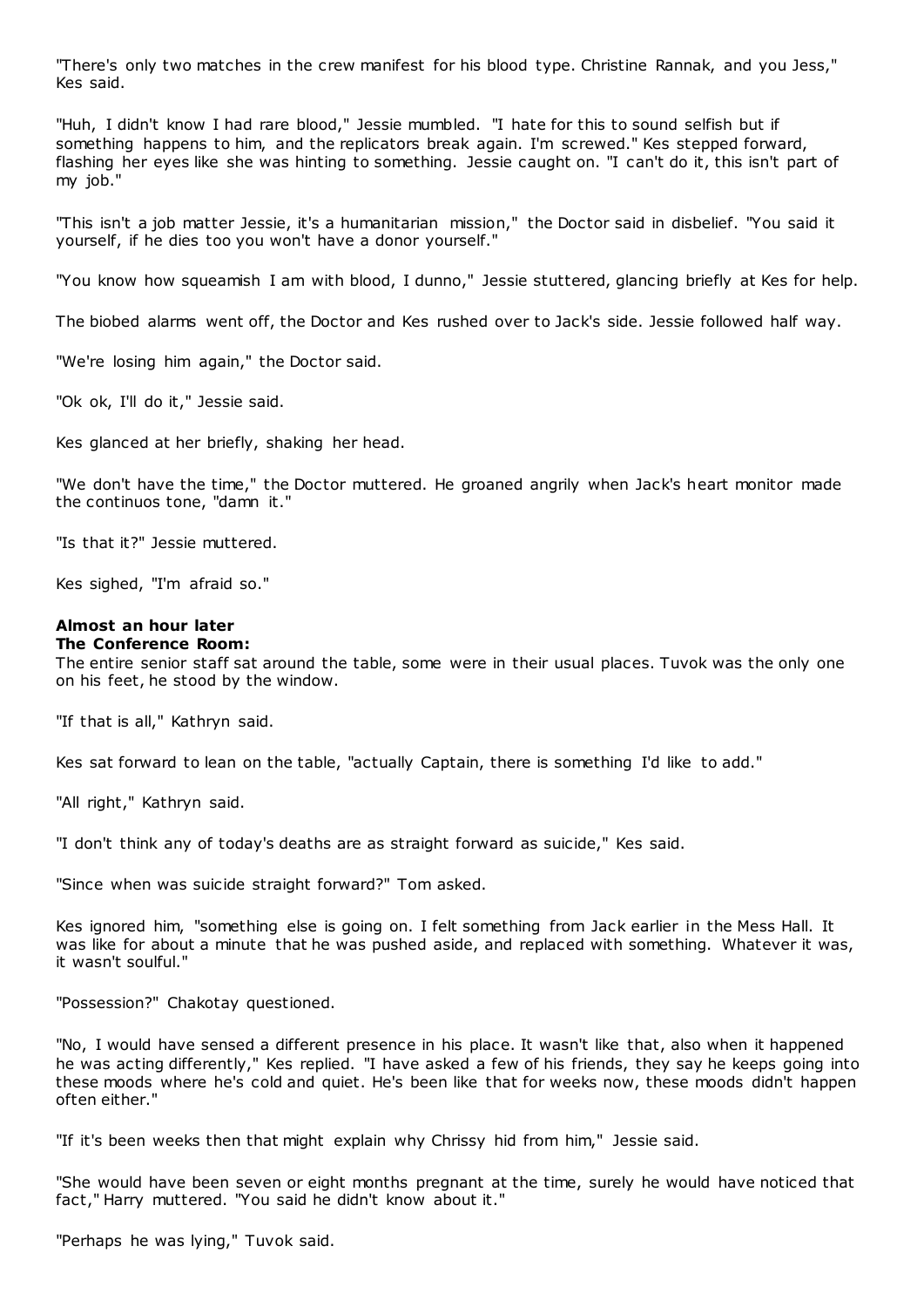"Why would he lie about that?" Tom asked.

"If you were to give this something a name, Kes, what would it be?" Kathryn questioned.

"Evil, demonic. I'm not sure," Kes replied.

Chakotay sat up straight, he looked in James' direction. "If it's demons, you should be able to sense something. Have you?" He groaned into his hand as he noticed James not paying attention, and in a daze again. "Somebody get a phaser or something to hit him over the head with, this is getting ridiculous."

"Shush angry warrior, keep your cool," Kathryn muttered.

Jessie rolled her eyes while looking toward Chakotay, she shook James' arm to get his attention. "James meeting."

He looked at her, "oh sorry."

"Have you been able to sense anything demonic or not? I'm not sure if Slayers do that," Chakotay muttered.

"Kinda, I'm not sure," James replied.

"Can you get sure?" Tom nervously asked.

"I dunno, I shared a ship with three hundred of them. I may be sensing demons or it could be just after effects," James replied.

"Doctor I want you to do a thorough examination of Simpson and Rannak, I need to know what happened," Kathryn ordered.

The Doctor nodded, "aye Captain."

"James, I expect you've found the sender of that file by now," Kathryn said.

"Uh no, I'm still trying though," James replied.

Tom leaned in closer to Harry to whisper to him, "somebody's slipping."

"Let me know when you do. Dismissed," Kathryn ordered.

Everyone but James got up to leave, Jessie noticed him still sitting so she walked back to her chair. "Penny for your thoughts."

"Tom's right, I must be slipping. I can't even solve this stupid message mystery," he muttered.

"You're not, it's just taking longer than you thought to get back into the routine," Jessie said. "Of course all of this isn't helping."

"Maybe," James sighed.

Jessie sat back in the chair she was in before. "Do you want me to kick a few butts? I think a few people are being a bit impatient with you."

James smiled a little, "that's ok, it's usually me that's being irritable. I still am, but not as much."

"After the day I've had I'd kick nearly anyone's ass just to get it out of my system," Jessie said.

"I have a program you can use," James suggested.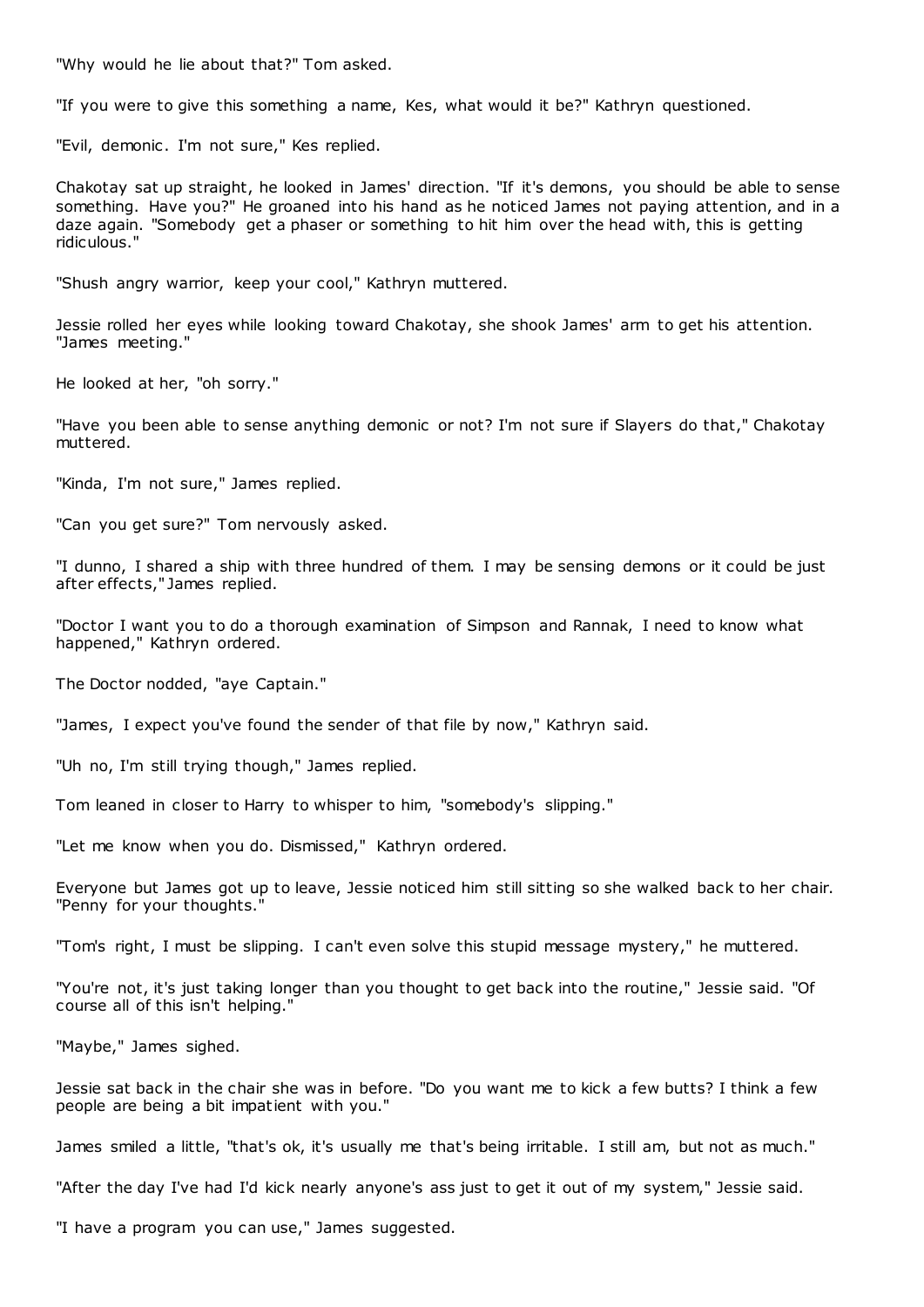Jessie smiled back at him, "you have several."

"I like this one better," James said.

Tuvok re-entered the room, "Miss Rex. I need to speak to you."

"Oh god," Jessie groaned, pulling a face. "It'll probably be him."

"Probably," James said.

Jessie stood back up. "Ok I'm coming."

"No, it should be here. Mr Taylor," Tuvok said.

"Fine, but if you have any problems you'll be wishing you hadn't told me to leave," James muttered as he climbed to his feet.

"You're on my side anyway," Jessie whispered to him. James nodded, he then headed for the nearest door.

## **Meanwhile:**

In the small, cramped Deck Fifteen three figures stood in a dimly lit work room. One was holding something in his hands in front of his face.

"Wow it's beautiful. If I stare deeply into it I can see my salvation, my future, all the evil things I'm going to accomplish. I just cannot wait," the man rambled on, almost drooling.

Another male voice groaned, then whispered to the third figure. "He does realise I haven't given him the device yet, right?"

"Computer increase the lights by ten percent," a female voice ordered. The lights increased, the figures turned out to be Damien, Halei and one of the unnamed Sykians. Damien was the one with something in his hands.

"Ah you and me against the universe, they don't stand a chance," Damien sneered at the item in his hand.

Halei groaned, "how much longer do we have to listen to you talking to that yogurt pot?"

Damien turned around, glaring at the two aliens. He was holding one of those Muller Dessert t hemed yogurts, still unopened. "Don't you have any respect? You are both too simple minded to understand."

"Yes, unlike you we have a mind," the Sykian said. "Can we really trust this weirdo?"

"That's still in debate," Halei muttered.

"Now now, no debating without me," Damien said with a mouthful of yogurt. "I help you with your little quest, and you give me the device."

Sykian pulled out a futuristic looking device that fit in the palm of his hand. "This is it. It will get you to where you want to go, then you're on your own."

"I still say your plans clash with ours as we will succeed," Halei said.

Damien snorted with laughter, "yeah you wish. This crew may be a group of crazy freaks but they can get out of almost anything. Unlike you, I know where to hit them. With this, I'll accomplish what you could only dream of."

"This crew is only in our way, we're not obsessed with them like you," the Sykian said.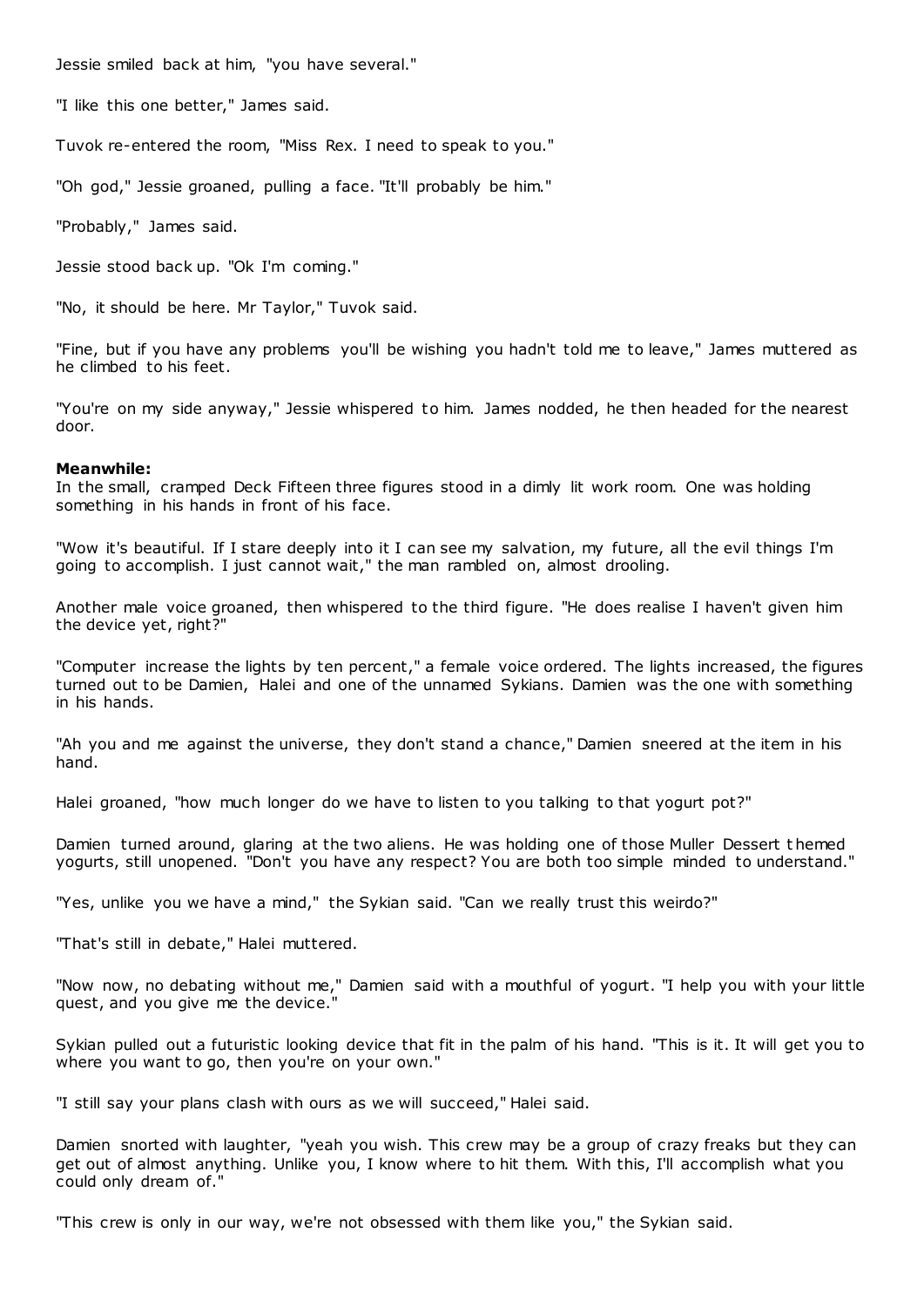"Yes but we both want the same thing in the end," Damien said. "Now give it here."

The Sykian moved his arm behind his back. "You haven't given us the information we need."

"I will, I want the device first," Damien said.

"We're on a deadline you know. Your plans can wait," Halei said. "What do you have to lose?"

"Fine. I'm not someone you would like to screw over, remember that," Damien muttered. He turned to face a computer, he began working on it.

#### **The following morning:**

Kes walked a lot quicker down the corridor to catch up with James, he was working on a padd while walking.

"How's it going?"

"I wish people would stop asking," he muttered.

Kes frowned, "sorry."

James closed his eyes, "I'm sorry Kes, I didn't mean to snap at you." He reopened them just before they got to the doors to the Mess Hall. "It's not going well. At least the message exists to the computer now, that's not going to help us in four and a bit hours, is it?"

The doors opened for them. James ducked down, taking Kes with him as a chair went flying over their heads. It crashed into the wall next to them. When they straightened they both looked around with bewildered looks on their faces. The entire Mess Hall was a war zone, every crewmember but Neelix were fist fighting or throwing chairs and tables at each other.

"How did you know?" Kes stuttered.

James replied just by shrugging his shoulders. Neelix rushed over to them. "Sweeting I saw that, are you all right?"

"Fine Neelix, what's going on?" Kes replied.

"I don't know. Everything was calm and peaceful one minute, then out of nowhere people started jumping on each other and throwing furniture," Neelix replied.

"It had to happen when I was dropping by, didn't it," James muttered. He handed Kes the padd, then pulled out his phaser. He pressed one button on it, then aimed to fire it at the ceiling. Everyone stopped to stare at him. "Ok that's enough of that, or I'll be trying out the widespread function."

A few of the crewmembers headed for their nearest exit, all glaring in his direction.

"Can you ask them to clean everything up?" Neelix whispered.

James glanced at him with a raised eyebrow, "just offer to give them your quorn sausage rolls."

"Oh bribery," Neelix's face lit up. "Everyone, if you clean up I'll make some more of my sausage rolls." Everyone quickly headed for the doors, looking panicky.

"No, you're supposed to say 'clean up or I will make you eat them'," James smirked. Kes did the same.

"I don't understand, I thought everyone liked them," Neelix stuttered.

Chakotay stepped through the nearby door, he wasn't sure whether to look amused or shocked at the mess of the room. "Ok don't tell me I missed it all."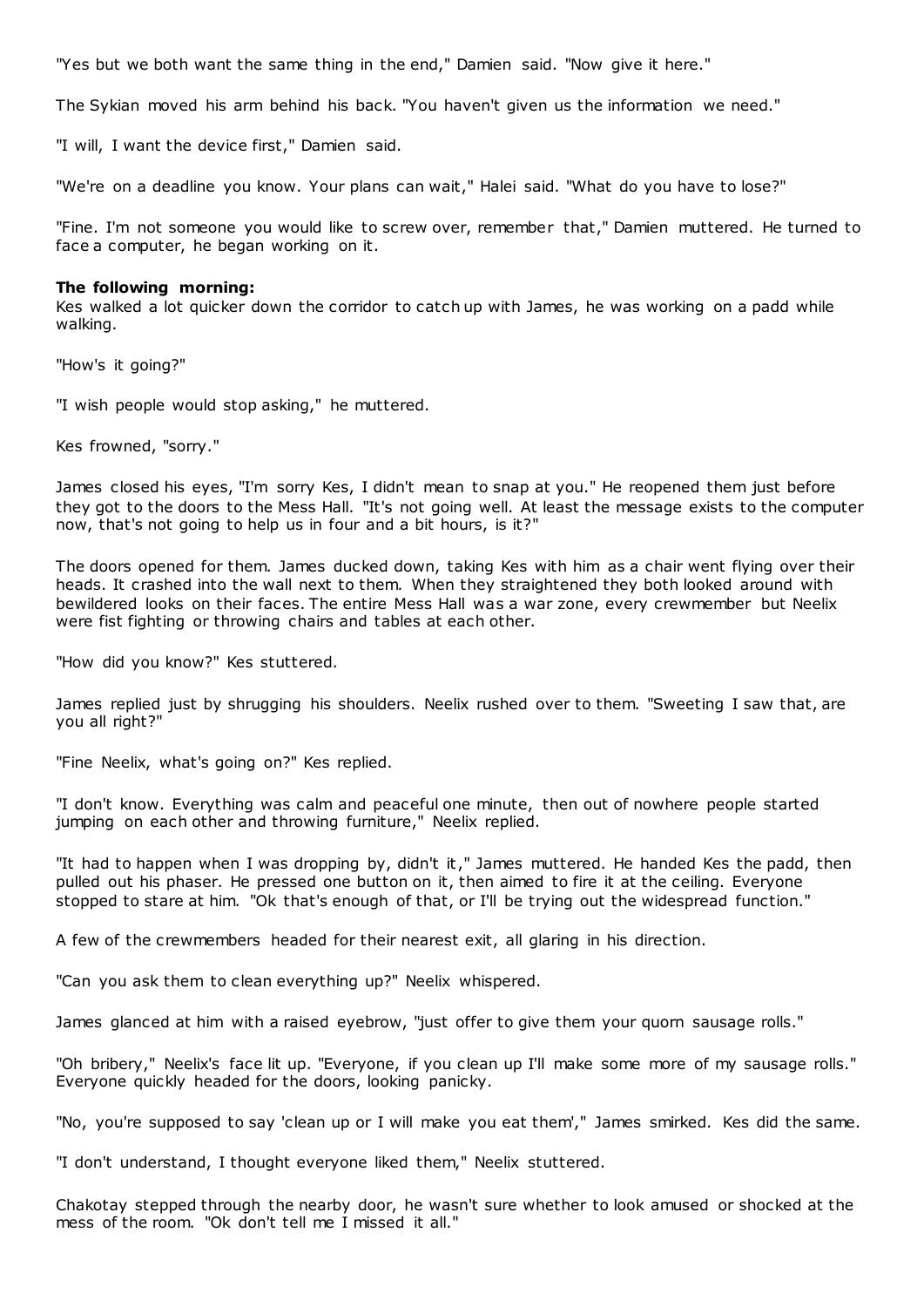"Yeah unfortunately," James said, he turned to go to the replicator.

Chakotay walked up to Neelix and Kes. "You could hear the fighting on the bridge, what started it and who?"

"Everybody was fighting, it all happened at once so it's hard to tell who or what started it," Neelix replied.

Kes sighed, "the first people who left, I sensed the same thing in them."

"Great, what's going on here?" Chakotay muttered.

"I wish I could tell you Commander," Kes replied.

James walked over holding a chicken leg in his hand, he pretended to offer it to the three. "Cup of coffee?"

"Ugh B'Elanna said the replicators would be completely fixed by now," Chakotay groaned. "Can you get a list of all the crewmembers who were fighting, the computer should be able to tell you easily enough as it was everybody in the Mess Hall."

"Like I haven't got enough to do as it is," James muttered, he reluctantly took a bite out of the chicken leg. He pulled a face, "ookay, it tastes a bit like coffee after all."

"Don't tell me you still haven't figured the message out yet," Chakotay said.

"Ok," James said, he walked away.

Chakotay shuddered when he was out of sight. "Neelix can you do the list, and send it to me?"

"I'm not Security," Neelix replied.

"Ugh never mind," Chakotay groaned, he walked toward the door James just left through.

#### **Meanwhile:**

The turbolift doors opened. Jessie slowly stepped through them, looking like she was on her way to her execution. She stopped before she got to the door with the words 'morgue' written in small writing on. Instead she stood against the wall, and remained there for a while watching people go past her.

#### **Later:**

The Sykians hung around anxiously in the main area of their quarters. James and Chakotay stood by the door.

"You reported a problem?" Chakotay questioned.

"One of our men is missing," Malek replied.

"He didn't come home to bed by eleven then, how sad," James muttered. Chakotay attempted to hide a smirk with his large hand.

Shanak grunted, but this amused Malek. "I hope other members of your crew are like him."

"He left an hour ago, but he was only supposed to go for a half hour," Shanak said. "He's harmless though."

"He might appear harmless, they always do," James said.

"Hmm yes," Shanak said, eyeing him distastefully.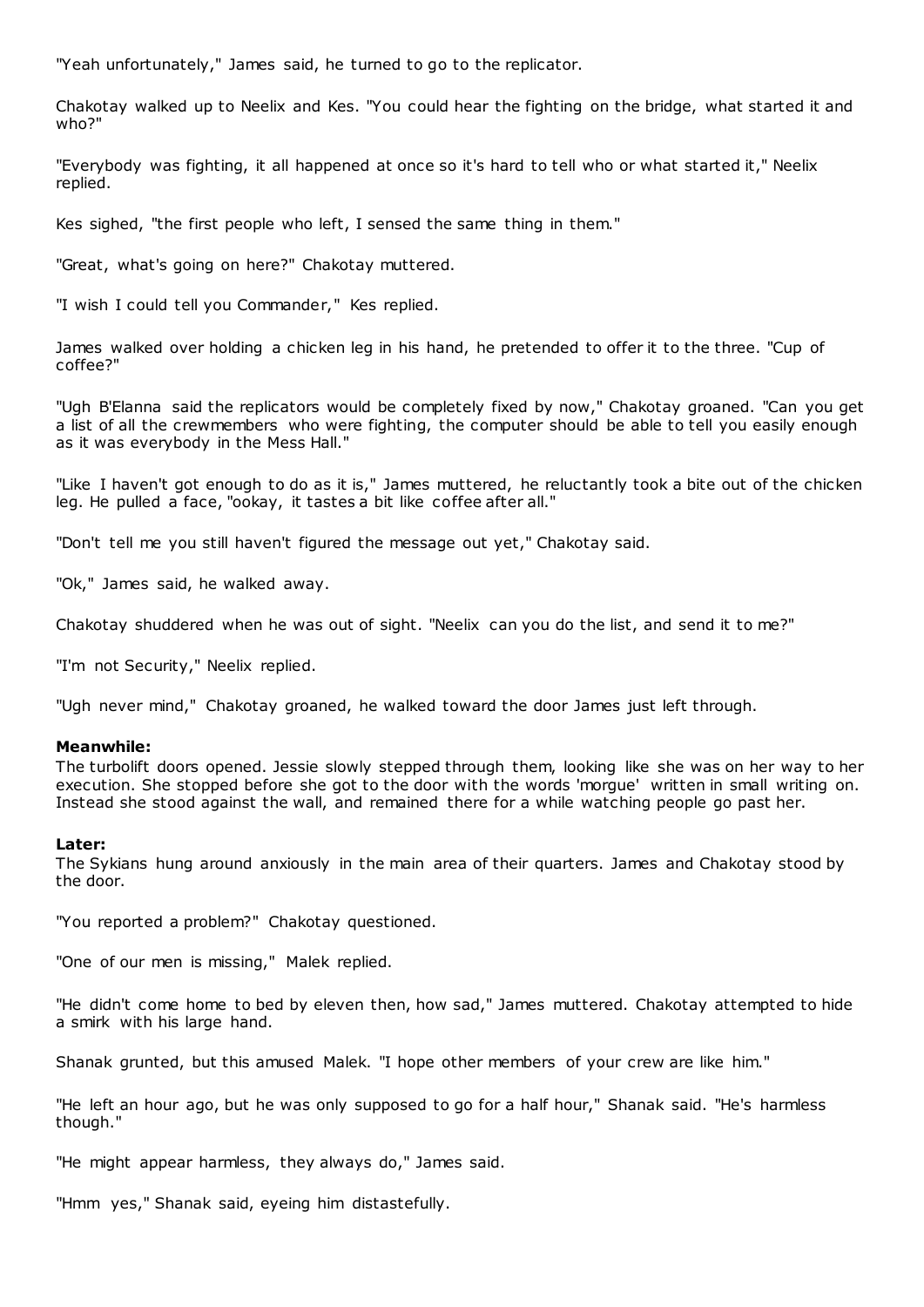James raised an eyebrow, "we should look for him, just in case. We only have an hour left."

Chakotay took a hold of his arm to lead him closer to the door, this made him cringe and pull his arm away. "You haven't found the source yet?" he snapped quietly.

"No I haven't, and don't act like I didn't tell you," James quietly hissed back at him. "I've got a scan going on while we speak, if that doesn't find it then we'll have a problem."

Chakotay turned back to the Sykians, "you say this guy's harmless but you contacted us anyway."

"He's been acting differently," Shanak said.

Malek nodded, "his behaviour's been erratic, he'll be himself for a while then turn back to, something else. I reported this as I believe he may hurt someone."

"I still don't think he could," Shanak quietly said to him.

"If you were worried about him, why did you even let him leave?" James asked.

"I didn't, somebody else was in charge at the time," Malek said, glaring briefly at Shanak.

"If he does become a threat, I have a good mind to push you through another wall," James muttered. He turned to leave.

Chakotay sighed, "I'd appreciate it if you tell me more about his behaviour."

"He's usually very gobby and well, sociable. During his mood shifts he would stir up fights between the others, scowl. He wouldn't speak for an hour and that's not like him," Malek responded. "He's not a violent man, the most he could do is provoke people into fighting."

"Mood shifts?" Chakotay muttered.

James turned back around, the door remained opened for him. "do you have a small computer in this room?"

"No they don't, why?" Chakotay replied.

"Replicator?" James said.

Chakotay nodded, "but it's been disabled, they've been eating what Neelix makes."

"No wonder the guy was so irritable," James muttered. He walked over to the replicator, then started to work at it. "I knew it, someone's tampered with it."

"How? They'd need codes to get access to anything," Chakotay questioned.

"I don't know, have you seen anyone use this?" James asked, glancing back at the aliens.

"No, Jhian looked at it but that's it," Shanak replied. "That's who's missing."

"Let's see what he's been replicating," James said as he worked at the panel beside the replicator. His face turned a shade paler, "oh god."

Chakotay grew concerned, "what?"

#### **Meanwhile:**

The Sykian that was scheming with Damien and Halei crawled down a Jeffries Tube. He got to the end, opened the door and climbed out into the top level of Engineering, pulling a large bag out with him.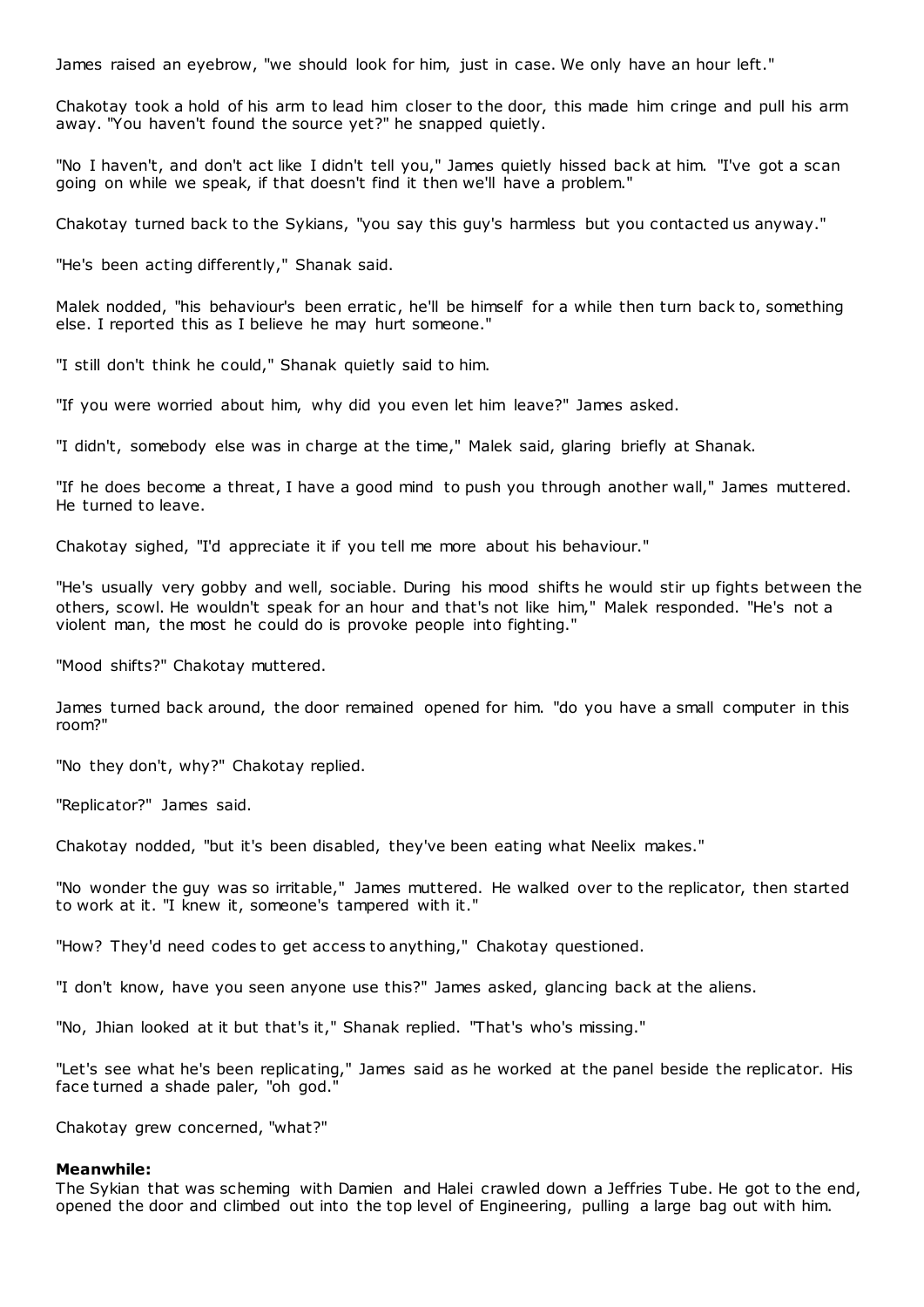On the lower level all the Engineers were hard at work, unaware of what was going to happen next.

Jhian activated a tiny device attached to his right arm. The bag on the floor beside him had been opened already. A good old fashioned shot gun rested in his other arm, he moved it around as he prepared to aim down at the people below him, keeping himself hidden behind the station, from there he only had view of people who were at the back of Engineering, working near the core. Fortunately for the gunman, there were three targets already.

B'Elanna walked over to Ian's side as he worked at the station in front of the core. "Why are the replicators still broken? I know we've got a threat of instant death in an hour or so, but I'm more worried about what Neelix is doing for lunch."

Ian smirked at her, "some of the bio neural gel packs are still malfunctioning. If you replicate your lunch on the bridge, off Deck Eight and below you'll be fine."

"Can you personally see to it that the ones doing those repairs speed up," B'Elanna ordered.

"Yes ma'am," Ian said. He was about to walk away when the glass floor above those three crewmembers smashed, throwing glass everywhere. One of those crewmembers fell to the ground. The other two tried to get away while shielding themselves from the glass, but two more loud bangs ended their escape.

"What the hell," B'Elanna growled. "Everyone, evacuate Engineering!" Nobody argued with her, well except Ian when she stayed where she was. He pulled her away as the gunman started walking across what was left of the glass floor. A few gun shots hit the station they were at.

## **The Bridge:**

Kathryn marched out of her Ready Room like she had been interrupted during her coffee break. "What now?"

"Commander Chakotay reported in saying that one of the Sykians has replicated a shotgun. Then we got reports of an attack in Engineering," Harry replied.

Tom turned his chair around with a worried expression on his face. "Captain, B'Elanna... can I?"

"No, you stay where you are. Get Security on it," Kathryn ordered. "Tom, you wouldn't happen to know how to protect yourself from a gun from the twentieth century."

"I do actually, don't get hit or bullet proof vest," Tom replied.

#### **Meanwhile:**

A couple of Security officers stepped out of the turbolift holding rifles, other non Security crewmembers ran in the opposite direction toward the turbolift. The only one who wasn't was Jessie, who was still standing nearby the morgue.

"What's going on?" she asked no one in particular.

The Security crewmembers didn't notice her as they had lots of crewmembers pushing passed them. They could all hear gunshots in the distance, people screaming.

"Oh crap," Jessie stuttered. She went to the turbolift, but like a couple of the escaping crewmembers she was forced to wait for the next one.

The Security people disappeared around the corner. All the others could do was listen to the phaser firing, gun shots and yelling. A few of the crewmembers were smart enough to run into the morgue to hide, other doors were too much of a risk to run toward.

The phaser firing stopped, everyone of course froze at that point. Jessie looked around for another exit, she then noticed a Jeffries Tube door, however it was half way down the corridor like the other more risky doors. She decided to take the chance and ran toward it.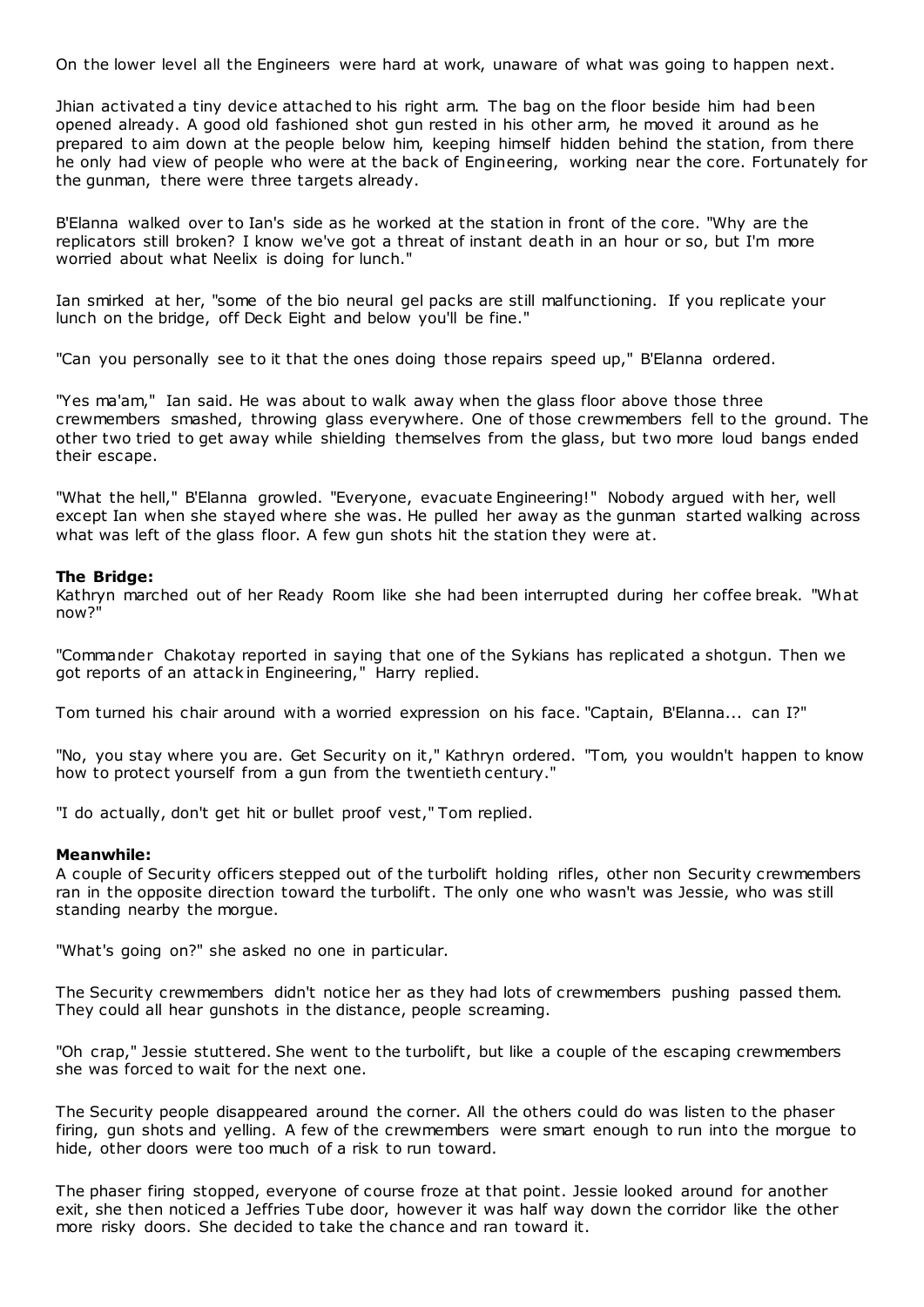Just then Jhian turned the corner aiming the gun, he went straight for Jessie. She opened the door in time, the bullet hit that instead. Without any hesitation she leapt inside the tube. The turbolift doors opened as well, but the gunmen had decided to start shooting at the people there. Only two out of six remaining got into it, the other four lay badly injured but not dead near the doors. The two in the lift were shot at, they hid at the side of the lift but one was hit in the leg in the attempt.

Jhian ran to get into the turbolift himself but he was way too late. His eyes focused on the Jeffries Tube door which slammed closed.

## **The Bridge:**

"The attacks have moved to Deck Ten, the Security teams were not able to stop him," Tuvok said.

Kathryn slammed her hand against the railing, "one man, two teams. Impossible."

"Not really, we never got trained to duck," Tom said.

"Now's not the time Tom," Kathryn growled.

"I'm not kidding," Tom pouted.

## **Deck Nine:**

Jessie climbed up the ladder toward Deck Eight as fast as she could manage. However something made her freeze just for a second, the sound of somebody crawling through a tube below her, dragging a heavy object with them.

"Damn it, damn it," she whispered to herself, while picking up speed up the ladder. At Deck Eight, she climbed into another tube and went up that instead, quickly she tapped her commbadge. "Rex to Security."

Jhian meanwhile got to the ladder, and climbed up it a lot faster than her.

Luckily for her the exit to a corridor was only a metre away. The door opened, she climbed out as quickly as possible. The door closed again quietly.

Jhian stopped at Deck Eight, sniffing the air. He followed Jessie's path down the tube.

In the corridor itself about three teams of Security were standing, waiting for him to emerge, all pointing rifles in the door's direction.

"Oh yeah, this is my time to shine," Sid laughed quietly.

Foster stood next to him, sweating like crazy. "I really hope not."

The door swung open, the teams began firing at Jhian. A yellow shield appeared around him as he climbed out of the tube, getting ready to fire the shotgun back.

"Damn it, retreat!" Thompson yelled. Everybody backed around two different junction corners as Jhian began firing at them.

"I have an idea," Foster said as he made sure Sid stayed with him around the corner. He whispered in his ear. "Well?"

"Anything for the team buddy," he grinned.

"Just don't die," Foster whispered. He gestured the other Security guys with him to fire at the guy again. Using that as a cover, Sid snuck toward the gunman, looking disappointed that he hadn't been spotted yet or probably cos he wasn't allowed to walk through the phaser fire.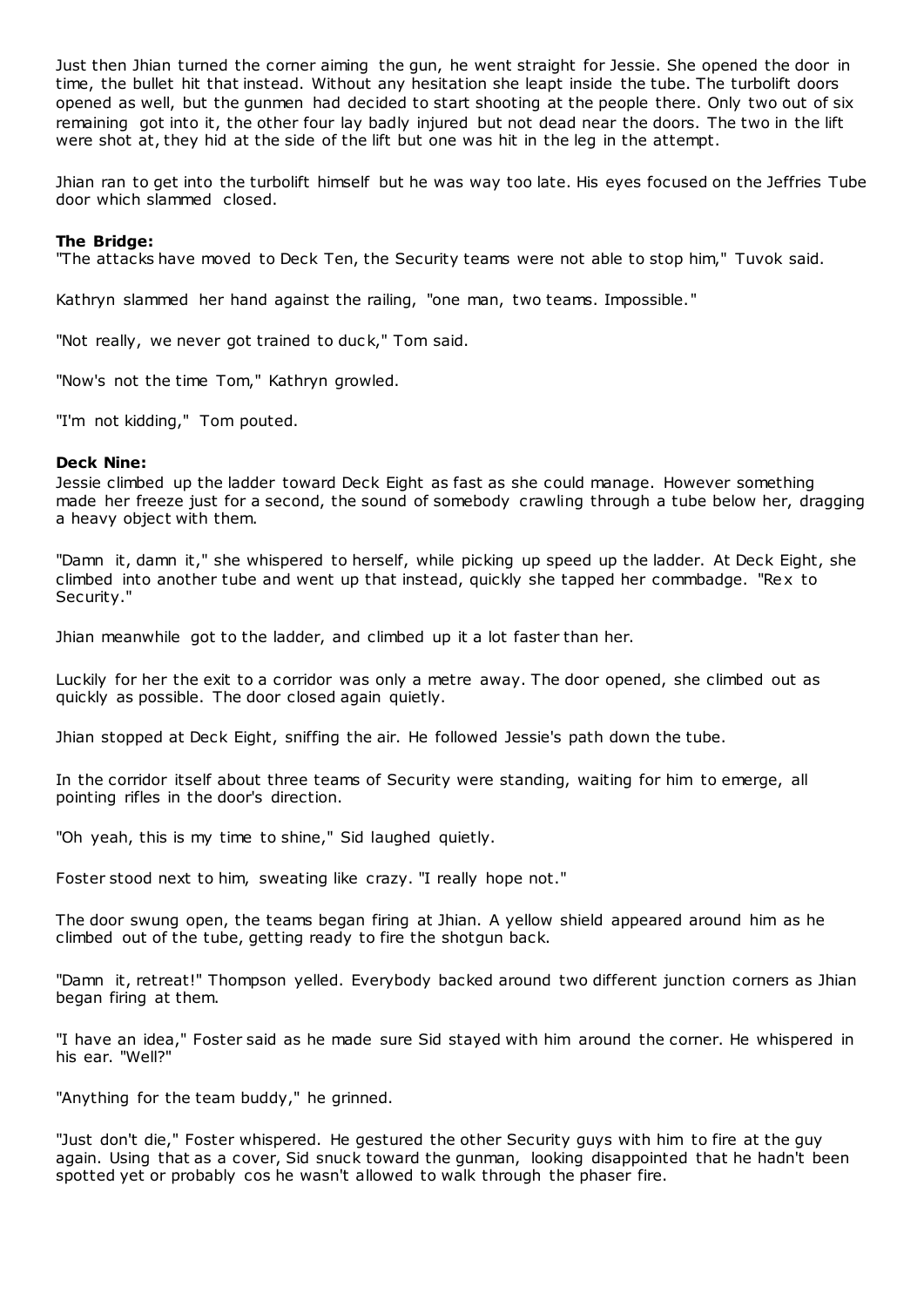Jhian didn't notice Sid until he was right beside him, he swung around to prepare to fire. Sid spotted the device on his arm, he went to pick it off without noticing that he had been discovered. He grinned as he was shot in the chest, he fell backwards to the ground.

"Oh wow."

Foster cringed, "crap, but at least we know what it is." He and the rest of the teams on his side retreated. The other side were getting shot at still, some of them got away but the rest weren't as lucky.

Foster's teams ran up to where Jessie and a few crewmembers waited anxiously. "There's a device on his arm that acts as a shield, it gives him about half a metre to breathe. Though Sid did get pretty close, closer than that and the shield didn't work then."

"It's only programmed to repel electrical discharges," Jessie muttered. "We just need to get close to him, and if Sid couldn't do that..."

"He may love pain but a bullet does the same to him as it does to us," Foster stuttered. "I don't know if it'll help but we should seal the deck off."

"Oh crap," one Security guy stuttered as Jhian turned the corner.

"Damn, never stop to talk," Foster stuttered. The teams split up, some went into nearby rooms, a few were lucky enough to jump into the turbolift. Jessie was one of them this time.

The turbolifts stopped only at Deck Nine, the occupants didn't know or care as long as it wasn't the one they were on before.

Jessie and two of the escapees headed down the corridor. A Jeffries Tube door burst open, scaring the three witless. A man climbed out of it, they all heard a loud bang. The man fell the rest of the way out with a gun shot wound in his back.

"Crap, we only went up or down one deck," another crewmember stuttered.

"Nine," Jessie stuttered. "Please be here, please be here." She muttered, she ran down the corridor. The other two followed her.

Jhian pushed the dead crewman out of the way as he climbed out. He dumped the shot gun, then pulled out a small gun from his belt. Again he sniffed the air, and followed Jessie.

The three crewmembers reached a dead end, Jessie lead them into the empty Security Office. "No. Computer locate James Taylor."

In: "James Taylor is on Deck Nine."

Jessie looked hopeful for a minute but then noticed his commbadge lying on the desk. "Aagh, why do that? We'd better hide."

Jhian burst in, aiming his smaller gun. He aimed directly at her, she dove out of the way but landed hard on the ground. Instead she resorted to dragging herself across the floor to use the desk as cover. Jhian fired again, hitting her in the leg. She cried out, but still pulled herself out of his view .

He shrugged his shoulders before turning around to fire at the other two. The first one pushed the sofa forward, and used that as a shield. The other ran to join her but was shot down before he could get there.

Jessie pulled herself under the desk, sitting up slightly so she could put a hand across the leg wound. She stayed perfectly still and quiet as Jhian's footsteps got louder and closer. The desk suddenly was thrown away from her, it went flying across the room then smashed into pieces against the wall.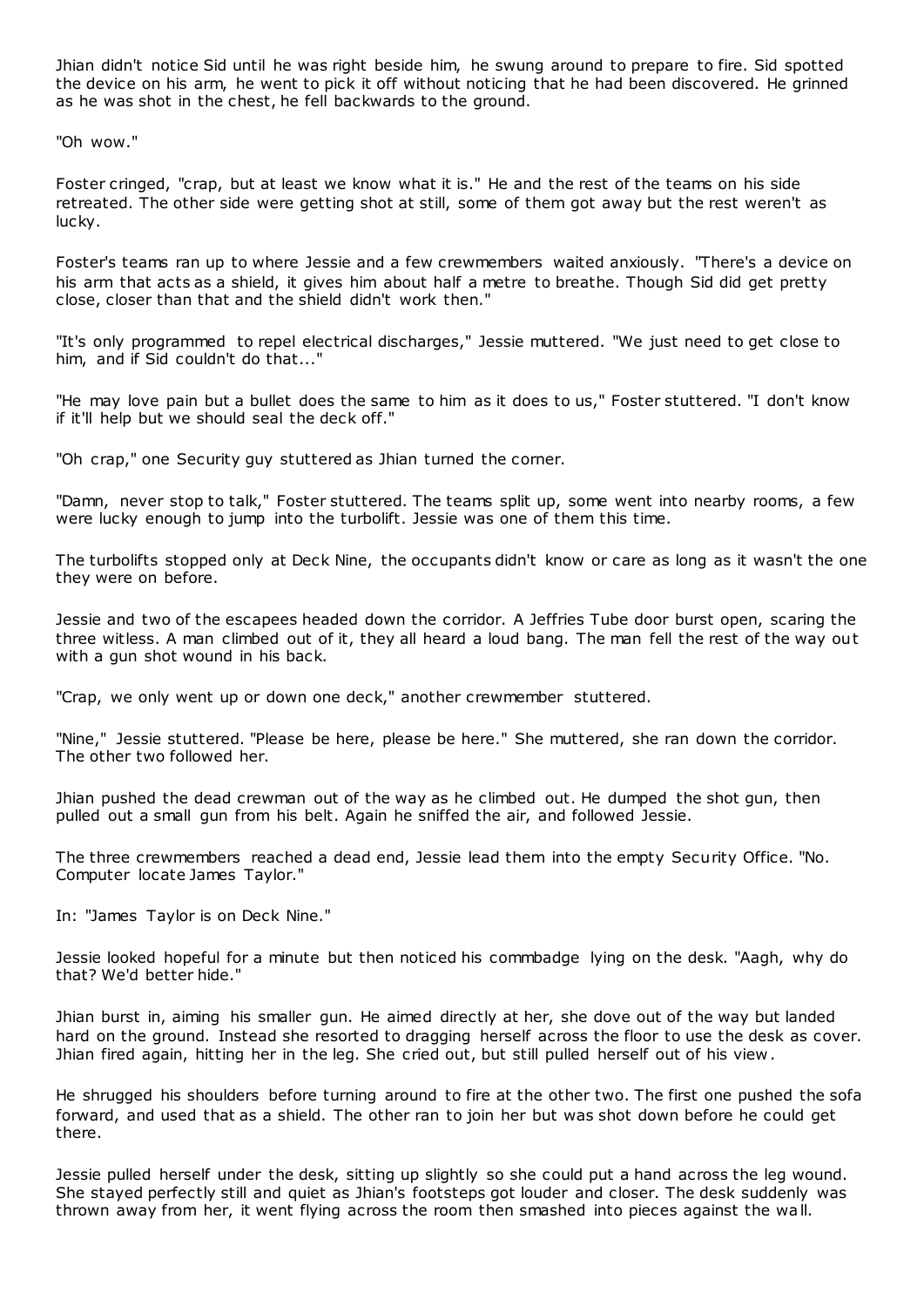Jhian smiled while he aimed at her again. She tried to get up but her wounded leg didn't make it easy for her. His smile faded as the door opened, he swung around to get a hard punch in the face. The gun fell out of his hands as he landed on the ground.

"James, thank god," Jessie muttered.

James, who stood nearby glanced at her briefly. He then grabbed the gun before Jhian got a chance to recover. He straightened up, aiming it at him. The last surviving crewmember peeped over the sofa to see what was happening.

Jhian moved onto his knees to get up only to find the gun he did have pointed at his forehead. He laughed as he looked at it's new owner. "Now James, you know better. I'm a mortal, you won't hurt me."

"Yeah, I only kill demons," James muttered, backing away slightly but still pointing the gun at him. Jhian sighed in relief, but it was short lived. "Today I'll make the exception," he fired at him anyway several times in the chest. The first one probably killed him, but he continued shooting anyway.

Jessie finally managed to stand up, she put a hand on his arm. "James stop it!"

After about ten shots he stopped, the anger on his face fizzled away immediately while being replaced with a guilty one. He looked at Jessie hoping to see that she wasn't mad at him.

"You could have knocked him unconscious," she stuttered.

James looked back down at the body, "I know." He phased out for a second, then lost his footing. Jessie took a hold of both his arms to steady him, of course he cringed but the pain did bring him back out of his phasing out.

"You didn't get treated did you?" Jessie demanded.

"No," he replied. "We should both go now." They and the other crewmember left the Security Office, she tapped her commbadge. "Sickbay, another to transport from the Securit y Office."

In: "Aknowledged."

The crewmember lying on the floor transported away.

#### **Sickbay:**

The entire room was packed with injured crewmembers. Kes, Tom and The Doctor were rushed off their feet trying to treat them. More walked in, Jessie and James followed them.

"We really don't have enough room," the Doctor grumbled. "Mr Paris, set up a triage facility in the Mess Hall, take the less serious injured ones with you."

"It's nice that you don't trust me with critically injured people," Tom muttered. He clapped his hands, "you heard the Doc."

Jessie glanced up at James, "you stay here, knowing you you're probably critical." She limped after the crewmembers who were leaving. Tom followed after everyone who was leaving had gone.

"Computer, what is the time?" James asked.

The computer responded, "1130 hours."

"Damn," he muttered as he left as well.

## **The Security Office:**

After retrieving the computer from the remains of the desk, James put it on the sofa and activated it. He stared at the death threat while sitting next to the computer.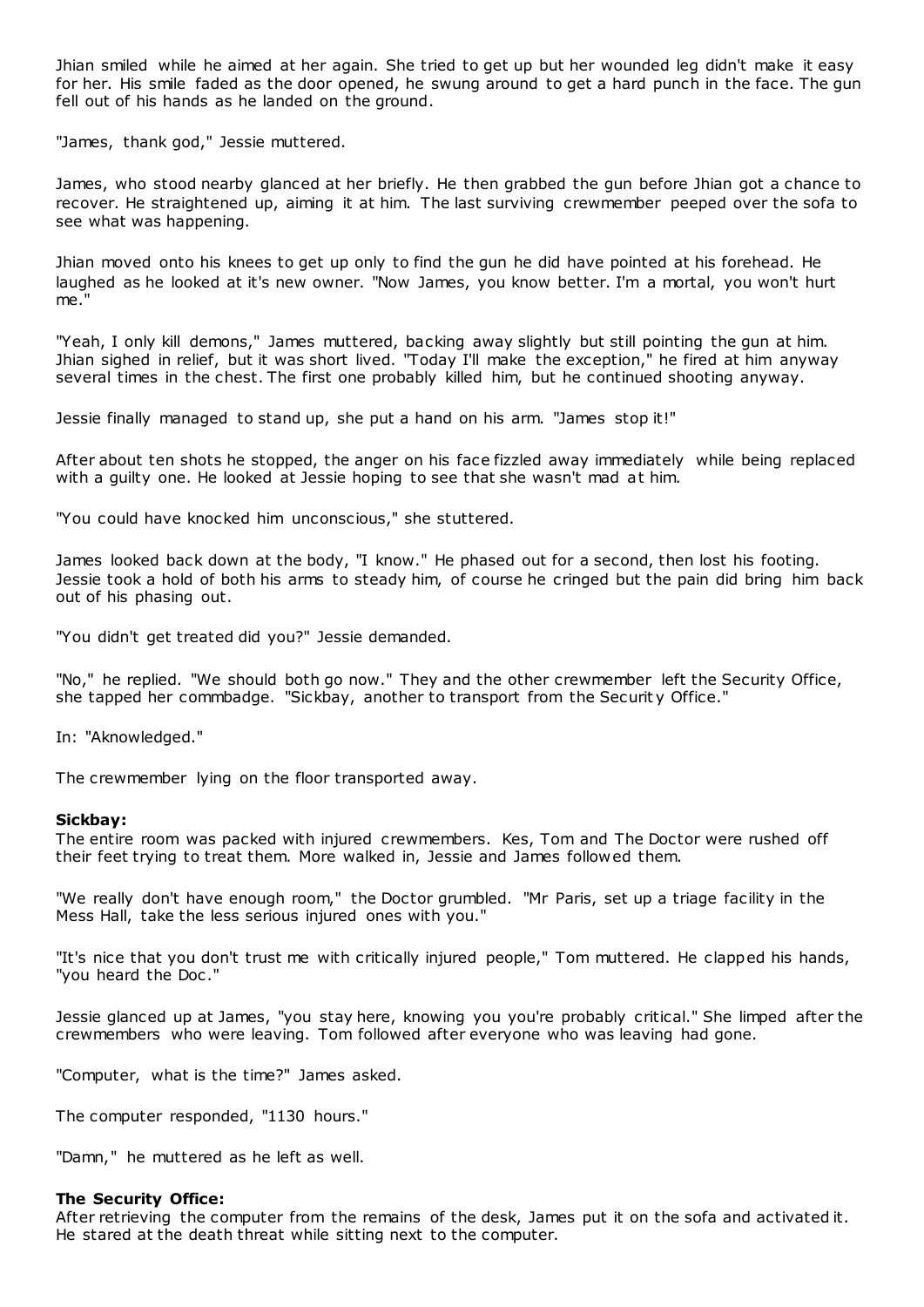"Computer, re-analyze the message on the screen now. Did it come from a source outside Voyager?"

"Negative," the computer replied.

"Here we go again," James groaned, keying in something. "What about inside?"

"Unknown."

He frowned, "that's different, you said negative after the last scan. So you're saying it did come from the ship." He typed in another command, "can you narrow down any more source locations?"

### "Negative."

"Damn," James groaned. He continued to stare at the screen to see if there was anything small that he missed. He moved closer as he spotted something amongst the recent scan results. A part of it said 'received time 12:01', just below that it said 'sent time approximately 11:46'. "That wasn't there before. Computer, what's the time?"

The computer responded with, "11:40."

James tried to tap his commbadge then he remembered that he left it on table earlier, instead he jumped to his feet and ran out of the office.

## **Meanwhile in Engineering:**

The Engineering staff were back to work, most of which seemed a little shaken.

"Just get that warp core shield up, we only have fifteen minutes," B'Elanna ordered. Ian nodded at her, and turned back to the station he was at.

In: "Janeway to Engineering."

"Yes Captain, we're working on the shield. It should be operational in ten minutes," B'Elanna said.

In: "Good, I want other systems that could be used to destroy us protected."

"Well we would have had it done sooner if that crazed gunman hadn't have paid us a visit," B'Elanna grumbled. She looked around, "two of my people aren't back yet either."

In: "Do what you can. Let's hope the gunman was the attack and the message was to trick us into thinking it was happening at twelve."

"Amen to that," Ian commented.

#### **The Bridge:**

Kathryn stood over Danny's shoulder as she worked at the helm. Chakotay sat in his chair doing the usual. Tuvok and Harry were in their usual places.

"Captain, I'd work better if you didn't breathe coffee down my shoulder," Danny muttered.

Kathryn groaned as she straightened up. "I just want to keep an eye out for anything suspicious."

"Uh huh, it's nice to know that you trust your crew," Danny muttered.

The turbolift opened, a crewmember stepped out. While keeping an eye on the Captain he shifted over to join another guy at the back station. The two talked quietly between them.

"Fine. I trust you," Kathryn groaned as she walked away. She stood around the centre of the bridge, waiting impatiently. "I'll be in my Ready Room." She rushed into her Ready Room.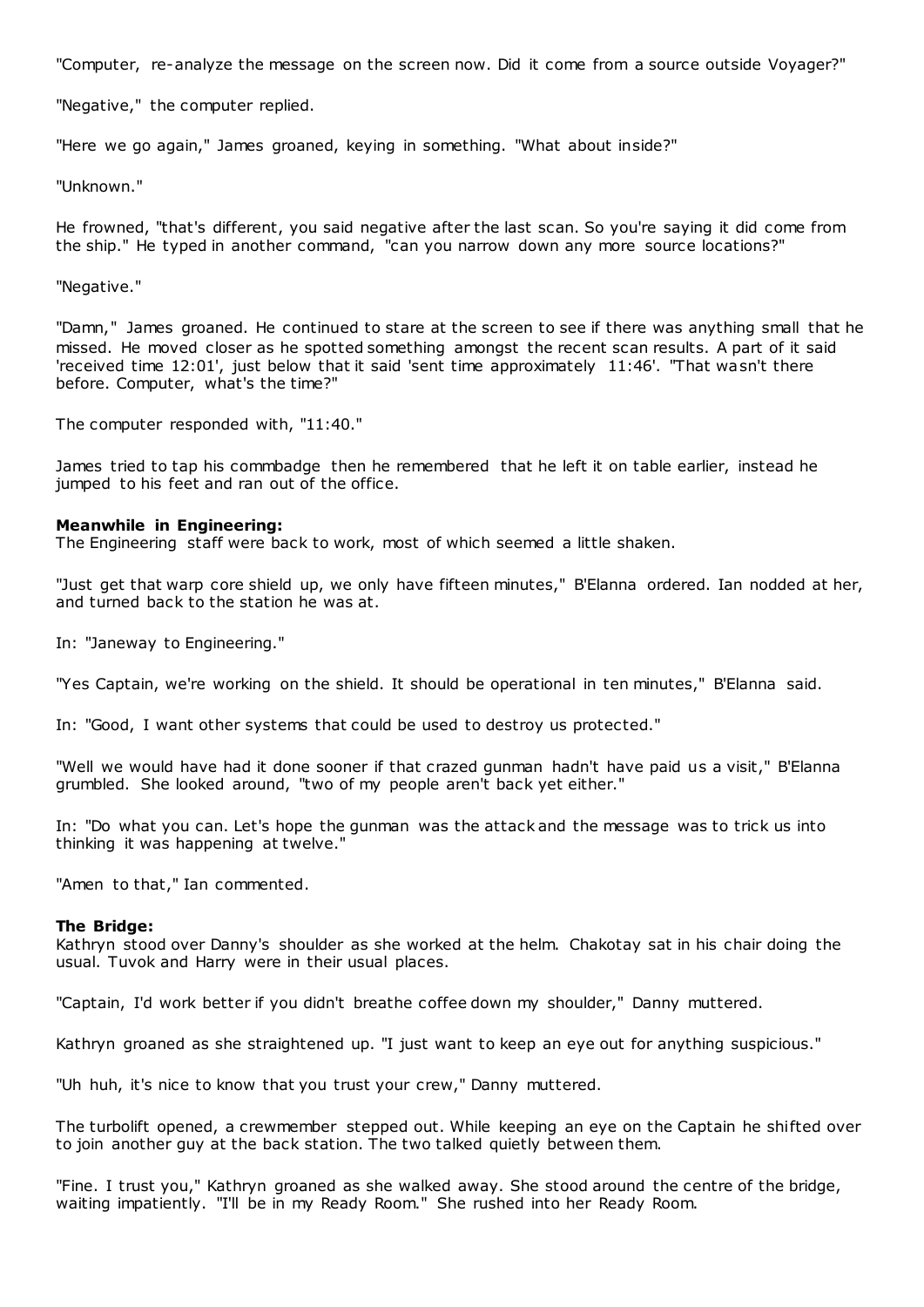In: "Sickbay to Bridge."

Chakotay sighed, "bridge here."

## **Sickbay:**

"I hope you've figured out the twenty four hour mystery as I've stabilised everyone," the Doctor said. Kes raised an eyebrow at him.

In: "Not yet Doctor, we've got just over fifteen minutes to go."

Kes shuddered slightly just as the doors opened, a crewmember limped in with a gunshot wound in the leg.

Meanwhile the turbolift down the corridor opened, James stepped off it. He rushed towards Engineering. Once inside he walked forward and looked around for anything else out of the ordinary besides the broken upper level.

The doors opened again behind him. He looked over his shoulder. One of the surviving victims of the shooting had walked in, he moved to the side wall stations and stayed at the one closer to the warp core. The uniform jacket he was wearing seemed a size or two bigger than it needed to be, and looked lumpy in places.

James moved backward, then went to stand next to Ian who he used partially as someone to hide behind. He looked at him oddly.

"This isn't the time to hang out you know," he commented.

"Shhh, just continue being tall and fat," James whispered.

Ian looked offended, "hey, it's not fat. I'm big boned."

"Yeah whatever," James muttered. "What's the time?"

"Eleven forty four, why?" Ian asked quietly.

James took out the gun from earlier from his jacket, "just stand in my way so that guy with the bulgy jacket doesn't see me and this. Walk with me as well, pretend to be working on a padd."

Ian looked over his own shoulder to watch the crewmember just stare at his console. He let the crewmember next to him take over with the shield, then moved backwards slightly so if that crewmember turned around he'd only see Ian.

### **A minute or so earlier:**

Everyone on the bridge, but the two crewmembers at the back and Tuvok sat or stood anxiously waiting for something to happen, or not at all. One of the crewmembers slipped his hand under his uniform jacket.

At the exact same time in Sickbay, the crewmember who walked in and was talking to the Doctor did the same thing.

"Yes the Mess Hall, minor injuries only," he was saying. He then noticed his hand, "what are you doing?"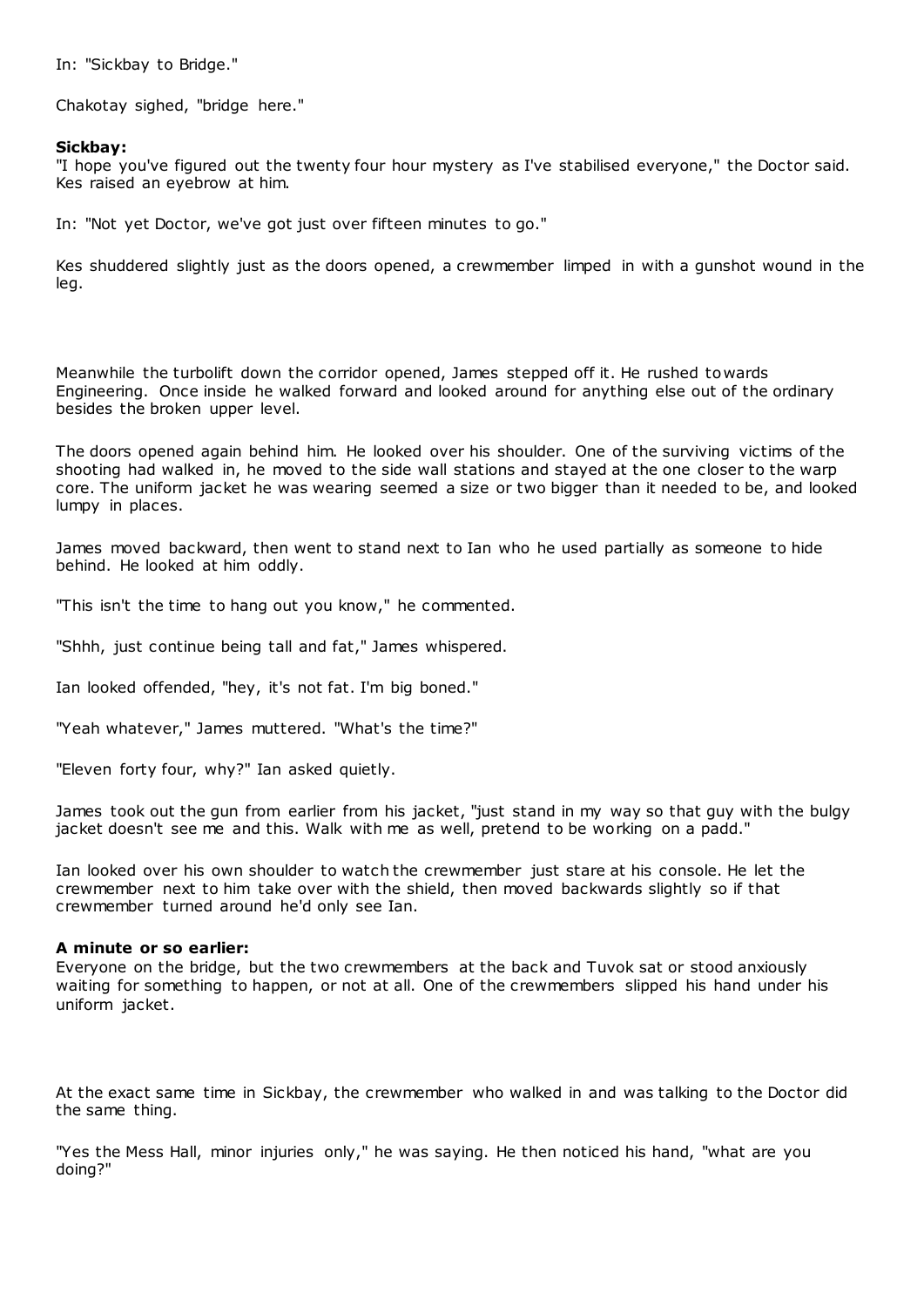Meanwhile on Deck Two, Jessie limped out of the Mess Hall even though her wound had been healed. She muttered to herself as another girl followed her out a second later. "Next time I'll get Kes to treat me," she said, stopping to put a hand on where the wound was earlier.

The girl passed by her smirking, "tell me about it, my arm actually feels worse than it did before."

Then it happened.

The two girls slowly turned around, both frowning as they felt the ground shaking. They were blown from their feet as the doors, and part of the wall were blown apart by a small but powerful explosion.

On the bridge Harry's station beeped madly in several places, "Commander, there's been a..." Just then the back stations exploded, throwing most of those crewmembers flying into the air, and over the command chairs.

Harry and Tuvok both were pushed into the sides of their stations by the force of the explosions shockwave. Chakotay had been thrown to the floor.

Danny was forced to duck as one of the airborne crewmembers flew toward the viewscreen. It smashed as she made impact with it, she fell to the ground with glass covering her. Danny moved her chair in the way to avoid it, but got numerous cuts from it anyway.

In Sickbay the Doctor panicked, he tried to grab the crewmember to stop him. Kes tried to help some patients that were more able up to their feet. "Go, if you can get out the other way." A few of the injured helped each other get through the office to the other door.

The Doctor then was pushed clear away into Kes. As the crewmember put his hand into his jacket, the Doctor pushed Kes on the floor behind the station, then rushed to help his patients.

Another guy charged at the crewmember, they stumbled through the doors. As they closed the explosion blasted a small hole through the wall and doors. They were thrown clear into Sickbay along with pieces of debris from the wall. Everyone tried to duck out of their way.

## **Engineering:**

As James began to go slowly toward the crewmember, Ian walked alongside him working on the padd. He raised the gun to aim at the suspicious character, then the ship rocked from the three explosions.

The man smirked before turning around quickly, his smirk soon faded when he saw James. He and Ian, like the rest of the Engineering staff had lost their footing when it happened. The man growled, "you." Then he lunged for James and technically Ian as well. James quickly kicked him away so he could repoint the gun, Ian meanwhile backed off slightly.

"Get everyone out," James quietly told him.

By this time everyone had stopped what they were doing to watch what was happening. B'Elanna marched in the centre, next to Ian when he backed further away. "What the hell is going on, James?"

"He was going to destroy us, I know it," James replied.

The man laughed a little, "how naive you are."

"Lieutenant!" one crewmember called over in panic . B'Elanna turned to her. "There's been three explosions onboard ship, all at the same time; 11:46 hours."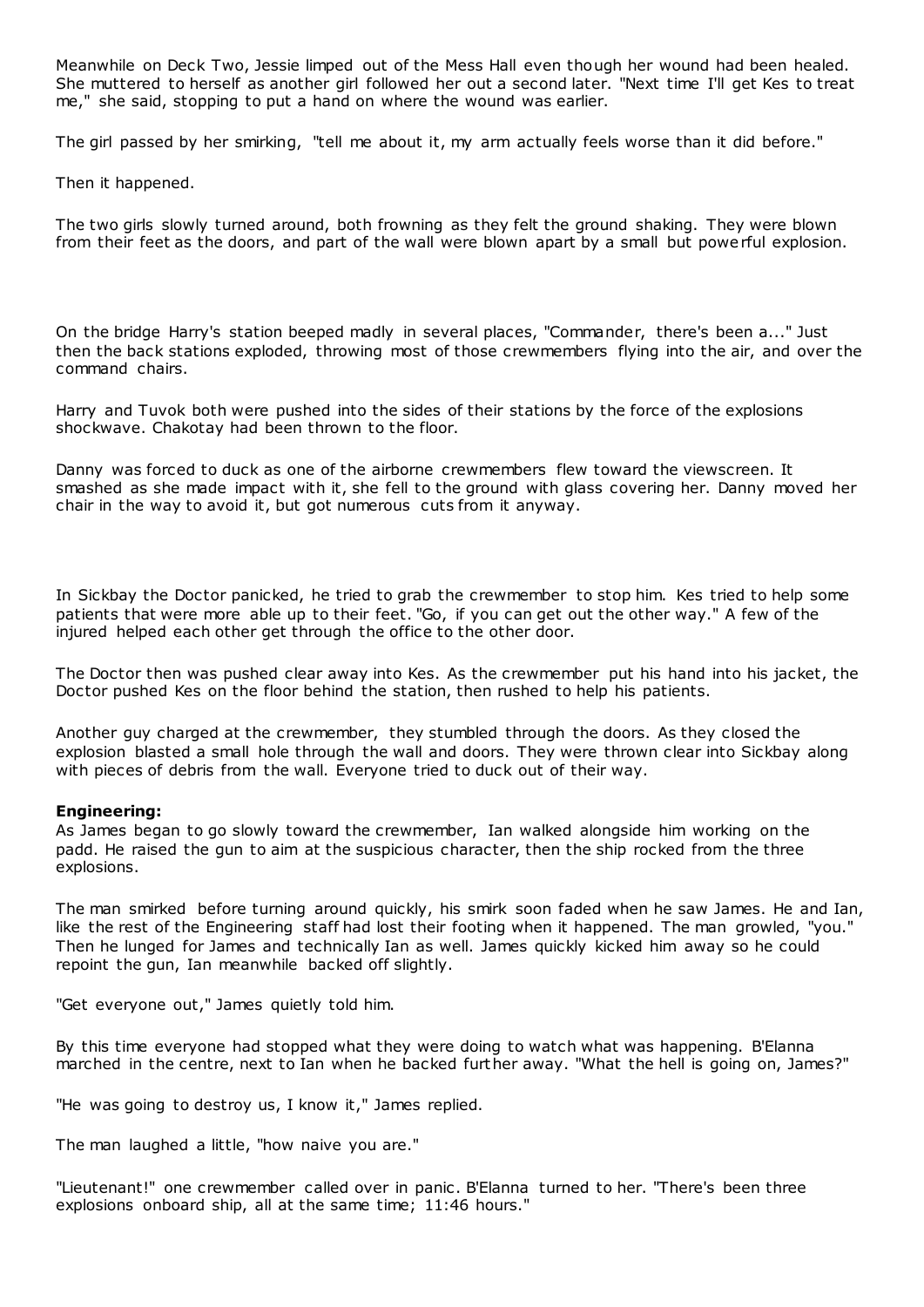"Is that what you were going to do?" James asked.

The man just stared coldly at him, "you wouldn't be here if I was."

"Ian, what did I say!" James yelled back at Ian.

He cringed slightly, "oh yeah, everyone. Let's go!" He headed toward the door. Everyone but James, B'Elanna and the suspected bomber ran toward the main doors.

"Give me the bomb, now!" James yelled at the suspect.

"Uh no, why don't you just shoot me to get it," he sneered. "You can't risk it, you can't risk shooting me. So." He walked closer, "will you be sticking around long enough to see what is really going to happen?"

B'Elanna growled as she stepped closer to the two. "Why are you doing this, if that bomb is on you then what's the point?"

"I don't think that's a problem," the man replied. "Isn't that right James?"

"If you detonate the bomb near the warp core it'll kill us all," James muttered. B'Elanna then headed toward the door, she edged closer to the wall station.

"Hmm gee," the man said, with a fake concerned look on his face. "Never thought of that, not my problem though."

"You've got to be kidding," James groaned. "You used that rift to destroy us as you can't do it conventionally, this'll destroy you too."

"I hardly call this conventional. Though I am glad you've figured it out," the man said.

"Computer, eject the warp core, authorisation Torres Omega five nine three," B'Elanna whispered to the station she worked at. "Now."

The man swung himself around as the warp core disappeared out of sight, James took the opportunity to go forward to attack him. Despite just being a human his size, the bomber was strong enough to fight back. He pushed him away as B'Elanna rushed back over to help.

"No, you should get out of here," James said.

B'Elanna grunted, "I'm not a helpless little thing."

During this exchange the bomber placed his hand in the uniform jacket. "I didn't say you were, go," James said.

"You owe me one," B'Elanna muttered, she ran to the door. The bomber chose that time to lunge at James again. The pair fought for only a minute as James grabbed the guy by the throat. He chuckled, well at least tried to.

"Too late," he croaked.

James widened his eyes, he pushed the man away from him then turned to get away.

Outside Engineering, B'Elanna stood around impatiently. "I should have took care of it," she muttered. Then she heard the bomb go off, and felt the slight shockwave shake the ground. "See."

The doors opened crookedly, the Engineering side of them were blac k from the flash fire that came from the initial explosion. There were a few fires everywhere, stations were a charred mess, ones that were still online sent sparks flying every second or so. The entire area was filled with a black smoke.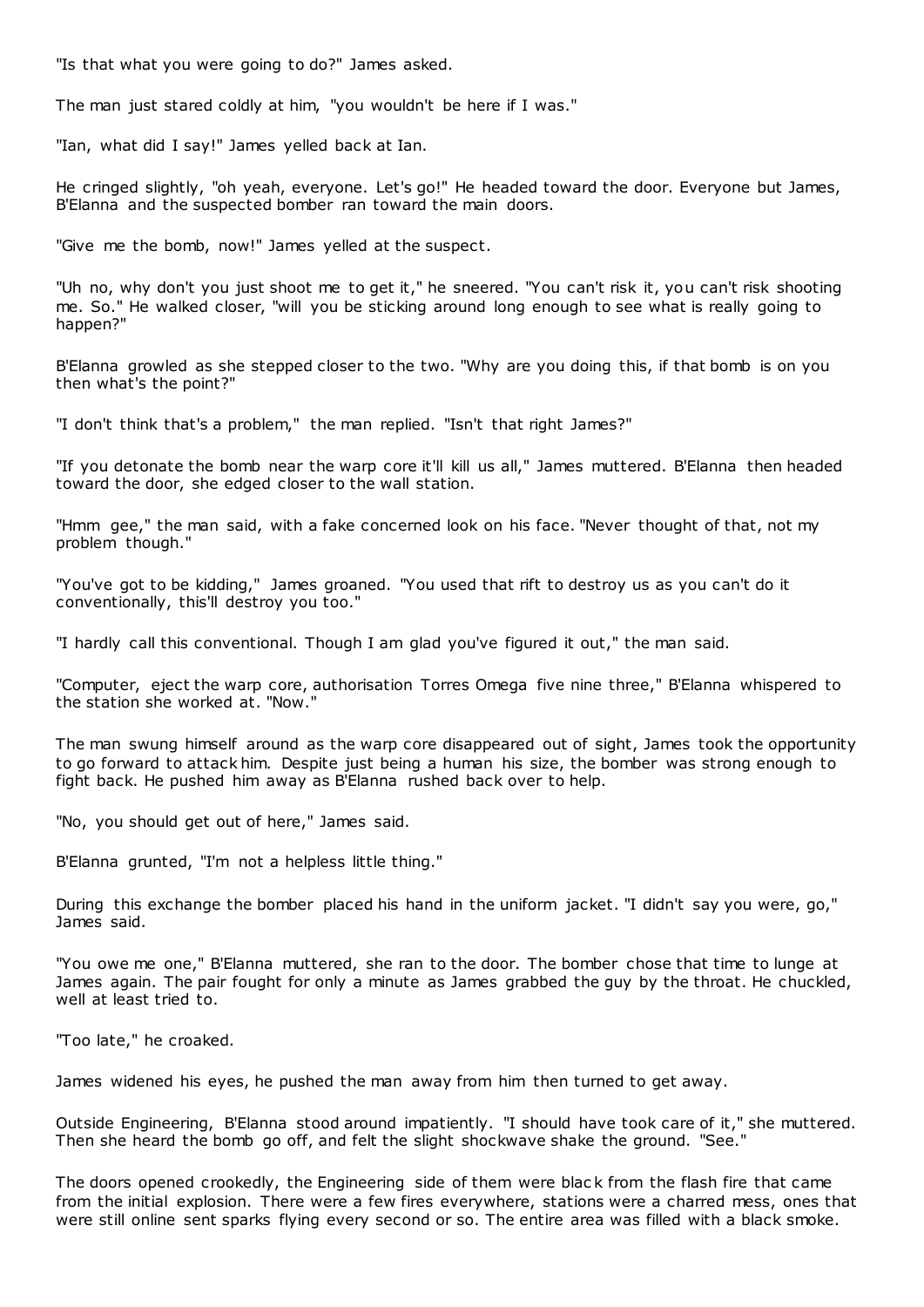B'Elanna carefully walked in with her hand across her mouth. Ian appeared behind her, they both looked around for any sign of life. B'Elanna then almost tripped over something on the floor. "Here." She knelt down.

Ian joined her, and knelt down. James lay on his side not far from the door, a lot of his skin looked badly burnt. He opened his eyes, coughed as he breathed in too much when he awoke. B'Elanna and Ian pulled him to his feet and lead him out of Engineering.

"Computer, initiate fire extinguishing systems in Engineering," B'Elanna ordered. The computer responded with the two beeps. She turned to James, "why didn't you warn us, you obviously knew when you got here."

"I didn't know for certain," James muttered, trying to clear his throat with a few coughs. "The last sc an showed the real deadline, I came here as it was the best place to kill the entire crew."

Ian coughed a few times everytime he opened his mouth to speak. Eventually he got a word out, "if he was planning on bombing the core, why attack other areas of the ship."

"Back up maybe," James replied. "Where were the explosions?"

The crewmember who reported the explosions looked worried. "Bridge, Sickbay and the Mess Hall I think."

"We should..." Ian uncomfortably said. James interrupted him just by walking away.

"Just in case I should go to the bridge," B'Elanna muttered, she walked faster than usual to follow him.

Ian sighed, his eyes quickly widened then he ran after them. "Wait, I'm going too. Danny's on the bridge."

### **The Mess Hall:**

Lots of injured crewmembers sat or lay on the left side of the room, if you look at it from the kitchen. Five of the demons from the alternate Voyager were spread around, two each were putting debris into piles in front of the only main door left, and the gaping hole on the right side of the room. The last one stood in the middle, pointing a rifle at the injured. A few Voyager crewmembers emerged from the kitchen.

"The back's sealed as well, no one can get in," one said.

"Well except for you know who," the lazy demon with the rifle muttered. Each of the pairs of demons finished their creations, and rejoined the others. "I can't believe how easy this was."

"How many more do you think is left?" one of the humans questioned.

One of the demons grabbed him by the throat, "one less when I tear off your head."

"It doesn't work like that," the human grunted after pushing his hand off.

Another of the demons walked towards the injured. He eyed Tom with interest as he attended to the burn victims. Then his eyes rested on Jessie, she lay on the ground unconscious with a large bruise on one of her arms.

"Leave her alone," Tom boldly snapped. "Don't you think you've done enough already."

The demon bared his teeth at him, hissing. He stood over Jessie, then crouched down to look directly at her face. She then chose that moment to wake up. "Eeew," she screeched while throwing the demon a punch in the face. He then received her trademark kick in the groin. As he stayed perfectly still in obviously a lot of pain, Jessie pulled herself backwards. She cringed when she noticed her arm.

"Are you ok?" Tom asked, moving over to her. He hovered the regenerator over her arm.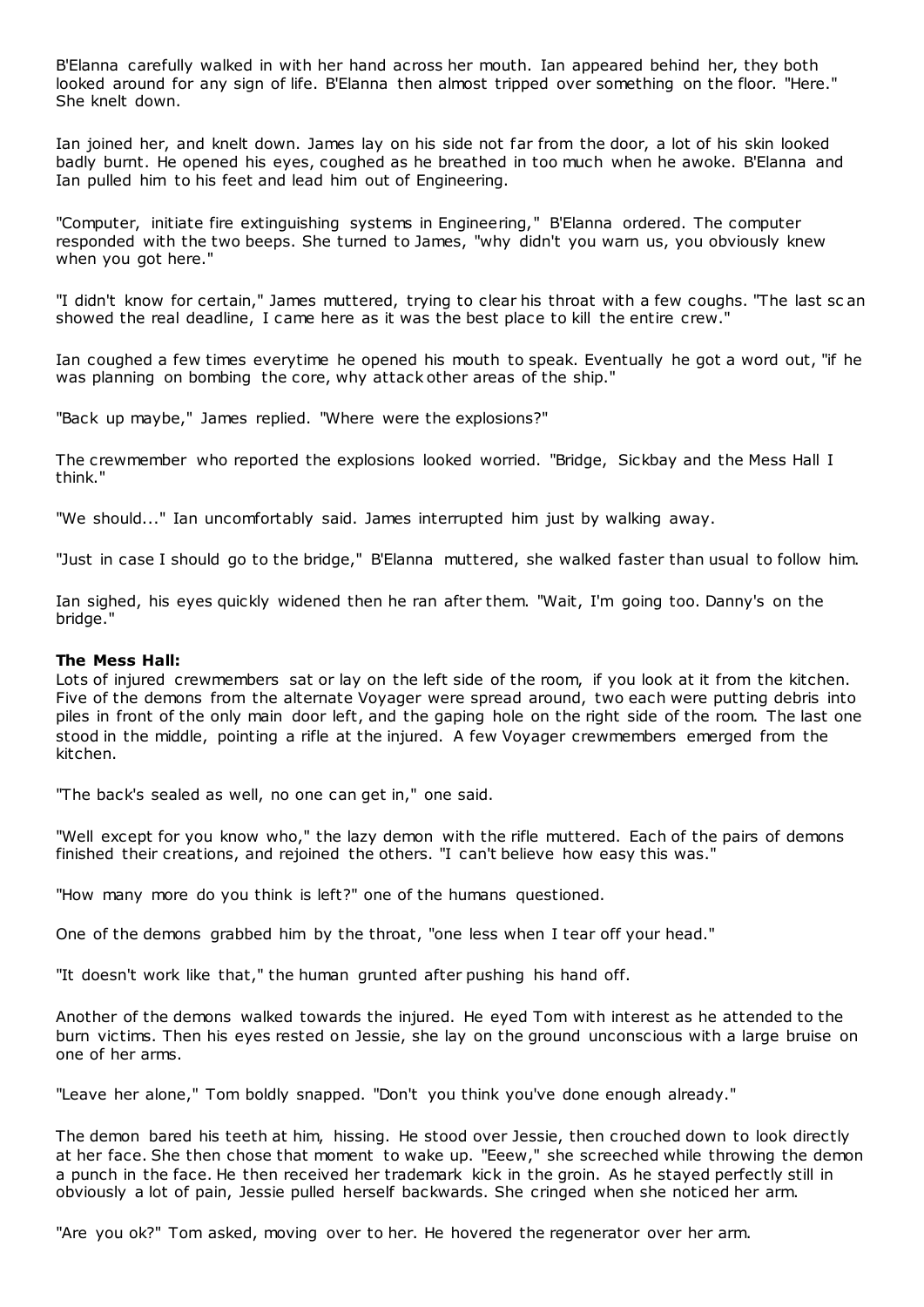"No, what on earth happened?" she replied.

"I don't know, something exploded. I don't know what," Tom replied. "When everyone came to, we found the demons guarding us."

"This is making less sense," Jessie said.

Two other demons dragged the one she kicked over to the others. One of them sniffed the air, he walked toward the group. "I smell the Slayer."

"You fool, he's not here," the lazy one snapped. The other two and one of the humans picked up rifles from the kitchen.

"Don't you?" the demon asked. "He must have been around one of these people." After sniffing the air around the injured, his eyes set on Jessie. "Her."

"What? I'm no Slayer. Whatever that is," she said.

"Yeah what is that? Is it some kind of food, as you were sniffing around," Tom said, laughing nervously. Jessie rolled her eyes.

"Are you sure it was a 'Slayer' you smelled, it was probably Neelix's quorn crap," another crewmember said.

"It's not crap," Neelix pouted.

Two demons joined the other one. "You're right. She's been around him."

"Oh a he, I probably walked by him," Jessie said.

"No, you stink of him," demon two hissed.

"Ooh I wonder why," Tom sniggered. Jessie gave him the elbow, he squeaked in response.

"It's her, what luck," demon one said. "What do we do?"

"Wait for him to come for her," the lazy demon, who now appeared to be the leader, replied smiling deviously. "But first, get her."

"Oh no no, no getting," Jessie muttered. The three demons marched forward to grab a hold of her and pull her up to her feet.

## **Meanwhile:**

The Bridge was in the worst state out of all the attack areas. The fires had been put out but damage was everywhere. The back stations were charred, glass lay everywhere especially around the viewscreen which had been smashed to bits. The command chairs had been half uprooted at the back. The turbolift door near Tuvok kept opening and closing on it's own. Two crewmembers lay either dead or unconscious, one by the viewscreen and the other in the middle of the command centre.

Two more of the demons were guarding everyone, one in front of the Ready Room and the other paced to keep an eye on everyone. Everyone conscious had been forced to stand in the centre. Kathryn's voice yelled through her door.

"I swear to god when I get out of here I'm going to tear you apart! You don't just plant suicide bombers on my ship!"

Chakotay sighed as he looked around at his remaining people. He eyed Danny the longest who had a few nasty looking cuts on her face and arms. "Don't worry, we'll get out of this." He turned to look towards the pacing demon. "Hey, I want to talk about this."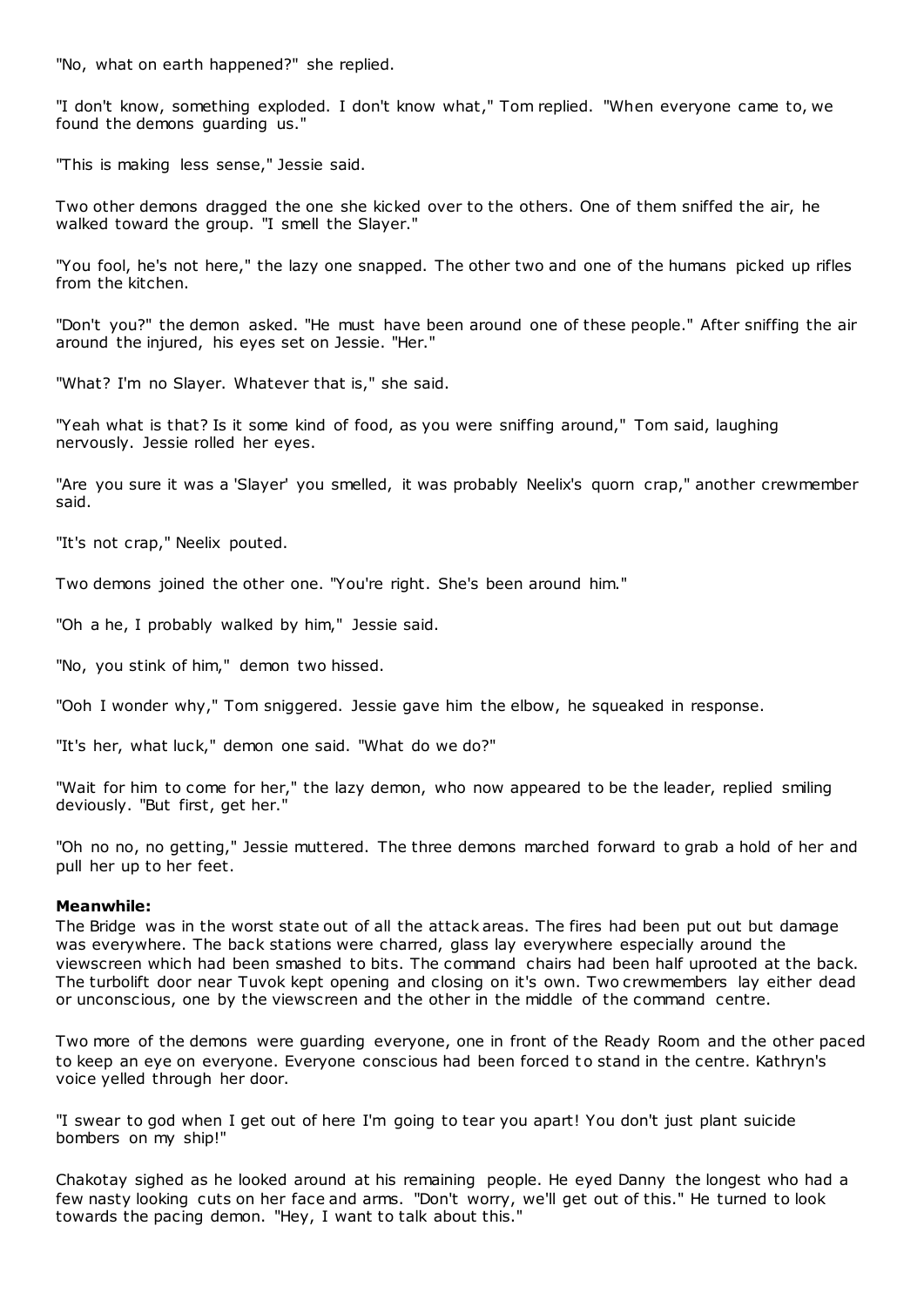The demon stopped, "there's nothing to talk about mortal."

"I think there is. From what we've heard you want to get into our reality, there has to be easier ways," Chakotay said.

"How could you understand what's happening here," the demon scoffed. "You just had that freak as a guide to our kind."

"The only freaks around here are you sons of bitches," Danny grumbled.

"Silence!" the demon hissed.

"What do you plan to do now? Whatever you planned, it didn't work did it?" Chakotay said.

"Can I kill their Captain yet?" the other demon moaned.

"No, we need her command codes," the first demon snapped.

"The message said we would all die at twelve, we're still here," Chakotay said.

"You thought it would be instant? Humans are so naive," the first demon laughed.

Chakotay smiled smugly, "something went wrong didn't it?" The first demon growled at him. "Tell me, how did you influence those two innocent men into becoming suicide bombers? They obviously weren't the only ones."

"You talk too much," the first demon said.

The second demon sighed in relief as Kathryn had stayed quiet for a while. "How do you plan on bringing more of our troops here?"

"How do I plan? I don't you moron," the first demon growled. "We must wait first, we won't succeed when the Slayer's still around."

## **Sickbay:**

The Doctor moved toward Kes at the station, she leaned on it. "Is that what you sensed in Simpson and Rannak?"

Kes nodded, "I was wrong. Demons mustn't have souls, so what did I sense?"

"If they can do something like this then you're right," the Doctor muttered.

This time there was only one demon and a human around. The demon guarded the door and the human stood by the office, watching them intently. Kes looked toward the one by the offic e, "that one might give us information. Something is different about him."

"This is ridiculous," the Doctor groaned, he marched toward the demon by the door. "Why on earth would you target Sickbay? The people here were already wounded, and it serves no purpose whatsoever. What do you want from us?"

Kes used his outburst as a cover while she went over to the second guard. "Don't," he said, looking away.

"Why did you do this? You only appeared after the explosions," Kes asked quietly.

The human looked at her, "it was the only way."

"I don't understand, what was?" Kes questioned.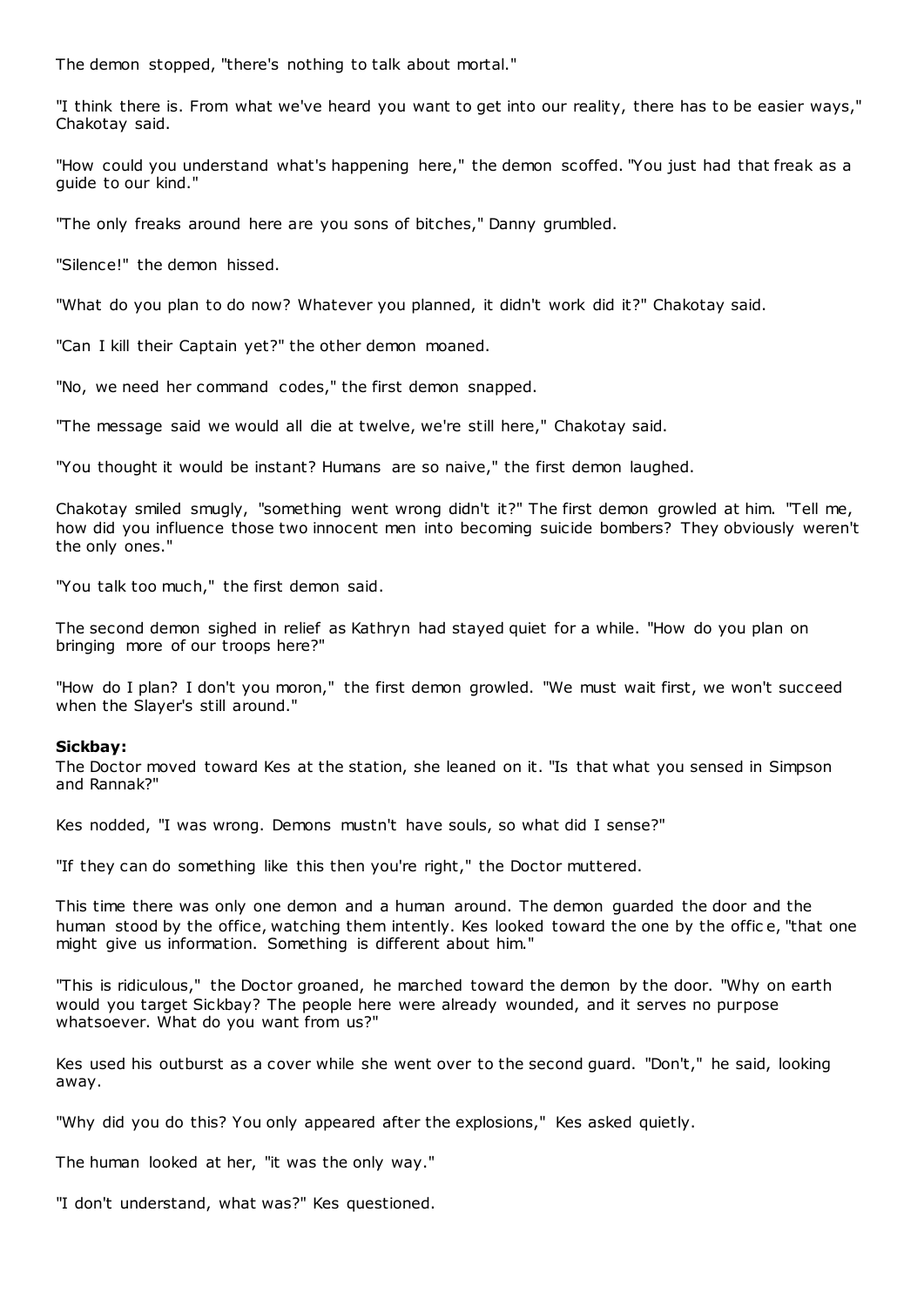The human sighed, glancing toward the other demon who stood arguing with the Doctor. "I guess there's no harm now, it's done. We use the humans as conduits, then 'swap' places with them. It's not a swap really, we get their place and their bodies are destroyed."

"Why, there are more demons than people on board?" Kes questioned.

"It's a stupid idea," the human grumbled. He noticed the demon had stopped arguing, so he backed away to continue guarding.

## **Deck Two:**

The turbolift doors opened, James stepped out leaving B'Elanna and Ian still inside. "Good luck," Ian said as the doors closed again.

James headed down the corridor towards the Mess Hall.

Not long later Kathryn passed through the same corridor, muttering angrily to herself. "I'll teach them to do this to my ship."

James reached the doors to the Mess Hall, but he could easily see the pile of debris on the other side.

Inside the demons who had a hold of Jessie kept teasing her, while blocking a certain area on them. The other demons and human bad guys looked bored to tears.

One demon poked his sharp claw into Jessie's side, she managed to grab him by the throat. "Do that again, and I'll snap it off and jam it into your throat."

"Oooh, she's really the freak's type, feisty," another demon who held her purred.

Almost everyone jumped when the pile of debris blocking the door started to wobble, allowing parts of it to fall to the ground. The leader pulled out a knife, then put it in front of Jessie's neck. "You're with me." He pulled her away from the others.

The rest of the pile fell to the ground, a few pieces were chucked to the side. James stepped over the remaining stuff in his way.

"Ah ah, that's far enough," the leader hissed.

"You'd better let her go," James muttered.

"Hmm, give me a reason to," the leader said.

Tom moved closer to Neelix to whisper to him, "I have a bad feeling about this."

"Easy, I'm going to kill you. Next question," James said.

"You can't do that while I'm holding your precious little girlfriend," the leader teased.

"What hey," Jessie grumbled.

"Yeah I knew it," Tom sniggered.

"You know better than that. If you hurt her you'll have a serious problem on your hands," James said.

The leader smirked at his minions, "what, you'll turn evil? Oh all these innocent people around, you don't want to risk doing that here."

"Let her go and I may take it easy on you," James muttered.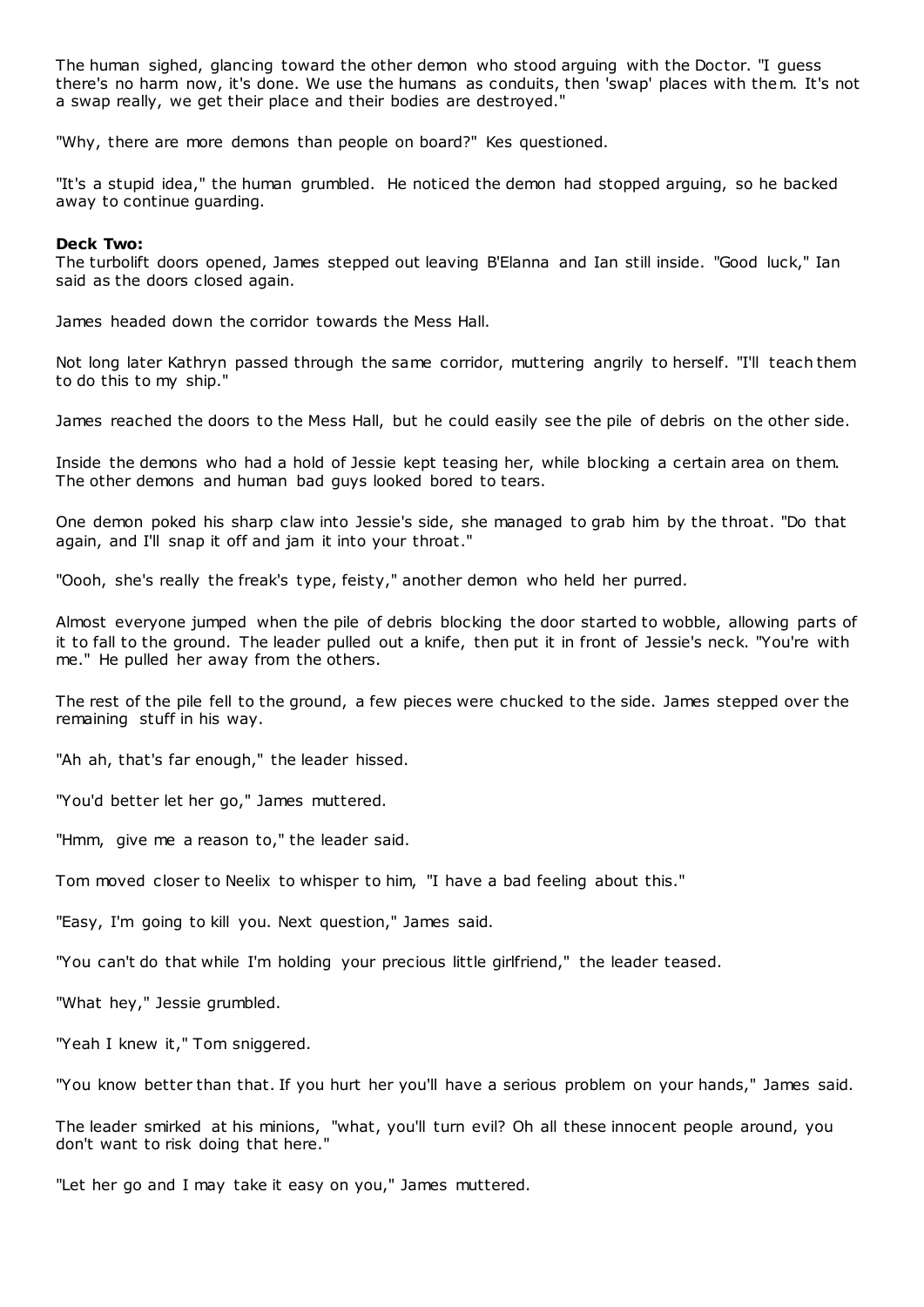"I don't think you're in a position to make demands. I'll tell you what though, I'll let you decide," the leader said. "I'll let these lot go. Not her though, I'll slit her throat. Then deal with you myself. Or I'll let her live, but you've got to leave."

"Leave?" James questioned, raising an eyebrow.

"Leave the ship," the leader replied. His minions smiled or smirked. "If you come back, I'll kill her."

"She wouldn't be with you then, it wouldn't be so easy," James said.

"Hmm you're right," the leader said, clicking his spare finger. One of the humans walked over, he pulled out a hypospray.

"Oh crap, what's that? No no," Jessie stuttered as he pushed it into her neck. The leader kept the knife at her neck to stop her and James trying anything.

The human handed the leader a small device, which he put into his jacket while still keeping Jessie with him. "Now she's one of our bombers."

Tom and a few of the others widened their eyes, unsure who was going to end up killing them, the demons or James himself. He clenched his fists so tightly, they were turning whiter than a sheet.

"If you come back, and I'll know about it as this thing has a sensor, she goes boom," the leader laughed. "It won't be pretty, body parts flying, blood... eugh, not a nice way to go."

"I am so going to hurt you," James grumbled.

"Yeah yeah," the leader said. "Now when you leave, we'll seal the door again. We'll use these lot as conduits for our soldiers, any incompatible ones we'll just beat them till they are."

"I don't understand," Tom mumbled.

"Only the weak," another demon butted in.

The leader growled at him, "shut up!" He turned back to James. "Every single one of these people will die as I described. We can't pass through until the conduits are destroyed. Count 'em."

Another demon looked at the injured. "Ooh there must be something like thirty people here. I remember this one in maths, was it thirty over one or one over thirty? I can't remember."

"Not just thirty," the leader smirked. "Once they've allowed thirty of us through, we'll roam the ship. It wouldn't stop at one hundred and something, not when we have a ship that actually can contact other races. Which will it be Slayer? The people you care nothing about, or the girl you care so much about. Hmm toughy."

"We're doomed," Tom whispered, everyone nodded in agreement.

#### **Meanwhile:**

A demon snuck out of a turbolift, he spotted a few crewmembers so he began chasing them. As they were weaponless they ran for their lives. They turned the corner, he followed. Moments later he ran back around it, now he was fearing for his life.

Kathryn appeared around the corner holding a rifle. "Do you feel lucky, punk!" She fired the rifle at him, he vaporised. "Damn it, I should have picked a better line." She walked off looking for more targets while lowering the setting, just in case.

#### **The Bridge:**

"Look maybe we can discuss this," Chakotay said.

"Enough, you're driving me nuts," the first demon grumbled.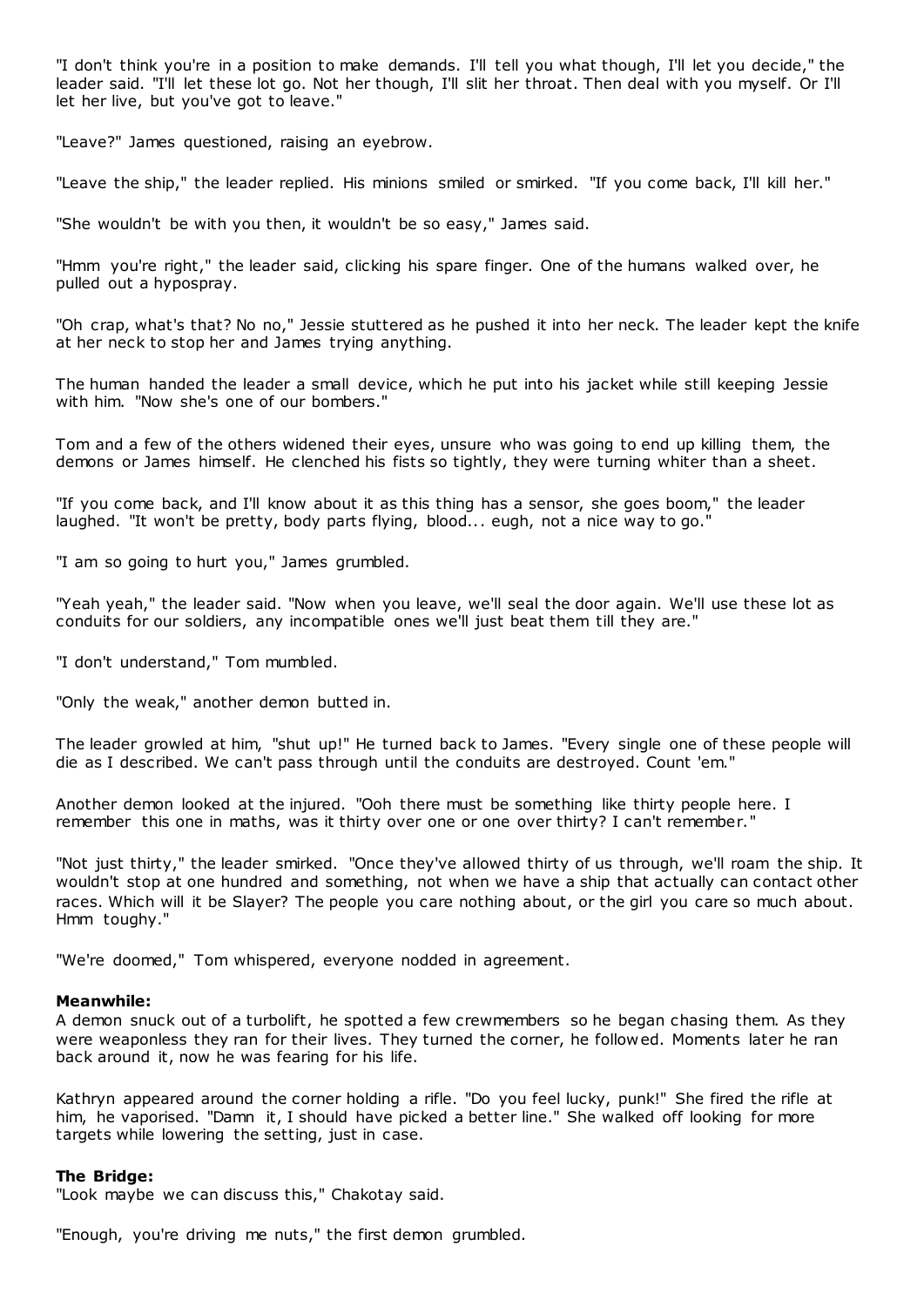Danny giggled rudely, "ooh, Chakotay's driving you nuts is he?"

The first demon stamped his foot, "ugh, why does she keep speaking like that?"

"Never mind her. You won't be victorious if you just stand around, waiting," Chakotay said.

"Don't be stupid, I can already taste victory," the first demon said.

Danny laughed, "oh you're tasting already?"

The demon glared at her, he started to march over to her. Chakotay hit him across the back of the head with fallen debris. He took the rifle from him, and shot the other demon. He shot the one he hit, just in case.

"Now, Harry we need a status report," Chakotay said.

Harry smiled as he got to his feet, "yes sir." He headed back over to opps.

#### **The Mess Hall:**

"Have you decided yet?" the leader asked.

"If she dies, so do you," James replied.

The leader laughed, "am I worth her life though?"

"You didn't let me finish," James muttered. "That won't be enough for me in that state, I'll blame them and you know the rest."

"James don't," Jessie stuttered, struggling in the leader's grip.

"Let her go," James said.

"You choose the girl, classic ," the leader laughed. He pushed Jessie away from him. "You've got five minutes, try anything and *everyone* dies."

James moved to guide Jessie out of the Mess Hall, she angrily pushed his hand away from her. As soon as they left the demons quickly resealed the doors.

"Now, let's see what we have here," the leader smirked. He handed the remote to one of the humans, "you keep an eye on her signal."

"I can't believe you did that," Jessie muttered as she and James walked down the corridor.

"And you claim to know me so well," he said. They stepped into a turbolift. "Shuttle Bay."

Jessie stared at him bewilderedly, "you can't be serious, we can't leave."

"We have to," James said.

"We don't know for certain that there was a bomb planted in me at all," Jessie said.

"There's no reason why they wouldn't," James said.

Jessie rolled her eyes, "this is ridiculous, it's not like you to give into demands."

"Of course it is. You had a knife to your throat, I didn't want to take the chance. You can't treat a cut to the throat, believe me I know," James mumbled.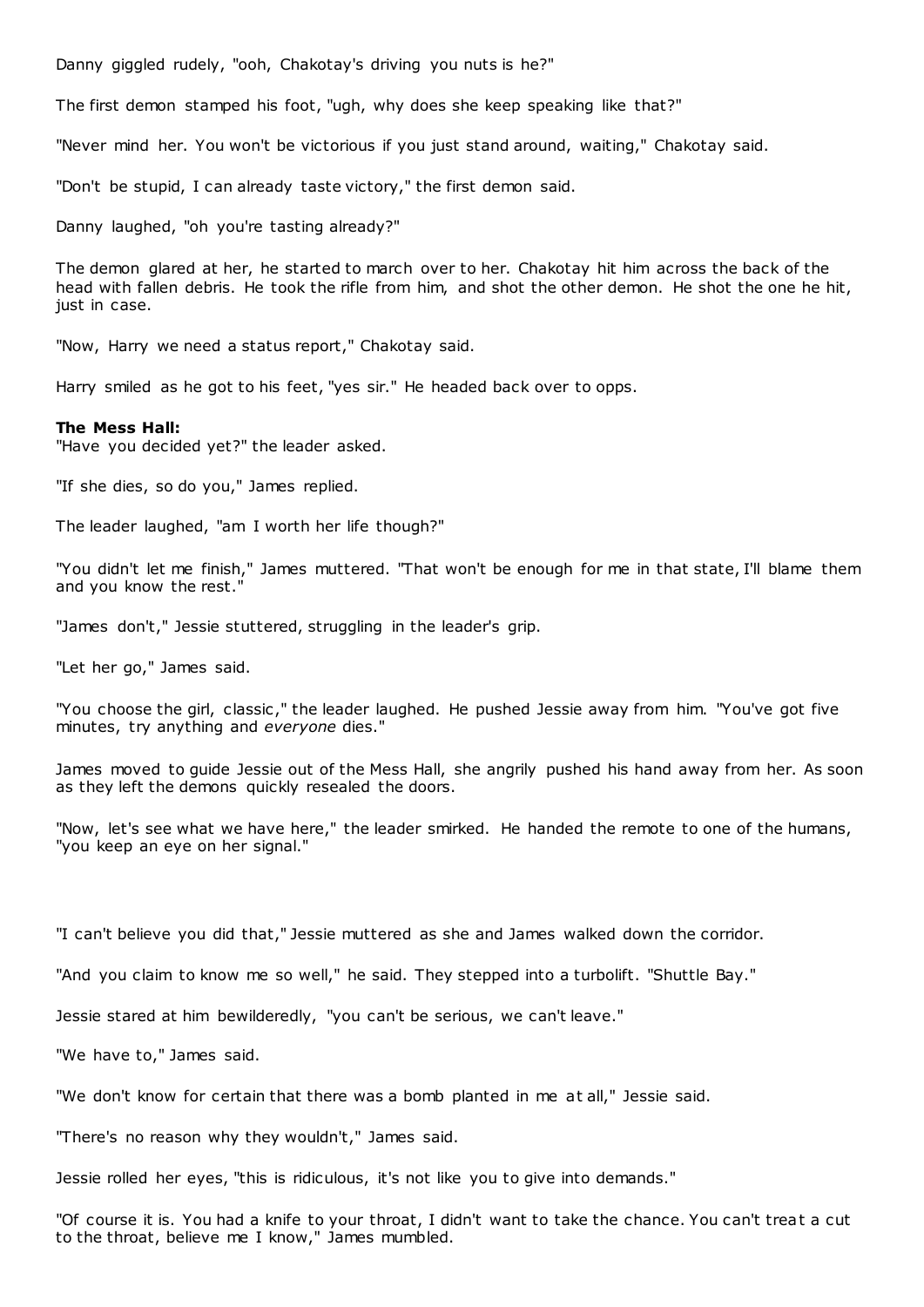Jessie fidgeted uncomfortably. "I don't like the idea of leaving. You never think about me in these decisions."

It was James' turn to stare bewilderedly. "I do nothing but think about you."

"Yeah safety wise, you never consider how I'd feel," Jessie snapped. "You decide that I'm better off without you, you kill yourself. There's a rift about to kill us, you jump into it. Now this."

"Jessie, I..." James mumbled.

Jessie folded her arms, "I don't want to live my life knowing that it cost those people theirs, and maybe the entire crew's. I don't want that on my conscience, you may think it's acceptable but I don't."

"Jessie, please trust me, I know what I'm doing," James said. "You said you trust me with anything, so just trust me now."

Jessie sighed, "I wish you wouldn't use that on me."

"You use the 'do it for me' thing on me, it's only fair," James said.

## **Meanwhile, Deck One:**

Kathryn had met up with B'Elanna and Ian, all of them stood in the Ready Room with a rifle each. "Ok now I'll distract the guard by talking to him. You two fire at the door."

"What's the point of the distraction?" B'Elanna frowned.

"No point, I just want to annoy him," Kathryn replied.

## **The Bridge:**

"Explosions occurred in Engineering, Mess Hall and Sickbay," Harry read from his station. Tuvok stood beside him.

"It appears that several members of our crew are on the demons side," Tuvok said.

"I wonder how we're going to get out of this one," Chakotay muttered.

Everyone heard a phaser blast, the Ready Room doors opened involuntarily. Kathryn, B'Elanna and Ian charged in. Five seconds later they blushed in embarrassment. "So this location's sorted then," Kathryn stuttered.

Danny ran over to hug Ian, "thank god you're ok."

"I was going to say the same thing," he sighed in relief. Everyone groaned as the pair began kissing like nobody was around.

"Where next then?" Kathryn asked.

"There's a lot more activity in the Mess Hall, something's going on," Harry replied.

"All right. I'm going, if anybody wants to come with me just follow," Kathryn said. She headed back to the Ready Room, Chakotay nodded at Tuvok as he followed her. B'Elanna did the same.

"Commander, a shuttle's left," Harry said.

Tuvok glanced at him with a raised eyebrow, "why wasn't it detected before?"

"I don't know. The sensors look like they were disrupted by fake telemetry," Harry replied. "It's Jessie and James, weird."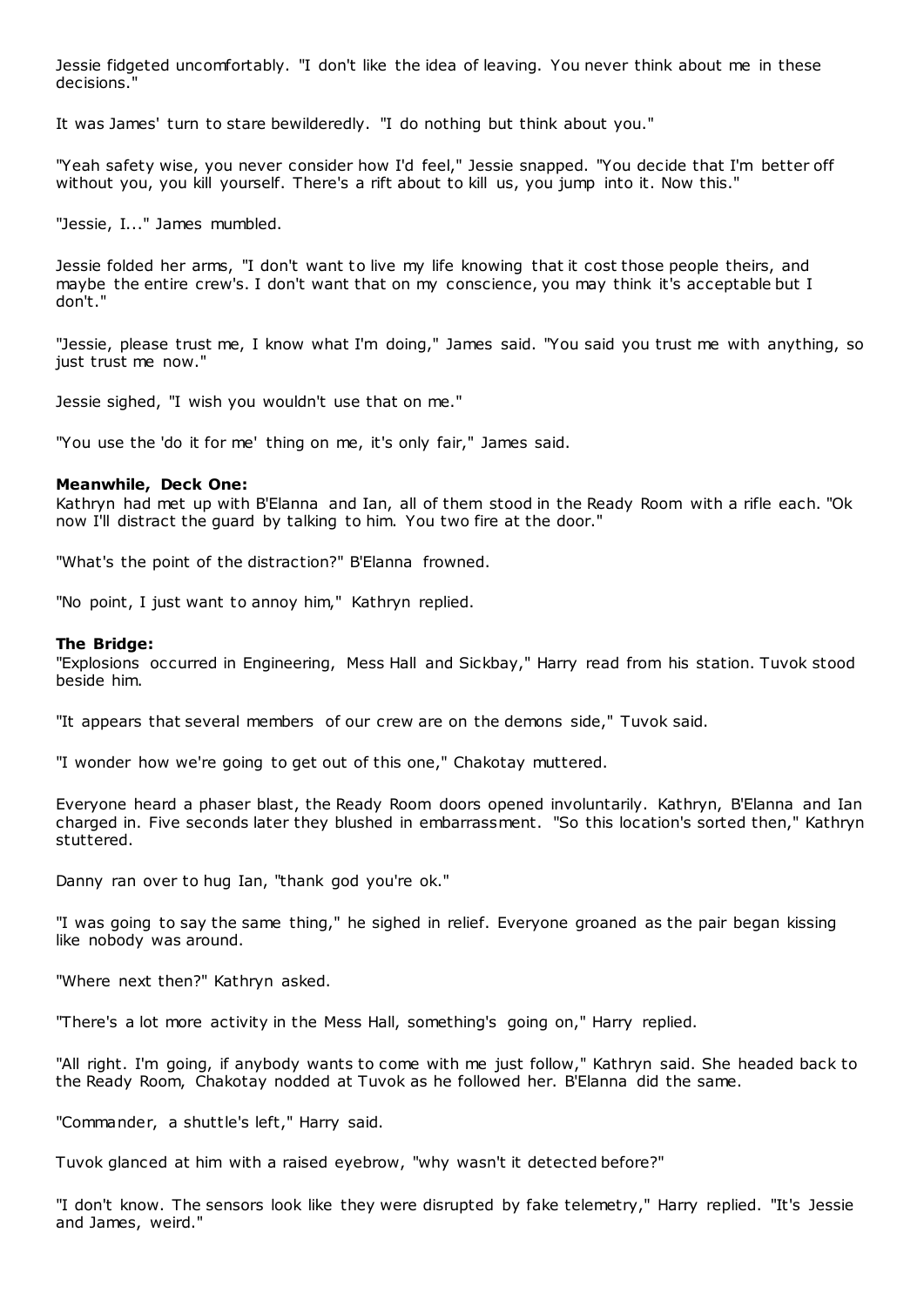Danny and Ian pulled away from each other so they could look in their direction. "Maybe they're eloping," Danny commented. Everyone stared blankly at her. "What, she'd do anything to get out of wearing a wedding dress."

"Not getting married's a good start," Harry muttered. "I can't get a lock on them, he's hacking against me. They've jumped to warp." The station beeped, "there's a message, text only."

"Maybe they're the invites," Danny said, looking hopeful.

"It tells us not to follow them to bring them back," Harry frowned. "If we do, Jessie will die, odd."

"Die with embarrassment maybe, she's probably wearing the dress after all," Danny said.

"Ugh enough with the eloping theory," Harry groaned.

Tuvok raised both eyebrows, "indeed."

#### **Meanwhile on the shuttle:**

Jessie sat at the controls while James stood near the back, he fiddled with a phaser rifle.

"Do you ever get the feeling that Danny's making dirty or couple suggestive comments about you, when you're not even around?" Jessie asked.

James looked up to think about it, "no, she usually says it to my face."

"Hmm, I do and I have it now," Jessie sighed.

James walked back to the front of the shuttle, then sat back down. "I just want you to know I hate this plan."

"It's yours," Jessie reminded him.

"Exactly," James said.

"Which part do you not like the most?" Jessie asked.

"Normally I'd say you being at the helm, but if this messes up that bomb will go off," James replied.

"Comforting," Jessie muttered uneasily.

"It shouldn't though," James said, standing back up. "It's autopilot by the way."

Jessie's mouth dropped open in shock, "oh, you insist on me trusting you but you don't trust me."

"You've never flown before, ever," James mumbled. "If you flew today, it might get you killed."

"Yeah but at least I'd die with style," Jessie said.

James pulled a face, "having a bomb in you isn't stylish, it's quite the opposite."

"Fine. I just sit here, fine," Jessie pouted, folding her arms in a huff.

James leaned over to kiss her on the forehead, then straightened back up. "Ok then, set autopilot."

Jessie's face lit up, "oh, so I do get to do something." She keyed in a few commands. "Here we go."

#### **Voyager, Sickbay:**

The human by the office watched the demon as he began to pace slightly. He edged closer to him,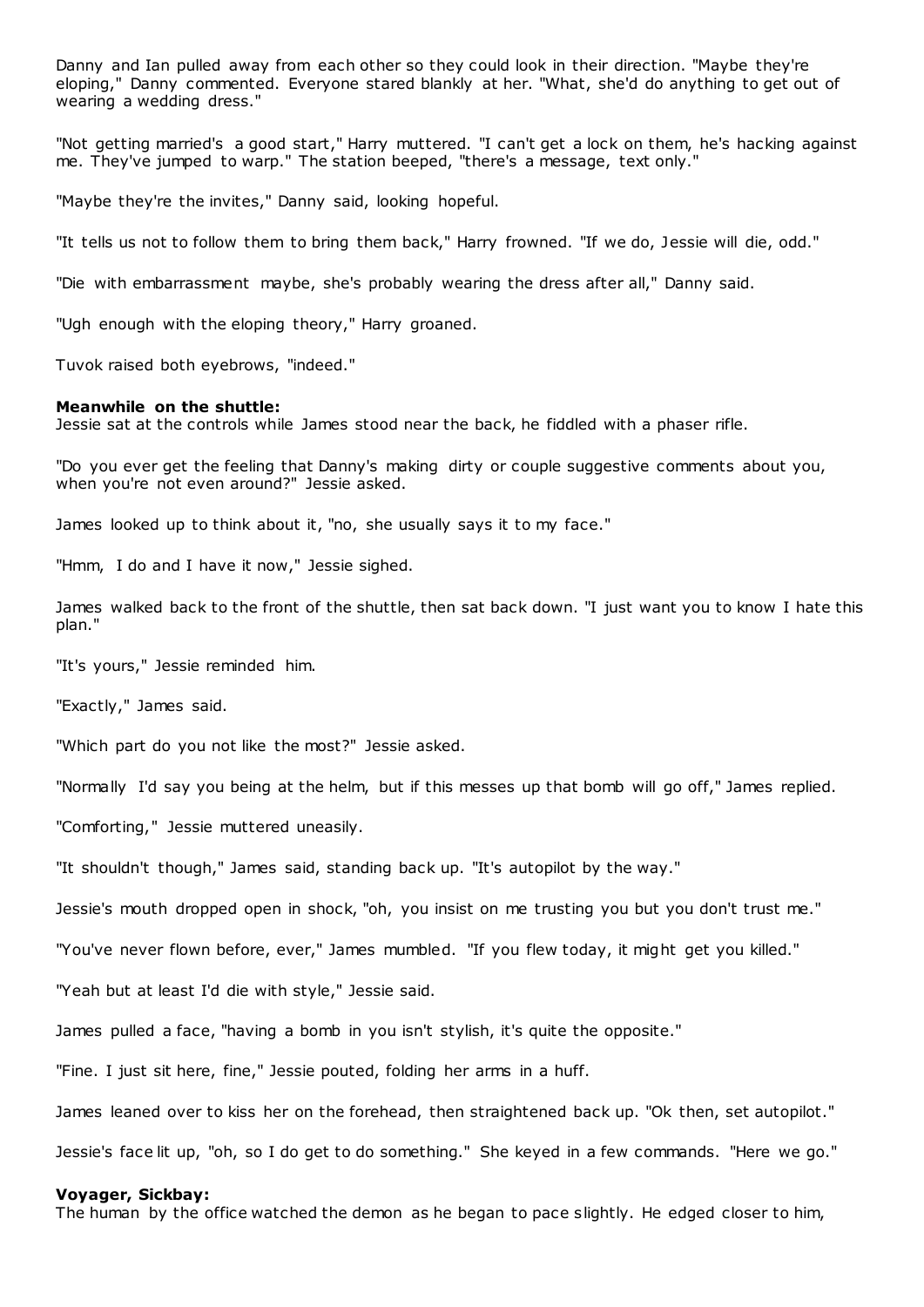raising his rifle a little. Kes watched, unsure of what he was up to. Before the demon turned around again, the human swung the rifle across his head. This knocked him unconscious.

"Finally," he said. "We haven't got much time until he wakes up again."

Kes and the Doctor stepped a little closer. "What did..."

"I'm here to help you, so listen up. I know how they use your race as conduits, and how to force them out," the human said.

"Who are you?" Kes asked.

"My name's Rhyian, now can we?" the man nervously said.

Kes glanced up at the Doctor, then back at him. "You mean the Rhyian who helped James get back here?"

"I didn't do that much," Rhyian said. "Now, let's get to work. It'll have to be put through your environmental systems, luckily they'll be working overboard to be rid of the smoke and those areas will need it the most."

## **Meanwhile:**

The Mess Hall was again a warzone. The more able hostages were staying in groups, and fighting back against the demons and conduit humans. Not one person noticed one of the piles of debris coming down again.

Tom meanwhile charged at one of the humans, knocking him to the ground unconscious. He jumped up looking dazed himself. "Ha, I'm good." The demon nearby knocked him to the ground by accident while struggling with three humans.

James walked in, not sure what exactly he was seeing. "Huh, this is good I suppose." He raised the rifle, aiming at the nearest demon. He vaporised.

The leader noticed him, he pulled the remote out. "You've just made a big mistake." He pressed the button.

James pointed the rifle at him next. "Boom," he mockingly said as he fired. The leader suffered the same fate as the other demon. One of the remaining conduit humans ran at him, yelling like a mad man. He threw that one across his shoulder when he got to him.

Tom jumped to his feet once the bad guys had either been killed or knocked out. "All right, who did that. I'll kick some butt."

"Good one," James said, fake laughing as he walked away. Everyone stared after him.

## **Later:**

**Captains Log Supplemental: The damage to Voyager has been extreme, I have been told it'll take seven and a half weeks to fully repair everything that was damaged. The worst thing about this was that, added to the casualties from the last two rifts I now have to do a memorial service for fifteen members of my crew, and two infants. Everyone's still a little shaken with the turn of events, and there's still a lot left unexplained.**

### **The Conference Room:**

Most of the entire senior staff sat at the tables, most of them talking at once. Kathryn poured herself a coffee, while rubbing her forehead.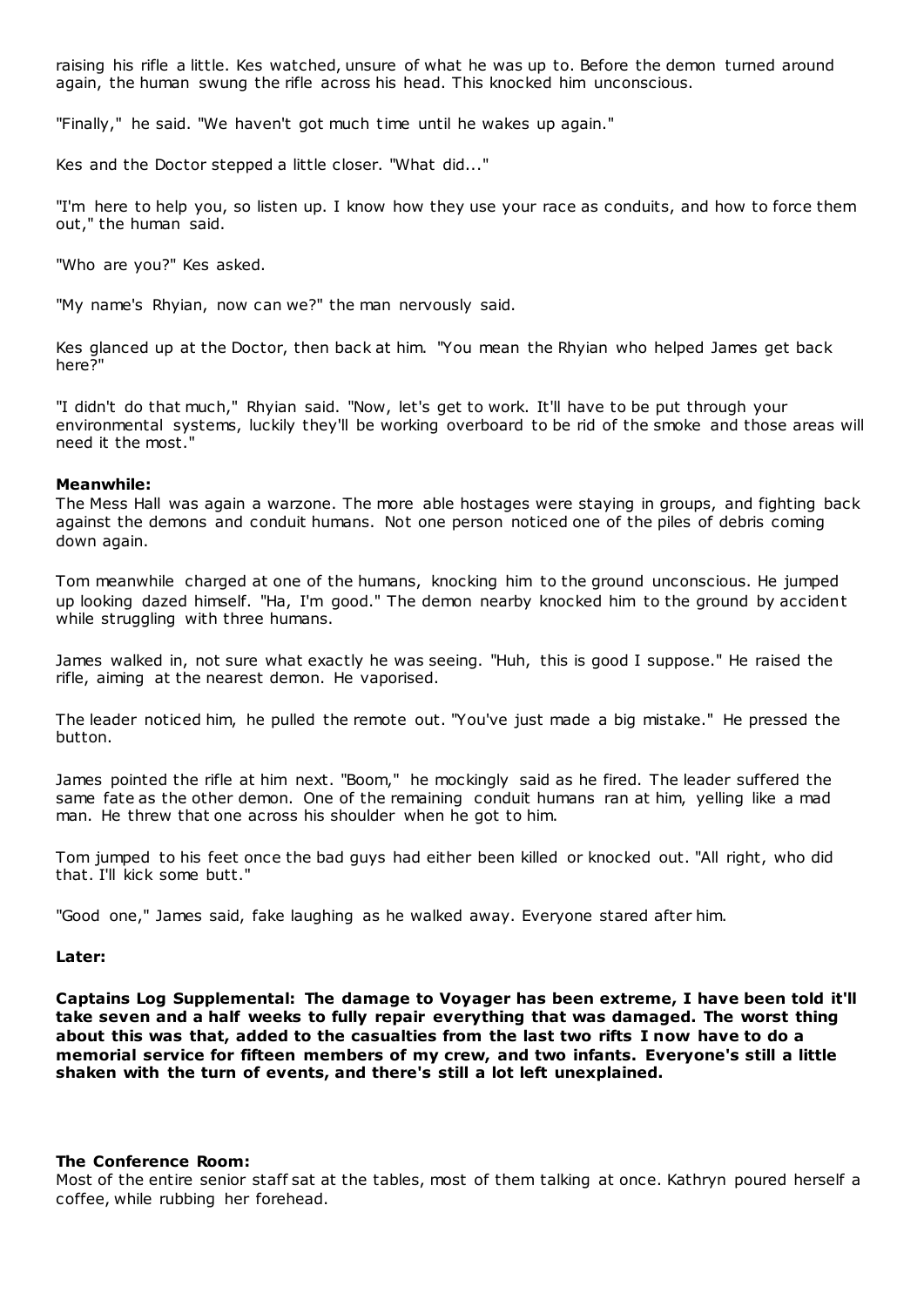Chakotay stood up, clapping his hands to get everyone's attention. "Everyone calm down. One at a time, please." Everyone calmed down. "We'll go around the table clockwise, I will start. I know the last few weeks have been strange and difficult, but we're alive..."

"Tell that to those fifteen crewmembers," B'Elanna muttered.

"We've crippled the demons, they shouldn't try anything again for a long time," Chakotay said. "We can't let them get to us like this. Now moving on, Captain?"

Kathryn looked at him with narrowed eyes, "I want to know how these people got explosives."

"A few replicators were hacked into, we didn't get an alert because there was a virus in the systems," Tuvok replied.

"It wouldn't surprise me if that warning message contained it," Harry added on.

Chakotay glanced at Tom next. "I say we pulled together as a team this time, that's the only good thing," he said.

"When did we do team work?" B'Elanna frowned.

"Us in the Mess Hall, we wouldn't have survived if we didn't do that," Tom replied.

"You wouldn't have had to if someone hadn't decided to save Jessie instead of you lot," Chakotay said, looking in James' direction. He was in a daze again, resting his chin in one hand. He still hadn't been treated yet either.

"He had a plan all along, he came back didn't he?" Jessie snapped.

"Oh don't give me that, he probably was forced to make one up later," Chakotay said.

"If the virus in the message, and the wrong time had been discovered sooner we might have been able to prevent some of this," the Doctor said.

Jessie rolled her eyes, "oh now it's your turn to jump on the bandwagon. There's no way this could have been prevented."

"What about Chrissy, surely somebody should have mentioned her as soon as she was found," Harry questioned.

"Oh Harry, you're digging yourself into a big pile of crap there," Danny muttered.

"I'm just saying," Harry muttered. Nearly everyone began speaking, or yelling at the same time. The only ones quiet were Kathryn, Tuvok and James.

After a few minutes of this, Kathryn stood up looking like she was going to kill somebody. "That's enough!" she screamed. Everyone stopped again. "When that girl was found in the Jeffries Tube, or when I discovered the message, nobody expected that events would turn out like they did. How could anyone? Everyone concerned did everything they could possibly do."

"What about James then?" Harry muttered. "Oh I'll choose an irritable little bitch over a group of thirty injured people."

"What did you call me!" Jessie snapped. "You would have done the same if it was someone you care about, except you wouldn't have returned so you better watch your mouth!"

"Maybe he should have checked to see if there was a possibility of this attack happening before waltzing back home," B'Elanna commented.

Kathryn shook her head, "somebody's going to get choked in a minute."